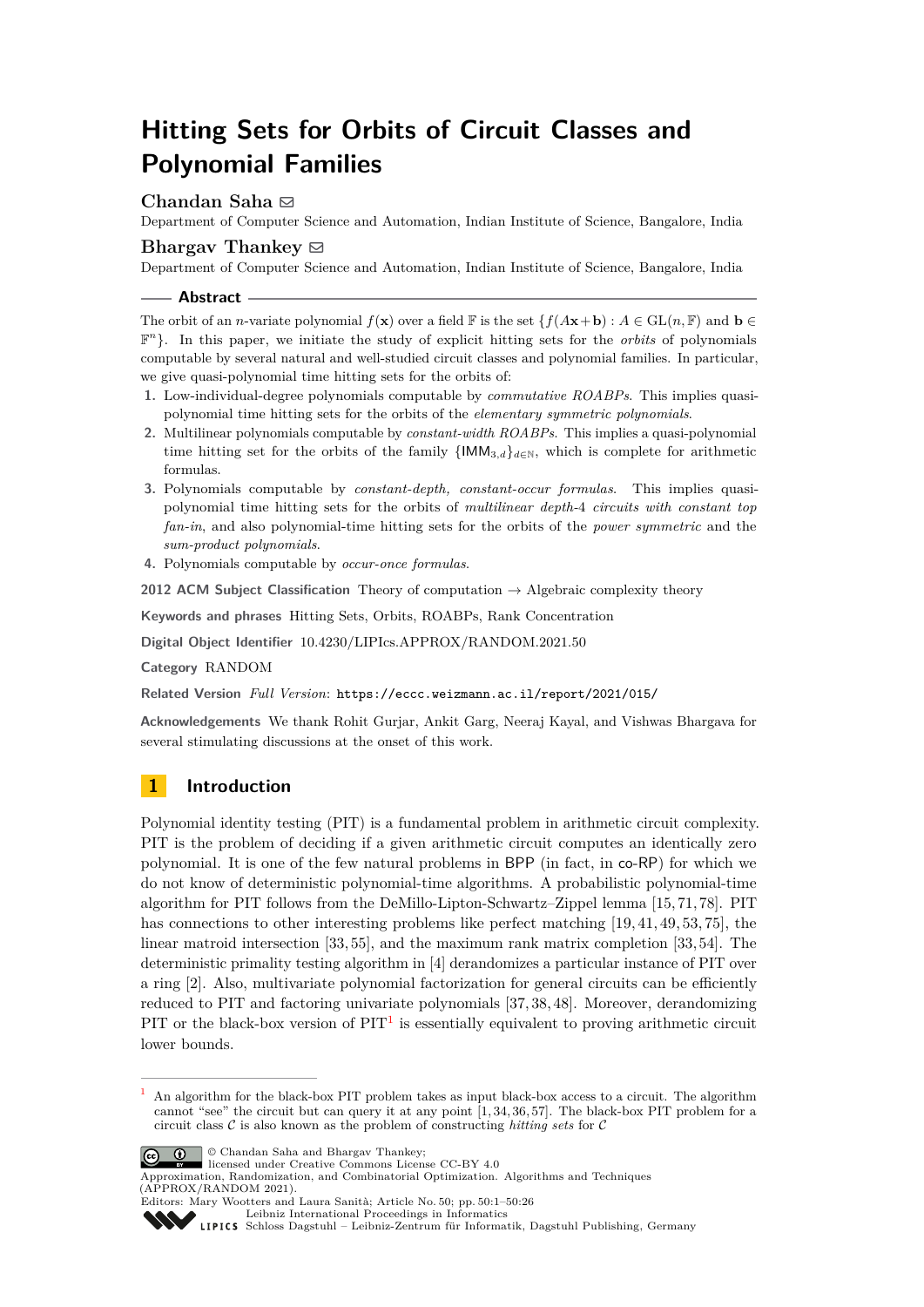### **50:2 Hitting Sets for Orbits of Circuit Classes and Polynomial Families**

In the past two decades, PIT algorithms and hitting set constructions have been studied for various restricted classes/models of circuits. Bounding the read of every variable is a natural restriction that has received a lot of attention. Two constant-read models, viz. *readonce oblivious algebraic branching programs* (ROABPs) and *constant-read* (more generally, *constant-occur*) *formulas*. These models are quiet powerful and capture many interesting circuit classes. A polynomial-time PIT algorithm and a quasi-polynomial time hitting set construction for ROABPs are known [\[3,](#page-15-2) [23,](#page-17-3) [61\]](#page-19-2). A quasi-polynomial time hitting set construction for multilinear constant-read formulas was given by [\[10\]](#page-16-3). [\[5\]](#page-16-4) obtained polynomialtime constructible hitting sets for constant-depth, constant-occur formulas.

**Hitting sets for orbits.** In this paper, we study hitting set constructions for the *orbits* of ROABPs and constant-occur formulas. The orbit of a polynomial *f* is the set of polynomials obtained by applying invertible affine transformations on the variables of *f*, i.e., by replacing the variables of *f* with linearly independent affine forms. The orbit of a circuit class is the union of the orbits of the polynomials computable by the circuits in the class. Our reasons for studying hitting sets for the orbits of ROABPs and constant-occur formulas are threefold:

- **1.** *The power of orbit closures:* The set of affine projections of an *n*-variate polynomial *f*(**x**) over a field  $\mathbb F$  is aproj(*f*) := { $f(A\mathbf{x} + \mathbf{b})$  :  $A \in \mathbb F^{n \times n}$  and  $\mathbf{b} \in \mathbb F^n$ }; the orbit of *f* is the set orb $(f) = \{f(A\mathbf{x} + \mathbf{b}) : A \in GL(n, \mathbb{F}) \text{ and } \mathbf{b} \in \mathbb{F}^n\} \subseteq \text{aproj}(f)$ . Affine projections of polynomials computable by polynomial-size ROABPs or constant-occur formulas have great expressive power. All polynomials computed by algebraic branching programs and arithmetic formuals are affine projections of polynomial width ROABPs and constant ROABPs, respectively. Similarly, all polynomials computed by depth-3 arithmetic circuits (which are quiet powerful [\[7,](#page-16-5) [30,](#page-17-4) [46,](#page-18-7) [76,](#page-20-3) [77\]](#page-20-4)) and arithmetic formulas are affine projections of read once formulas. The orbit of *f* being a mathematically interesting subset of aproj $(f)$ , it is natural to ask if we can construct efficient hitting sets for the orbits of the above-mentioned circuit classes. Moreover,  $orb(f)$  is not "much smaller" than aproj( $f$ ), as the latter is contained in the *orbit closure* of f if char( $\mathbb{F}$ ) = 0 (see the full version [\[64\]](#page-19-3) for more details).
- **2.** *Geometry of the circuit classes:* Consider an *n*-variate polynomial  $f \in \mathbb{R}[\mathbf{x}]$  and let  $\mathbb{V}(f)$ be the variety (i.e., the zero locus) of  $f$ . The geometry of  $\mathbb{V}(f)$  is preserved by any rigid transformation on  $\mathbb{R}^n$ . Computation of a set  $\mathcal{H} \subseteq \mathbb{R}^n$  that is not contained in  $T(\mathbb{V}(f))$ , for every rigid transformation *T*, would have to be "mindful" of the geometry of  $V(f)$  and oblivious to the choice of the coordinate system. Computing such an H is exactly the problem of constructing a hitting set for the polynomials  ${f(Rx + b) : R \in \mathbb{R}^2}$  $O(n, \mathbb{R})$  and  $\mathbf{b} \in \mathbb{R}^n$ . We can generalize the problem slightly by replacing  $R \in O(n, \mathbb{R})$ with  $A \in GL(n, \mathbb{R})$ . A hitting set for ROABPs or constant-occur formulas does not immediately give a hitting set for  $\{f(A\mathbf{x} + \mathbf{b}) : A \in GL(n, \mathbb{R}) \text{ and } \mathbf{b} \in \mathbb{R}^n\}$ , as the definitions of an ROABP and a constant-occur formula are tied to the choice of the coordinate system. It is thus natural to ask if there is anything special about the geometry of  $V(f)$  which can facilitate efficient constructions of hitting sets for orb $(f)$ .
- **3.** *Strengthening existing techniques:* Finally, it is worth investigating whether the techniques used to design hitting sets for ROABPs and constant-occur formulas can be applied or strengthened or combined to give hitting sets for the orbits of these circuit classes.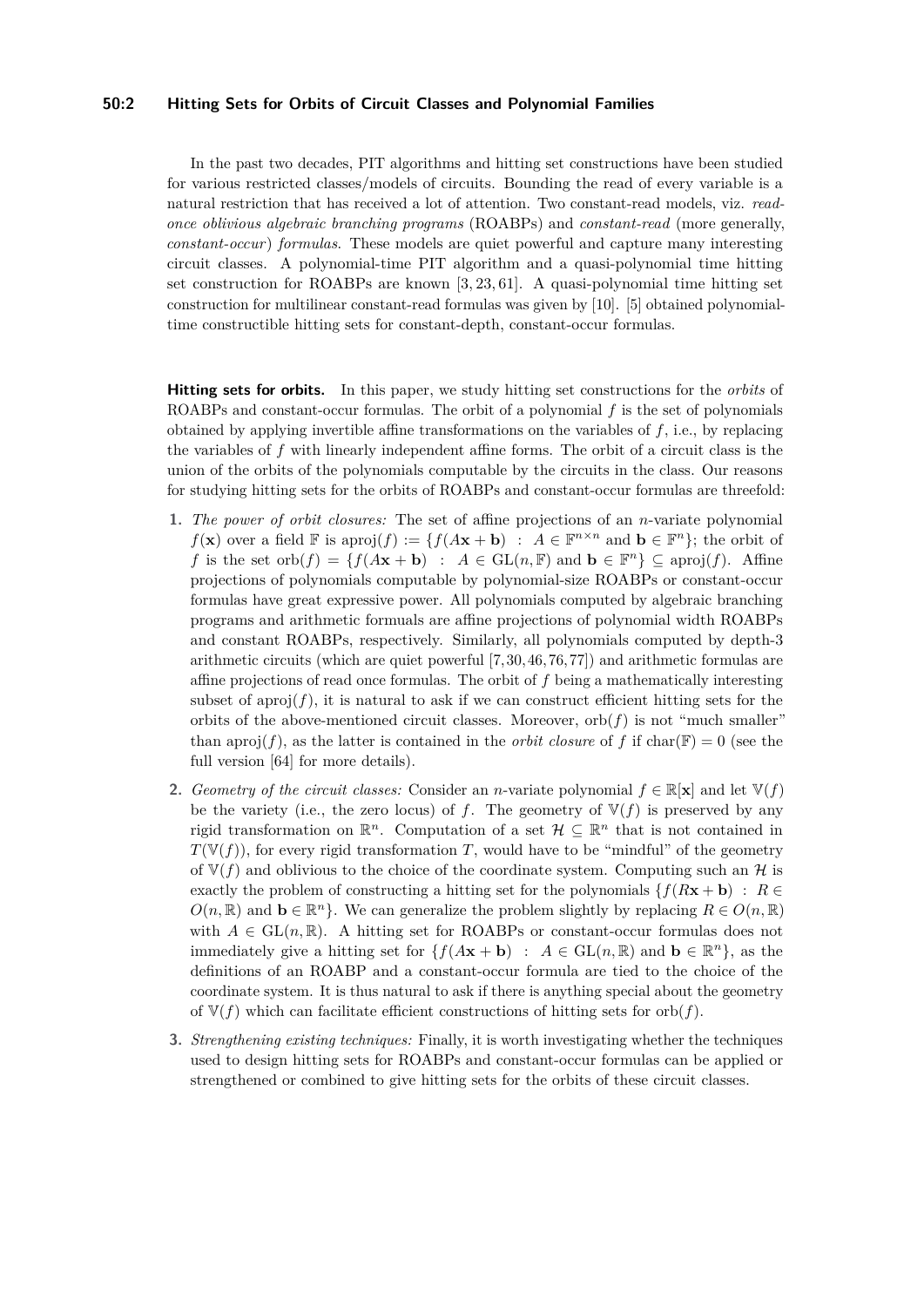### **1.1 The models**

Unless otherwise stated, we will assume that polynomials are over a field  $\mathbb{F}$ . Read Once Algebraic Branching Programs (ROABPs) are the read once versions of Algebraic Branching Programs defined by Nisan [\[56\]](#page-19-4). While Nisan defined ABPs using directed graphs, we use the following equivalent and conventional definition of an ROABP.

▶ **Definition 1** (ROABP [\[23\]](#page-17-3))**.** *An n-variate, width-w read-once oblivious algebraic branching program (ROABP) is a product of the form*  $\mathbf{1}^T \cdot M_1(x_1)M_2(x_2)\cdots M_n(x_n) \cdot \mathbf{1}$ *, where* **1** *is the*  $w \times 1$  *vector of all ones, and for every*  $i \in [n]$ ,  $M_i(x_i)$  *is a*  $w \times w$  *matrix whose entries are in*  $\mathbb{F}[x_i]$ *.* 

▶ **Definition 2** (Commutative ROABP)**.** *An n-variate, width-w* commutative *ROABP is an n*-variate, width-w ROABP  $\mathbf{1}^T \cdot M_1(x_1)M_2(x_2) \cdots M_n(x_n) \cdot \mathbf{1}$ , where for all  $i, j \in [n]$ ,  $M_i(x_i)$ *and*  $M_i(x_i)$  *commute with each other.* 

A polynomial *f* is *s-sparse* if it has at most *s* monomials with non-zero coefficients; these monomials will be referred to as the *monomials of* f. A degree-d s-sparse polynomial can be computed by a depth-2 circuit of size *sd* as well as by a width-*s* commutative ROABP.

▶ **Definition 3** (Occur-*k* formula [\[5\]](#page-16-4))**.** *An occur-k formula is a rooted tree whose leaves are labelled by s-sparse polynomials and whose internal nodes are sum (*+*) gates or product-power (*×⋏*) gates. Each variable appears in at most k of the sparse polynomials that label the leaves. The edges feeding into a* + *gate are labelled by field elements and have* 1 *as* edge weights, whereas the edges feeding into a ×∧ gate have natural numbers as edge weights. A *leaf node computes the s-sparse polynomial that labels it. A* + *gate with inputs from nodes that compute*  $f_1, ..., f_m$  *and with the corresponding input edge labels*  $\alpha_1, ..., \alpha_m$ *, computes*  $\alpha_1 f_1 + \cdots + \alpha_m f_m$ *.* A × *A* gate with inputs from nodes that compute  $f_1, ..., f_m$  and with the *corresponding input edge weights*  $e_1, ..., e_m$ *, computes*  $f_1^{e_1} \cdots f_m^{e_m}$ *. The formula computes the polynomial that is computed by the root node.*

*The* size *of an occur-k formula is the weighted sum of all the edges in it (i.e., an edge is counted as many times as its edge weight) plus the sizes of the depth-*2 *circuits computing the s-sparse polynomials at the leaves. The* depth *of an occur-k formula is equal to the depth of the underlying tree plus* 2*, to account for the depth of the circuits computing the sparse polynomials at the leaves.*

Read-*k* formulas have been studied intensely in the literature (see Section [1.4\)](#page-6-0). Occur-*k* formulas generalize read-*k* formulas in two ways – the leaves are labelled by arbitrary sparse polynomials instead of just variables, and powering gates are included along with the usual sum and product gates. These generalizations help make the occur- $k$  model complete  $2$ , and capture other interesting circuit classes (such as multilinear depth-4 circuits with constant top fan-in [\[39,](#page-18-8) [65\]](#page-19-5)) and polynomial families (such as the power symmetric polynomials). Besides, unlike some prior work [\[10,](#page-16-3) [39,](#page-18-8) [65\]](#page-19-5), there is no restriction of multilinearity on the model. We will identify the variable set  $\mathbf{x} = \{x_1, \ldots, x_n\}$  with the column vector  $(x_1 \ x_2 \ \cdots \ x_n)^T$ .

 $\blacktriangleright$  **Definition 4** (Orbits of polynomials). Let  $f(\mathbf{x})$  be an *n*-variate polynomial over a field  $\mathbb{F}$ . *The* orbit *of f, denoted by*  $orb(f)$ *, is the set*  $\{f(A\mathbf{x}) : A \in GL(n, \mathbb{F})\}$ *. The orbit of a set of polynomials* C*, denoted by* orb(C)*, is the union of the orbits of the polynomials in* C*.*

<span id="page-2-0"></span><sup>&</sup>lt;sup>2</sup> For example, the power symmetric polynomial  $x_1^n + \ldots + x_n^n$  cannot be computed by a read-*k* formula for any  $k < n$ , but it can be computed by an occur-once formula.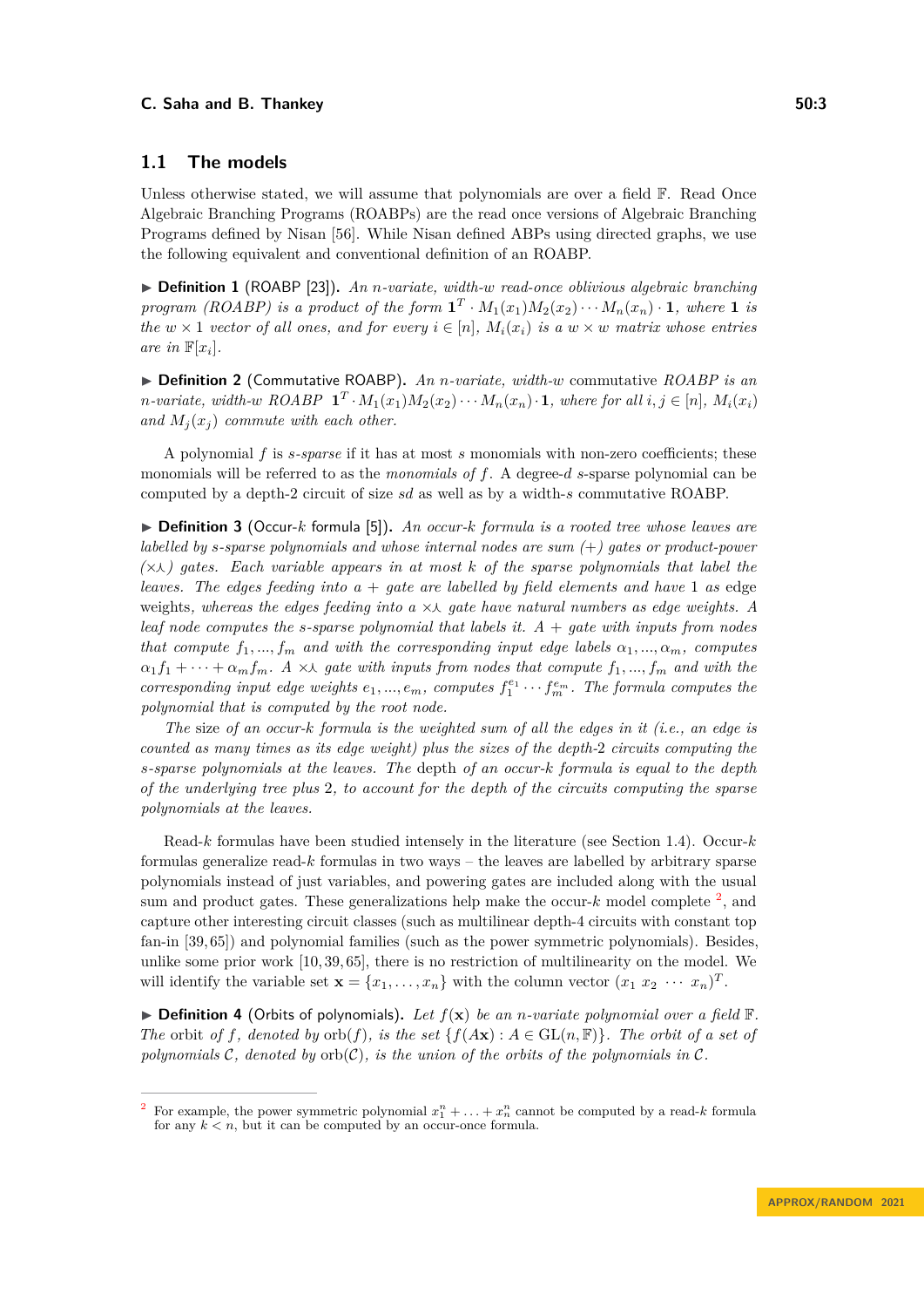#### **50:4 Hitting Sets for Orbits of Circuit Classes and Polynomial Families**

The results we present in this paper hold even if we define the orbit of an *n*-variate polynomial *f* as  $orb(f) = \{f(A\mathbf{y} + \mathbf{b}) : |\mathbf{y}| = m \ge n, A \in \mathbb{F}^{n \times m} \text{ has rank } n, \text{ and } \mathbf{b} \in \mathbb{F}^n\}.$  However, we work with this slightly conventional definition of  $orb(f)$  for simplicity of exposition, and because the proofs in the general setting are nearly the same as the proofs we present here. By the "orbit of a circuit class  $\mathcal{C}$ ", we mean the union of the orbits of the polynomials computable by the circuits in the class  $C$ . Our main results are efficient constructions of hitting sets for the orbits of commutative ROABPs and constant-width ROABPs (under low individual degree restriction), and the orbits of constant-depth constant-occur formulas and occur-once formulas.

### **1.2 Our results**

▶ **Definition 5** (Hitting set). Let C be a set of *n-variate polynomials. A set of points*  $\mathcal{H} \subseteq \mathbb{F}^n$ *is a hitting set for* C *if for every non-zero*  $f \in \mathcal{C}$ , there *is a point*  $\mathbf{a} \in \mathcal{H}$  *such that*  $f(\mathbf{a}) \neq 0$ .

By a "T-time hitting set", we mean that the hitting set can be computed in *T* time. The *individual degree* of a monomial is the largest of the exponents of the variables that appear in it. The individual degree of a polynomial is the largest of the individual degrees of its monomials. We are now ready to state our results.

<span id="page-3-0"></span>▶ **Theorem 6** (Hitting sets for the orbits of commutative ROABPs with low individual degree). *Let* C *be the set of n-variate polynomials with individual degree at most d that are computable by width-w commutative ROABPs. If*  $|\mathbb{F}| > n^2d$ *, then a hitting set for* orb(C) *can be computed*  $in (nd)^{O(d \log w)}$  *time.* 

We say an *n*-variate polynomial  $f(x_1, x_2, \ldots, x_n)$  can be expressed as a sum of *s* products of univariates if  $f = \sum_{i \in [s]} \prod_{j \in [n]} f_{i,j}(x_j)$ , where each  $f_{i,j}(x_j)$  is a univariate polynomial in  $x_j$ . This model is subsumed by commutative ROABPs and has found important applications in several other works [\[30,](#page-17-4) [63,](#page-19-6) [66\]](#page-19-7). The above theorem implies a  $nd^{O(d \log s)}$  time hitting set for this model. As the elementary symmetric polynomials and low individual degree sparse polynomials are special cases of low individual degree sum of products of univariates, we also get quasi-polynomial hitting sets for these models. It turns out though that for the particular case of sparse polynomials it is possible to remove the individual degree restriction from the above theorem. This is due to an independent and simultaneous work by [\[51\]](#page-18-9). We state their result next.

<span id="page-3-1"></span>▶ **Theorem 7** (Hitting sets for the orbits of sparse polynomials [\[51\]](#page-18-9))**.** *Let* C *be the set of n*-variate, *s*-sparse polynomials of degree at most *d*. If  $|\mathbb{F}| > nd$  and  $char(\mathbb{F}) = 0$  or  $> d$ , *then a hitting set for* orb $(C)$  *can be computed in*  $(nd)^{O(\log s)}$  *time.* 

The above theorem plays a basic role in the proofs of Theorem [9](#page-4-0) and Theorem [10.](#page-4-1) There, we apply the algebraic independence based analysis from [\[5,](#page-16-4) [11\]](#page-16-6) and the Shpilka-Volkovich (SV) generator based argument from [\[73\]](#page-20-5), respectively, to reduce to the case of constructing hitting sets for the orbits of sparse polynomials. While in the original version of our work [\[64\]](#page-19-3) we applied Theorem [6](#page-3-0) in the base case of the proofs of Theorem [9](#page-4-0) and [10,](#page-4-1) here we plug-in Theorem [7](#page-3-1) in the base case. This helps us forgo the low individual degree restriction that was present in these theorems in the original version.

<span id="page-3-2"></span>▶ **Theorem 8** (Hitting sets for the orbits of multilinear constant-width ROABPs)**.** *Let* C *be the set of n-variate multilinear polynomials that are computable by width-w ROABPs. If*  $|\mathbb{F}| > n^{O(w^4)}$ , then a hitting set for orb(C) can be computed in  $n^{O(w^6 \cdot \log n)}$  time.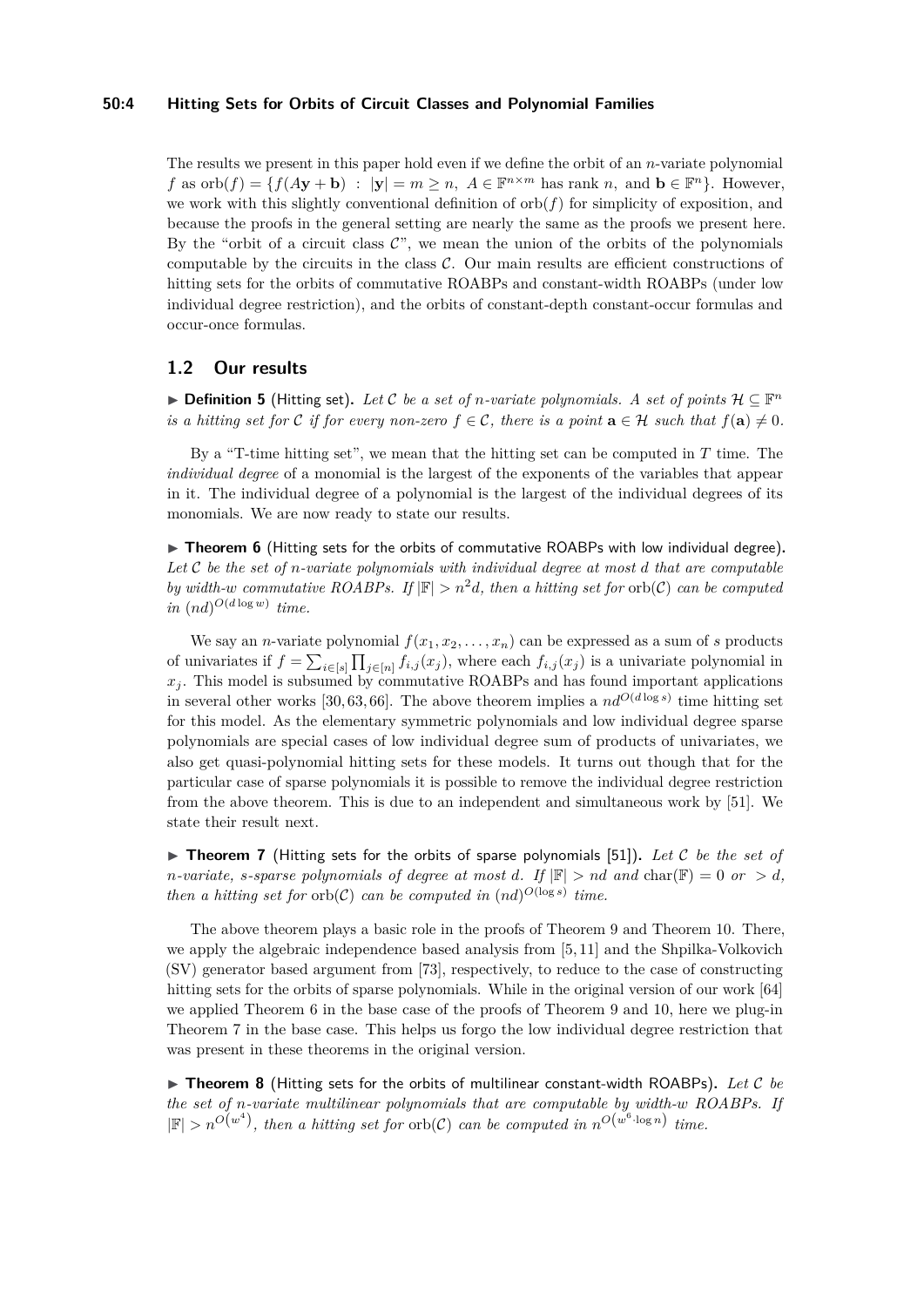The theorem gives a quasi-polynomial time hitting set for  $orb(\text{IMM}_{3,d})$ , which is complete for the class of arithmetic formulas under affine projections (in fact, under *p*-projections) [\[12\]](#page-16-7). The set of affine projections of  $IMM_{2,d}$  is also quite rich, despite the fact that there are simple quadratic polynomials that are not in aproj( $\text{IMM}_{2,d}$ ) for *any d* [\[8,](#page-16-8) [62\]](#page-19-8). This is because hitting sets for aproj(IMM2*,d*) give hitting sets for depth-3 circuits [\[62\]](#page-19-8). Moreover,  $\text{orb}(\text{IMM}_{2,d})$  captures the orbit closures of arithmetic formulas [\[13\]](#page-16-9). The above theorem implies a quasi-polynomial time hitting set for  $orb(\text{IMM}_{2,d})$ .

<span id="page-4-0"></span>▶ **Theorem 9** (Hitting sets for the orbits of constant-depth, constant-occur formulas)**.** *Let* C *be the set of n-variate, degree-D polynomials that are computable by depth-*∆*, occur-k formulas of size s.* Let  $R := (2k)^{2\Delta \cdot 2^{\Delta}}$ . If  $char(\mathbb{F}) = 0$  *or*  $>(2ks)^{\Delta^3 R}$ *, then a hitting set for*  $\int_{\mathcal{C}}^{\mathcal{C}} f(x) \cdot (x) \, dx$  be computed in  $(nRD)^{O(R(\log R + \Delta \log k + \Delta \log s) + \Delta R)}$  time. If the leaves are labelled *by b*-variate polynomials, then a hitting set for orb(C) can be computed in  $(nRD)^{O(Rb+\Delta R)}$ *time. In particular, if* ∆ *and k are constants, then the hitting sets can be constructed in time*  $(nD)^{O(\log s)}$  *and*  $(nD)^{O(b)}$ *, respectively.* 

The above theorem gives quasi-polynomial hitting sets for the orbits of two other interesting models viz. multilinear depth-4 circuits with constant top fan-in and the class of polynomials  $C(f_1, \ldots, f_m)$ , where C is a low-degree circuit and  $f_1, \ldots, f_m$  are sparse polynomials with bounded transcendence degree [\[11\]](#page-16-6). The theorem also yields polynomial-time hitting sets for the orbits of the power symmetric polynomial and the sum-product polynomial  $\mathsf{SP}_{n,D} = \sum_{i \in [n]} \prod_{j \in [D]} x_{i,j}$ . Prior to our work, [\[47\]](#page-18-10) gave a polynomial-time hitting set for the orbit of power symmetric polynomials using a different argument.

<span id="page-4-1"></span> $\blacktriangleright$  **Theorem 10** (Hitting sets for the orbits of occur-once formulas). Let C be the set of *n*-variate, *degree-D polynomials that are computable by occur-once formulas whose leaves are labelled by s*-sparse polynomials. If  $|\mathbb{F}| > nD$  and  $char(\mathbb{F}) = 0$  or  $> D$ , then a hitting set for orb(C) *can be computed in*  $(nD)^{O(\log n + \log s)}$  *time. If the leaves are labelled by b-variate polynomials, then a hitting set for* orb(C) *can be computed in*  $(nD)^{O(\log n+b)}$  *time.* 

The independent and concurrent work [\[51\]](#page-18-9) gave (among other results) a quasi-polynomial time hitting set for the orbits of read-once formulas. We note that this result also follows from the second part of the above theorem which is already present in the original version of this work [\[64\]](#page-19-3). The proofs of Theorems [9](#page-4-0) and [10](#page-4-1) can be found in the full version [\[64\]](#page-19-3).

### **1.3 Proof techniques**

Let us briefly discuss the techniques that go into proving the above results.

**Commutative ROABPs with low individual degree.** Theorem [6](#page-3-0) is proved by adapting the rank concentration by translation technique of [\[6\]](#page-16-10) to work for the orbits of commutative ROABPs. Let  $f = \mathbf{1}^T \cdot M_1(x_1)M_2(x_2)\cdots M_n(x_n) \cdot \mathbf{1}$  be a commutative ROABP and  $F = M_1(x_1)M_2(x_2)\cdots M_n(x_n)$ . For any  $A \in GL(n, \mathbb{F})$ , let  $g = f(A\mathbf{x})$  and  $G = F(A\mathbf{x})$ . Suppose that *A* maps  $x_i$  to a linear form  $\ell_i(\mathbf{x})$  for every  $i \in [n]$ , and let  $y_i = \ell_i(\mathbf{x})$ . Then,  $g = \mathbf{1}^T \cdot M_1(y_1) M_2(y_2) \cdots M_n(y_n) \cdot \mathbf{1}$  and  $G = M_1(y_1) M_2(y_2) \cdots M_n(y_n)$ . We show that if  $g \neq 0$ , then there exist *explicit* "low" degree polynomials  $t_1(\mathbf{z}), \ldots, t_n(\mathbf{z})$ , where **z** is a "small" set of variables, such that  $g(x_1 + t_1(\mathbf{z}), \ldots, x_n + t_n(\mathbf{z}))$  has a "low" support monomial. This is done by proving that  $G(x_1 + t_1(\mathbf{z}), \ldots, x_n + t_n(\mathbf{z}))$  has low support rank concentration over F(**z**) in the "**y**-variables" (see Section [2.2](#page-8-0) for the meaning of low support rank concentration.). That done, we use the assumption that *f* has low individual degree to argue that  $g(x_1 + t_1(\mathbf{z}), \ldots, x_n + t_n(\mathbf{z}))$  also has a low support **x**-monomial. This and the fact that  $|\mathbf{z}|$  is small imply that  $g(x_1 + t_1(\mathbf{z}), \ldots, x_n + t_n(\mathbf{z}))$ , when viewed as a polynomial in  $\mathbb{F}[\mathbf{x}, \mathbf{z}]$ , has a low support monomial. Finally, we use the SV generator to hit g.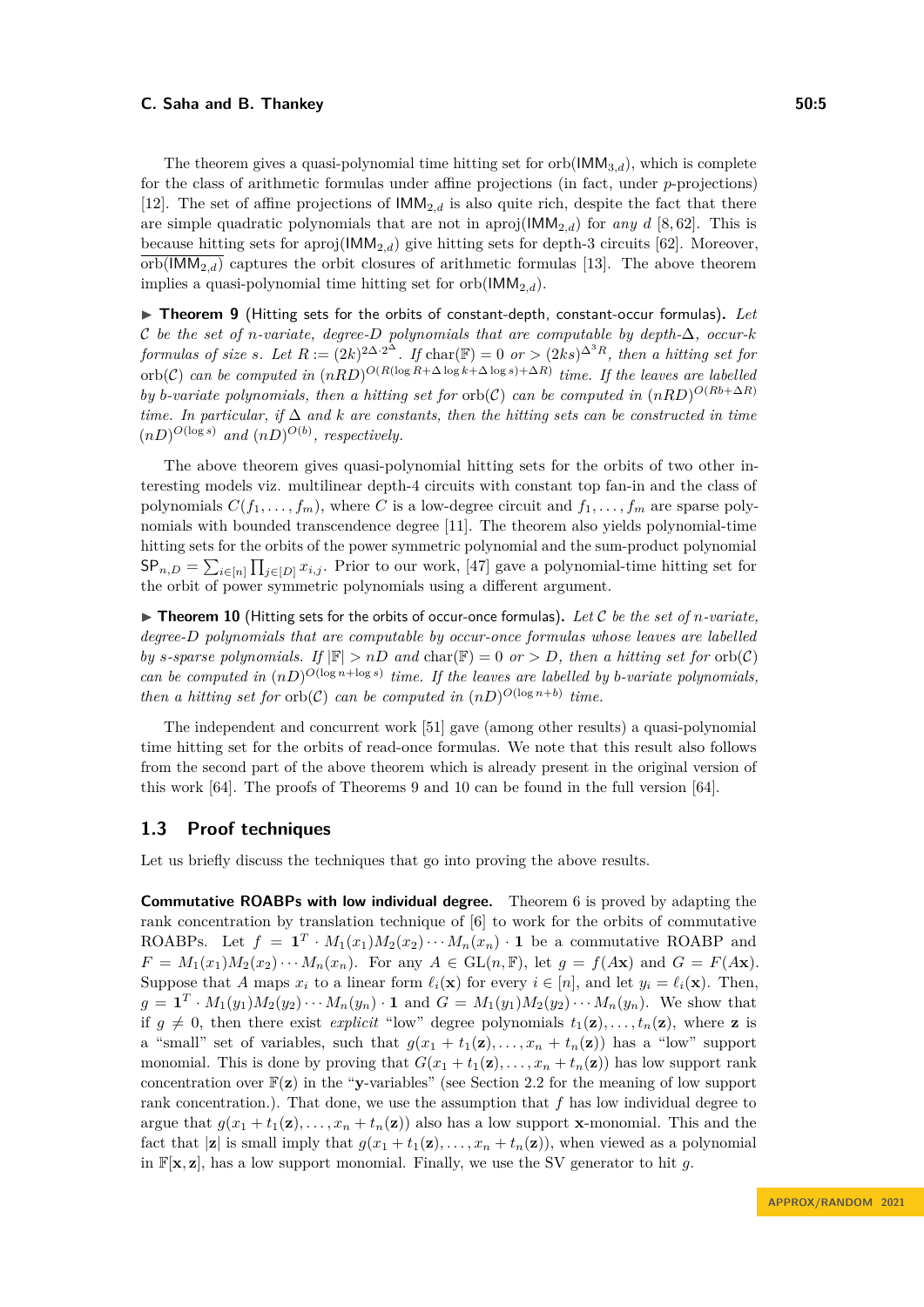#### **50:6 Hitting Sets for Orbits of Circuit Classes and Polynomial Families**

Our analysis differs from that in [\[6\]](#page-16-10) at a crucial point: In [\[6\]](#page-16-10), it was shown that  $F(\mathbf{x} + \mathbf{t}) = M_1(x_1 + t_1)M_2(x_2 + t_2)\cdots M_n(x_n + t_n)$  has low support rank concentration over  $\mathbb{F}(\mathbf{t})$  if the nonzeroness of every polynomial in a certain collection of polynomials – each in a "small" set of **t**-variables – is preserved. As each polynomial in the collection has "few" **t**-variables, a substitution  $t_i \leftarrow t_i(\mathbf{z})$  that preserves its nonzeroness is relatively easy to construct. But the collection of polynomials that we need to preserve to show low support rank concentration for  $G(x + t)$  is such that every polynomial in the collection has potentially all the **t**-variables. However, we are able to argue that each of these polynomials still has a low support **t**-monomial. This then helps us construct a substitution  $t_i \mapsto t_i(\mathbf{z})$ that preserves the nonzeroness of these polynomials.

**Multilinear constant-width ROABPs.** Theorem [8](#page-3-2) is proved by combining the rank concentration by translation technique of [\[6\]](#page-16-10) with the merge-and-reduce idea from [\[23\]](#page-17-3) and [\[21\]](#page-17-5). Let  $f = \mathbf{1}^T \cdot M_1(x_1)M_2(x_2)\cdots M_n(x_n) \cdot \mathbf{1}$  be a multilinear, width-*w* ROABP; here  $M_i(x_i) \in \mathbb{F}^{w \times w}[x_i]$  for all  $i \in [n]$ . Also, let  $F = M_1(x_1)M_2(x_2)\cdots M_n(x_n)$ . For any  $A \in GL(n, \mathbb{F})$ , let  $g = f(Ax)$  and  $G = F(Ax)$ . For  $i \in [n]$ , suppose that *A* maps  $x_i \mapsto \ell_i(\mathbf{x})$ , where  $\ell_i$  is a linear form, and let  $y_i = \ell_i(\mathbf{x})$  and  $\mathbf{y} = \{y_1, \ldots, y_n\}$ . Then,  $g = \mathbf{1}^T \cdot M_1(y_1) M_2(y_2) \cdots M_n(y_n) \cdot \mathbf{1}$  and  $G = M_1(y_1) M_2(y_2) \cdots M_n(y_n)$ . Much like in the case of commutative ROABPs, we show that if  $g \neq 0$ , then there exist explicit "low" degree polynomials  $t_1(\mathbf{z}), \ldots, t_n(\mathbf{z})$ , where **z** is a "small" set of variables such that  $G(x_1 + t_1(\mathbf{z}), \ldots, x_n + t_n(\mathbf{z}))$  has "low" support rank concentration in the "**y**-variables". While in the rank concentration argument for commutative ROABPs the **x**-variables were translated only once, here the translations can be thought of as happening sequentially and in stages. There will be  $\lceil \log n \rceil$  stages with each stage also consisting of multiple translations. After the *p*-th stage, the product of any  $2^p$  consecutive matrices in  $G$  will have low support rank concentration in the **y**-variables. Thus, after  $\lceil \log n \rceil$  stages, we will have low support rank concentration in the **y**-variables for  $G(x_1 + t_1(\mathbf{z}), \ldots, x_n + t_n(\mathbf{z}))$ .

As in the case of commutative ROABPs, we show that  $G(\mathbf{x} + \mathbf{t})$  has low support rank concentration if each polynomial in a certain collection of non-zero polynomials in the **t**-variables is kept non-zero by the substitution  $t_i \mapsto t_i(\mathbf{z})$ . However, in this case, it is trickier to show that these polynomials have low support **t**-monomials. We do this by arguing that each such polynomial can be expressed as a ratio of a polynomial that contains a low support **t**-monomial and a product of linear forms in the **t**-variables.

**Constant-depth, constant-occur formulas.** We prove Theorem [9](#page-4-0) by combining the algebraic independence based technique in  $[5]$  with Theorem [7.](#page-3-1) Let  $f$  be a constant-depth, constantoccur formula. We first show that it can be assumed without loss of generality that the top-most gate of f is a + gate whose fan-in is upper bounded by the occur of f, say  $k$ . In [\[5\]](#page-16-4), they were able to upper bound the top fan-in by simply translating a variable by 1 and subtracting the original formula. However, the same idea does not quite work here, because we have only access to a polynomial in the *orbit* of *f*. To upper bound the top fan-in, we show that there exists a variable  $x_i$  such that  $\frac{\partial f}{\partial x_i}$  is a constant-depth, constant-occur formula with top fan-in bounded by *k*. Then, using the chain rule of differentiation, we show that one can construct a hitting set generator for orb $(f)$  from a generator for orb  $\left(\frac{\partial f}{\partial x_i}\right)$ ; this means that we can shift our attention to  $f' = \frac{\partial f}{\partial x_i}$ , which we shall henceforth refer to as f.

Let  $f = f_1 + \cdots + f_k$ ,  $A \in GL(n, \mathbb{F})$ ,  $g = f(Ax)$ ,  $g = g_1 + \ldots + g_k$  where for all  $i \in [k]$ ,  $g_i = f_i(A\mathbf{x})$ . It was shown in [\[5\]](#page-16-4) that a homomorphism, which is faithful (see Definition [17\)](#page-9-0) to  $f_1, \ldots, f_k$ , is a hitting set generator for f. In our case, this translates to 'a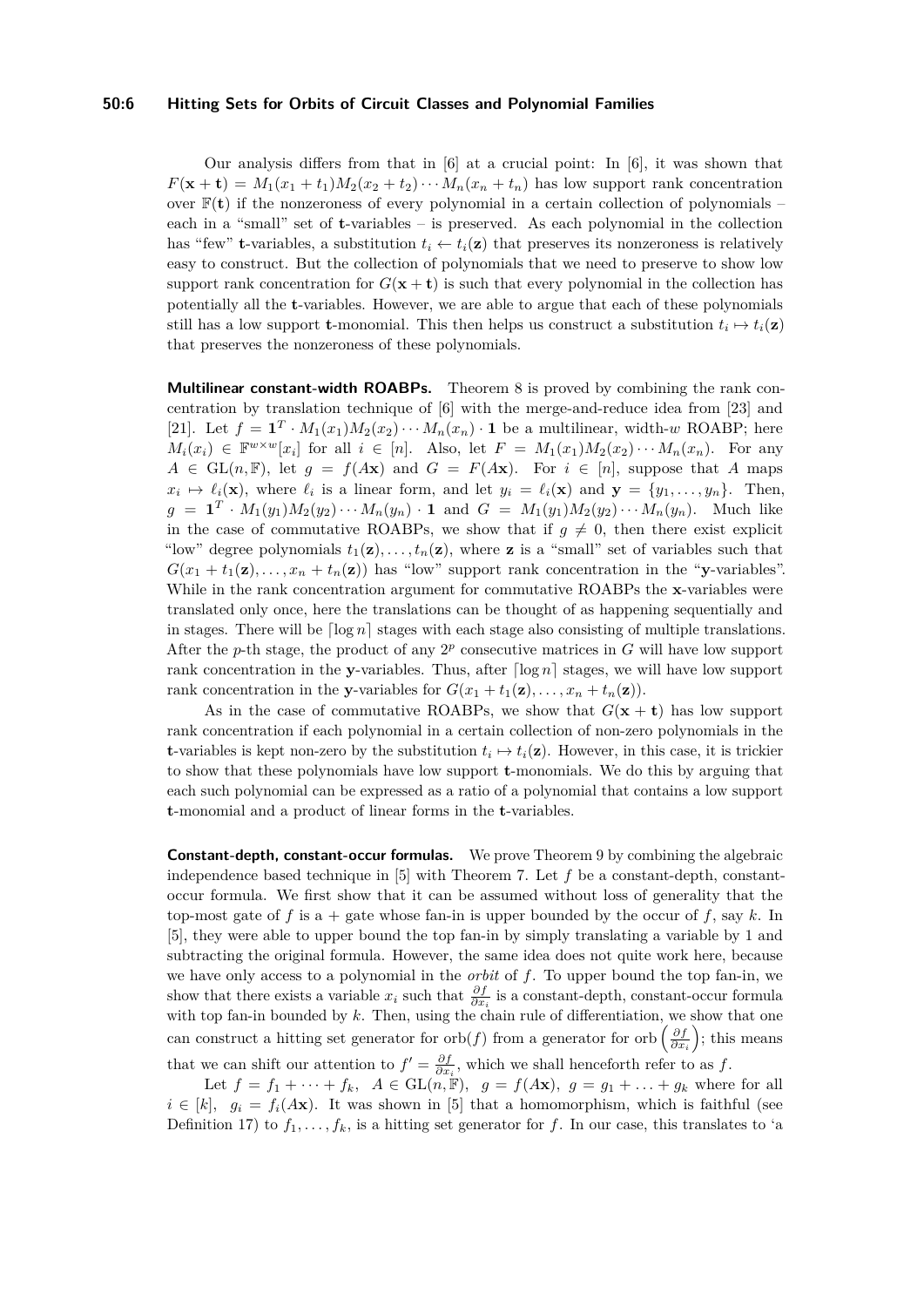homomorphism that is faithful to  $g_1, \ldots, g_k$  is a hitting set generator for  $g'$ . [\[5\]](#page-16-4) also showed that the problem of constructing a homomorphism  $\phi$  that is faithful to  $f_1, \ldots, f_k$  reduces to constructing a homomorphism  $\psi$  that preserves the determinant of a certain matrix. This matrix is an appropriate sub-matrix of the Jacobian of  $f_1, \ldots, f_k$ . Also, it was argued that its determinant is a product of sparse polynomials and so  $\psi$  was obtained from [\[45\]](#page-18-11). We use a similar argument, along with the chain rule, to show that the problem of constructing a homomorphism  $\phi$  that is faithful to  $g_1, \ldots, g_k$  reduces to constructing a homomorphism  $\psi$ that preserves the determinant of a sub-matrix of the same Jacobian *evaluated at A***x**. As this determinant is a product of polynomials in the orbit of sparse polynomials, we can use Theorem [7](#page-3-1) to construct such a *ψ*.

**Occur-once formulas.** We prove Theorem [10](#page-4-1) by building upon the arguments in [\[73\]](#page-20-5) and linking it with Theorem [7.](#page-3-1) At first, we show two structural results for occur-once formulas. These lemmas are generalizations of similar structural results for read-once formulas shown in [\[73\]](#page-20-5). Much like in [\[73\]](#page-20-5), the structural results help us show that for a "typical" occur-once formula *f* with a + gate as the root node, there exists a variable  $x_i$  such that  $\frac{\partial f}{\partial x_i}$  is a product of occur-once formulas, each of which has at most half as many non-constant leaves as *f*. We then use this fact to show that a hitting-set generator for  $orb(f)$  can be constructed from a generator for orb  $\left(\frac{\partial f}{\partial x_i}\right)$ . [\[73\]](#page-20-5) uses the derivatives of *f* in a similar way to show that a generator for *f* can be constructed from that for  $\frac{\partial f}{\partial x_i}$  using the SV generator (see Definition [12\)](#page-8-1). However, in our case, we want a generator for  $\overline{\text{orb}}(f)$  and not just for *f*. For this reason, we first use the chain rule for derivatives to relate the gradient of a  $q \in \text{orb}(f)$  with that of f, and then argue that there exists a  $x_j$  such that a generator for orb  $\left(\frac{\partial f}{\partial x_i}\right)$  is also a generator for  $\frac{\partial g}{\partial x_j}$ . Finally, we use this generator for  $\frac{\partial g}{\partial x_j}$  to construct a generator for *g*. The argument then proceeds by induction on the number of non-constant leaves. In the base case, we need a hitting set generator for orbits of sparse polynomials which we get from Theorem [7.](#page-3-1)

### <span id="page-6-0"></span>**1.4 Related work**

We give a brief account of known results on PIT and hitting sets for arithmetic circuits. The results on hitting sets for the constant-read models are most relevant to our work here. However, for the sake of completeness, we mention a few other prominent results.

**Constant-read models.** [\[73\]](#page-20-5) gave a polynomial-time PIT algorithm and a quasi-polynomial time hitting set construction for sums of constantly many *preprocessed* read-once formulas (PROFs). [\[52\]](#page-18-12) later gave a polynomial time hitting set for the same model. [\[10\]](#page-16-3) gave a quasi-polynomial time hitting set construction for multilinear *sparse-substituted* read-*k* formulas, wherein the leaves are replaced by sparse polynomials and every variable appears in at most *k* of the sparse polynomials. Observe that the models studied in all three works are special cases of constant occur formulas.

A polynomial-time PIT for ROABPs follows from the PIT algorithm for noncommutative formulas [\[61\]](#page-19-2). [\[23\]](#page-17-3) gave quasi-polynomial time hitting sets for ROABPs, when the order of the variables is known. Building on the rank concentration by translation technique from [\[6\]](#page-16-10) and the merge-and-reduce idea from [\[23\]](#page-17-3), [\[21\]](#page-17-5) gave a quasi-polynomial time hitting set construction for low individual degree ROABPs. Finally, [\[3\]](#page-15-2) obtained a quasi-polynomial time constructible hitting set for ROABPs using a different and simpler method, namely *basis isolation*, which can be thought of as a generalization of the monomial isolation method in [\[45\]](#page-18-11). [\[32\]](#page-17-6) designed hitting sets for sums of constantly many ROABPs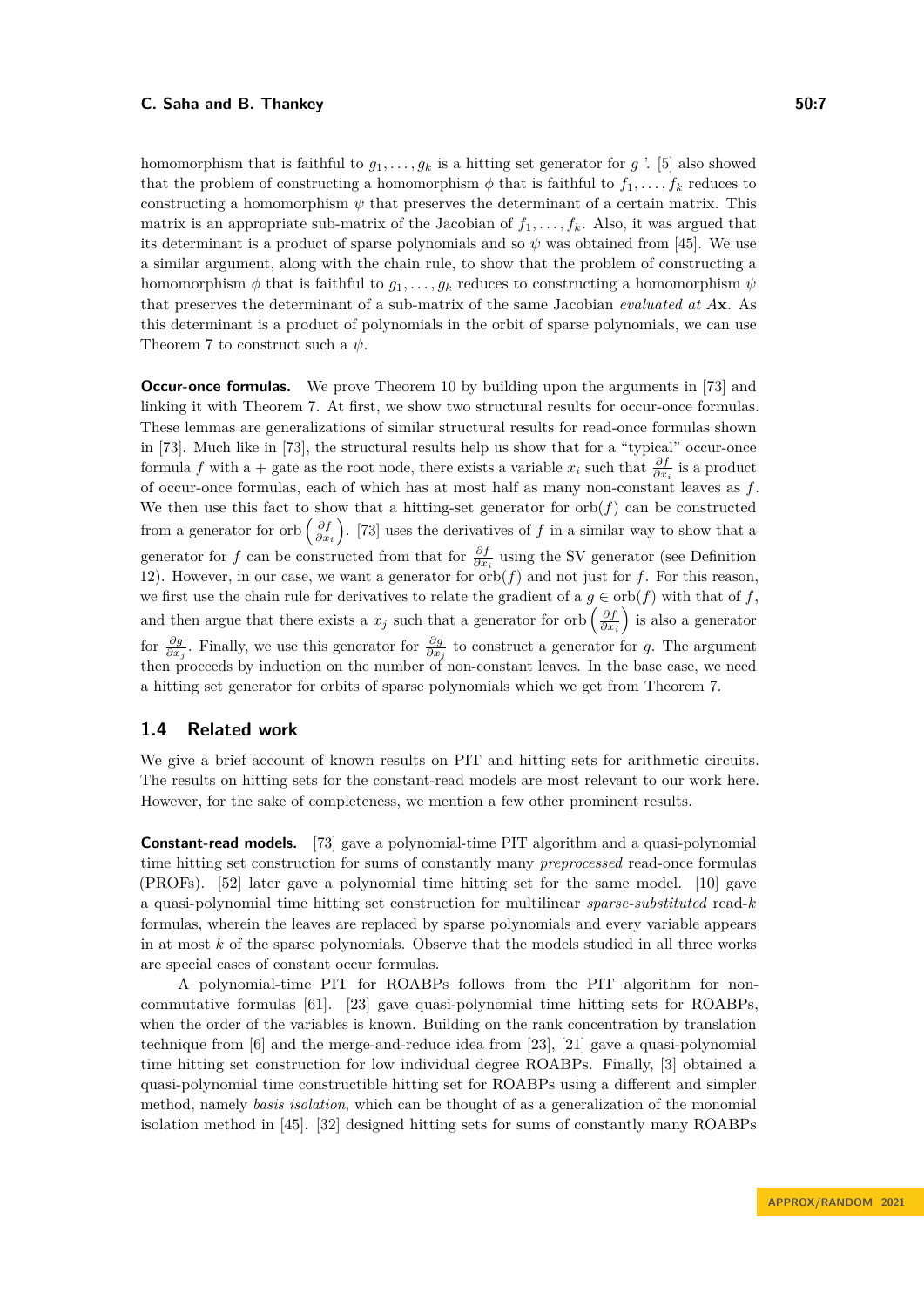### **50:8 Hitting Sets for Orbits of Circuit Classes and Polynomial Families**

in quasi-polynomial time; they also gave a polynomial-time PIT algorithm for the same model. Recently, more efficient constructions of hitting sets for ROABPs have been obtained [\[27\]](#page-17-7), sometimes under additional restrictions on the model such as commutativity and constant-width [\[31\]](#page-17-8). For read-*k* oblivious ABPs, [\[9\]](#page-16-11) obtained a subexponential-time PIT algorithm.

**Orbits and orbit closures.** A polynomial-time hitting set for the *orbit* of the power symmetric polynomial  $\mathsf{PSym}_{n,d} = x_1^d + \ldots + x_n^d$  was given by [\[47\]](#page-18-10). As that  $\mathsf{PSym}$  is computable by a depth-2 occur-once formula, Theorem [9](#page-4-0) subsumes this result. Our hitting-set construction is different from the one in [\[47\]](#page-18-10) which involves the Hessian matrix, whereas the proofs here work with just the first order derivatives. Very recently and independent of our work, [\[51\]](#page-18-9) gave quasi-polynomial time hitting sets for the orbits of sparse polynomials and read-once formulas. For the orbit closures of polynomials that are computable by low-degree, polynomial-size circuits (i.e., VP circuits), [\[24,](#page-17-9) [28\]](#page-17-10) gave PSPACE constructions of hitting sets.

**Constant-depth models.** The polynomial-time hitting set construction for depth-2 circuits (i.e., sparse polynomials) in [\[45\]](#page-18-11) is one of the widely used results in black-box PIT. [\[16\]](#page-16-12) gave a quasi-polynomial time PIT algorithm for depth-3 circuits with constant top fan-in. Later [\[44\]](#page-18-13) improved the complexity to polynomial-time. Using ideas developed in [\[16\]](#page-16-12), and [\[25\]](#page-17-11), [\[40,](#page-18-14) [43,](#page-18-15) [70\]](#page-19-9) gave polynomial-time constructible hitting sets for depth-3 circuits with constant top fan-in over Q. Ultimately, a combination of ideas from the [\[44\]](#page-18-13) and [\[25\]](#page-17-11) led to a polynomial-time hitting set construction for the same model over any field [\[69,](#page-19-10)[70\]](#page-19-9). Meanwhile, [\[42,](#page-18-16) [66\]](#page-19-7) gave polynomial-time PIT for depth-3 powering circuits. Using ideas from [\[44\]](#page-18-13) and [\[66\]](#page-19-7), [\[63\]](#page-19-6) gave polynomial-time PIT for the sum of a depth-3 circuit with constant top fan-in and a *semi-diagonal* circuit (which is a special kind of a depth-4 circuit). [\[62\]](#page-19-8) showed that polynomial-time PIT (resp. hitting sets) for aproj(IMM2*,d*) implies polynomial-time PIT (resp. hitting sets) for depth-3 circuits.

A quasi-polynomial time hitting set for set-multilinear depth-3 circuits with known variable-partition was given by [\[22\]](#page-17-12). Independently and simultaneously, [\[6\]](#page-16-10) gave a quasipolynomial time hitting set for set-multilinear depth-3 circuits with *unknown* variablepartition (and more generally, for constant-depth *pure* formulas [\[58\]](#page-19-11)) using a different technique, namely *rank concentration by translation*. Set-multilinear depth-3 circuits (in fact, pure formulas) form a subclass of ROABPs. [\[14\]](#page-16-13) gave subexponential-time hitting sets for multilinear depth-3 and depth-4 formulas (and more generally, for constant-depth multilinear regular formulas) by reducing the problem to constructing hitting sets for ROABPs. For multilinear depth-4 circuits with constant top fan-in, [\[39\]](#page-18-8) gave a quasi-polynomial time hitting set. This was improved to a polynomial-time hitting set in [\[65\]](#page-19-5). Multilinear depth-4 circuits with constant top fan-in form a subclass of depth-4 constant-occur formulas. [\[5\]](#page-16-4) gave a unifying method based on algebraic independence to design polynomial-time hitting sets for both depth-3 circuits with constant top fan-in and constant-depth, constant-occur formulas. A generalization of depth-3 powering circuits to depth-4 is sums of powers of constant degree polynomials; [\[20\]](#page-16-14) gave a quasi-polynomial time hitting set for this model. Recently, a sequence of work [\[59,](#page-19-12) [60,](#page-19-13) [72\]](#page-20-6) led to a polynomial-time hitting set for depth-4 circuits with top fan-in at most 3 and bottom fan-in at most 2 via a resolution of a conjecture of [\[11,](#page-16-6) [29\]](#page-17-13) on the algebraic rank of the factors appearing in such circuits.

**Edmonds' model.** An important special case of PIT is the following problem: given  $f = det(A_0 + \sum_{i \in [n]} x_i A_i)$ , where  $A_i \in \mathbb{F}^{n \times n}$  is a rank-1 matrix for every  $i \in [n]$  and  $A_0 \in \mathbb{F}^{n \times n}$  is an arbitrary matrix, check if  $f = 0$  [\[17\]](#page-16-15). This case of PIT, played an instrumental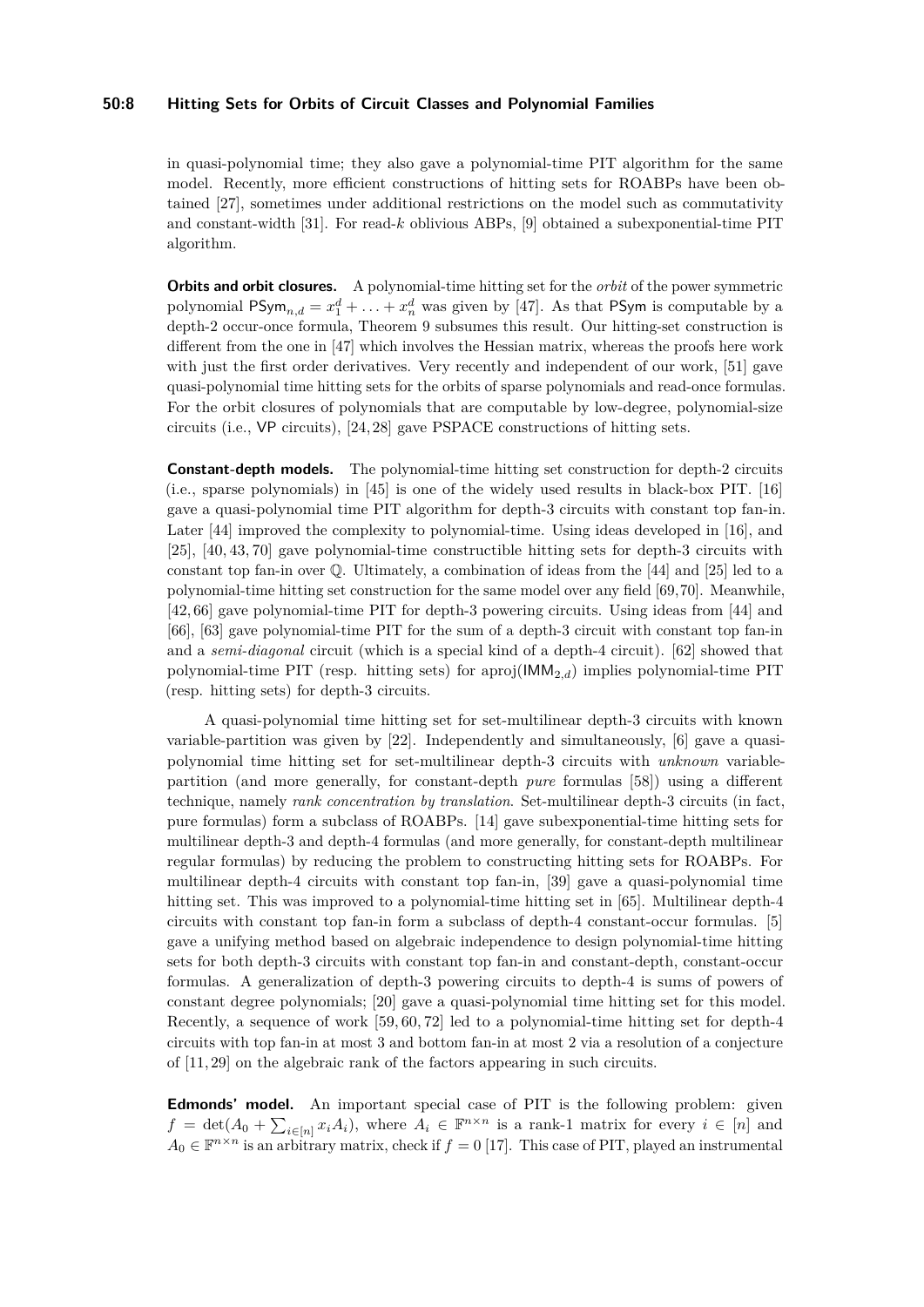role in devising fast parallel algorithms for several problems such as perfect matching, linear matroid intersection and maximum rank matrix completion [\[19,](#page-16-1) [33,](#page-17-0) [41,](#page-18-0) [49,](#page-18-1) [53–](#page-18-2)[55,](#page-19-0) [75\]](#page-20-2). A polynomial-time PIT for this model is known [\[18,](#page-16-16) [26,](#page-17-14) [35,](#page-17-15) [50,](#page-18-17) [54\]](#page-18-3). [\[33\]](#page-17-0) gave a quasi-polynomial time hitting set via a certain derandomization of the Isolation Lemma [\[53\]](#page-18-2).

We refer the reader to the surveys [\[67,](#page-19-14) [68,](#page-19-15) [74\]](#page-20-7) for more details on some of the results and the models mentioned above.

### **2 Preliminaries**

▶ **Definition 11** (Hitting set generator). Let C be a set of *n*-variate polynomials and  $t \in \mathbb{N}$ . *A* polynomial map  $\mathcal{G}: \mathbb{F}^t \to \mathbb{F}^n$  is a hitting set generator for  $\mathcal{C}$  if  $\forall f \in \mathcal{C} \setminus \{0\}$ , we have  $f \circ \mathcal{G} \neq 0$ .

We say the number of variables of  $\mathcal G$  is  $t$ , and the degree of  $\mathcal G$  – denoted by deg( $\mathcal G$ ) – is the maximum of the degrees of the *n* polynomials that define G. We will denote the *t*-variate polynomial  $f \circ \mathcal{G}$  by  $f(\mathcal{G})$ . By treating a matrix  $A \in \mathbb{F}^{n \times n}$  as a linear transformation from  $\mathbb{F}^n$ to  $\mathbb{F}^n$ , we will denote the polynomial map  $A \circ \mathcal{G}$  by  $A\mathcal{G}$  and the *t*-variate polynomial  $f \circ A\mathcal{G}$ by  $f(A\mathcal{G})$ . If the defining polynomials of  $\mathcal G$  have degree  $d_0$  and the degree of the polynomials in C is at most D, then the degree of  $f(G)$  is at most  $d_0D$ . Thus, if we are given the defining polynomials of  $\mathcal{G}$ , then we can construct a hitting set for  $\mathcal{C}$  in time poly $(n, (d_0 D)^t)$  using the Schwartz-Zippel lemma, provided also that  $|\mathbb{F}| > d_0 D$ .

# **2.1 The Shpilka-Volkovich generator**

<span id="page-8-1"></span>▶ **Definition 12** (The Shpilka-Volkovich hitting set generator [\[73\]](#page-20-5))**.** *Assume that* |F| ≥ *n and let*  $\alpha_1, ..., \alpha_n$  *be distinct elements of*  $\mathbb{F}$ *. For*  $i \in [n]$ *, let*  $L_i(y) := \prod_{j \in [n], j \neq i} \frac{y - \alpha_j}{\alpha_i - \alpha_j}$  $\frac{y-\alpha_j}{\alpha_i-\alpha_j}$  *be the i-th Lagrange interpolation polynomial. Then, for*  $t \in \mathbb{N}$ , the Shpilka-Volkovich  $(SV)$  generator G *SV t* : F <sup>2</sup>*<sup>t</sup>* → F *<sup>n</sup> is defined as* G *SV t* := G (1) *t , ...,* G (*n*) *t where,* G (*i*) *t* (*y*1*, ..., yt, z*1*, ..., zt*) =  $\sum_{k=1}^t L_i(y_k) \cdot z_k$ .

Notice that  $\deg\left(\mathcal{G}_t^{(i)}\right) = n$ , and  $\mathcal{G}_{t+1|(\mathbf{y}_{t+1}=\alpha_i)}^{SV} = \mathcal{G}_t^{SV} + \mathbf{e}_i \cdot z_{t+1}$ , where  $\mathbf{e}_i$  is the *i*-th standard basis vector of  $\mathbb{F}^n$ . Thus,  $\text{Img}\left(\mathcal{G}_t^{SV}\right) \subseteq \text{Img}\left(\mathcal{G}_{t+1}^{SV}\right)$  and, continuing in this manner,  $\text{Img}\left(\mathcal{G}_t^{SV}\right) \subseteq \text{Img}\left(\mathcal{G}_{t'}^{SV}\right)$  for any  $t' \geq t$ .

<span id="page-8-3"></span>▶ Observation 13. Let  $f \in \mathbb{F}[\mathbf{x}]$  be a non-zero polynomial that depends on only b of the **x** *variables, and*  $g \in \text{orb}(f)$ *. Then, g has a monomial of support at most b and*  $g(\mathcal{G}_b^{SV}) \neq 0$ *.* 

The above observation is proved in the full version [\[64\]](#page-19-3). The following observation, which allows us to construct a hitting set generator for *f* from a hitting set generator for  $\frac{\partial f}{\partial x_i}$ is used crucially in the proofs of Theorems [9](#page-4-0) and [10](#page-4-1) and is proved in the full version [\[64\]](#page-19-3).

▶ Observation 14. Let  $f \in \mathbb{F}[\mathbf{x}]$  be an *n*-variate, degree *d* polynomial, and for some  $m \in \mathbb{N}$ . *let*  $\mathcal{G}: \mathbb{F}^m \to \mathbb{F}^n$  *be a polynomial map of degree at most d'. If*  $|\mathbb{F}| > dd'$  *and there is an*  $i \in [n]$ *such that*  $\frac{\partial f}{\partial x_i}(\mathcal{G}) \neq 0$ , then  $f(\mathcal{G} + \mathcal{G}_1^{\text{SV}})$  *is not a constant.* 

### <span id="page-8-0"></span>**2.2 Low support rank concentration**

<span id="page-8-2"></span>Let F be a polynomial in **x**-variables with coefficients from  $\mathbb{K}^{w \times w}$ , where K is a field and  $w \in \mathbb{N}$ . For an  $m \in \mathbb{N}$ , we say that *F* has *support-m rank concentration* over K if the coefficient of every monomial in *F* is in the K-span of the coefficients of the monomials of support at most *m* in *F*. Support of a monomial  $\mathbf{x}^{\alpha}$  will be denoted as Supp  $(\mathbf{x}^{\alpha})$ . We prove the below observation in the full version [\[64\]](#page-19-3).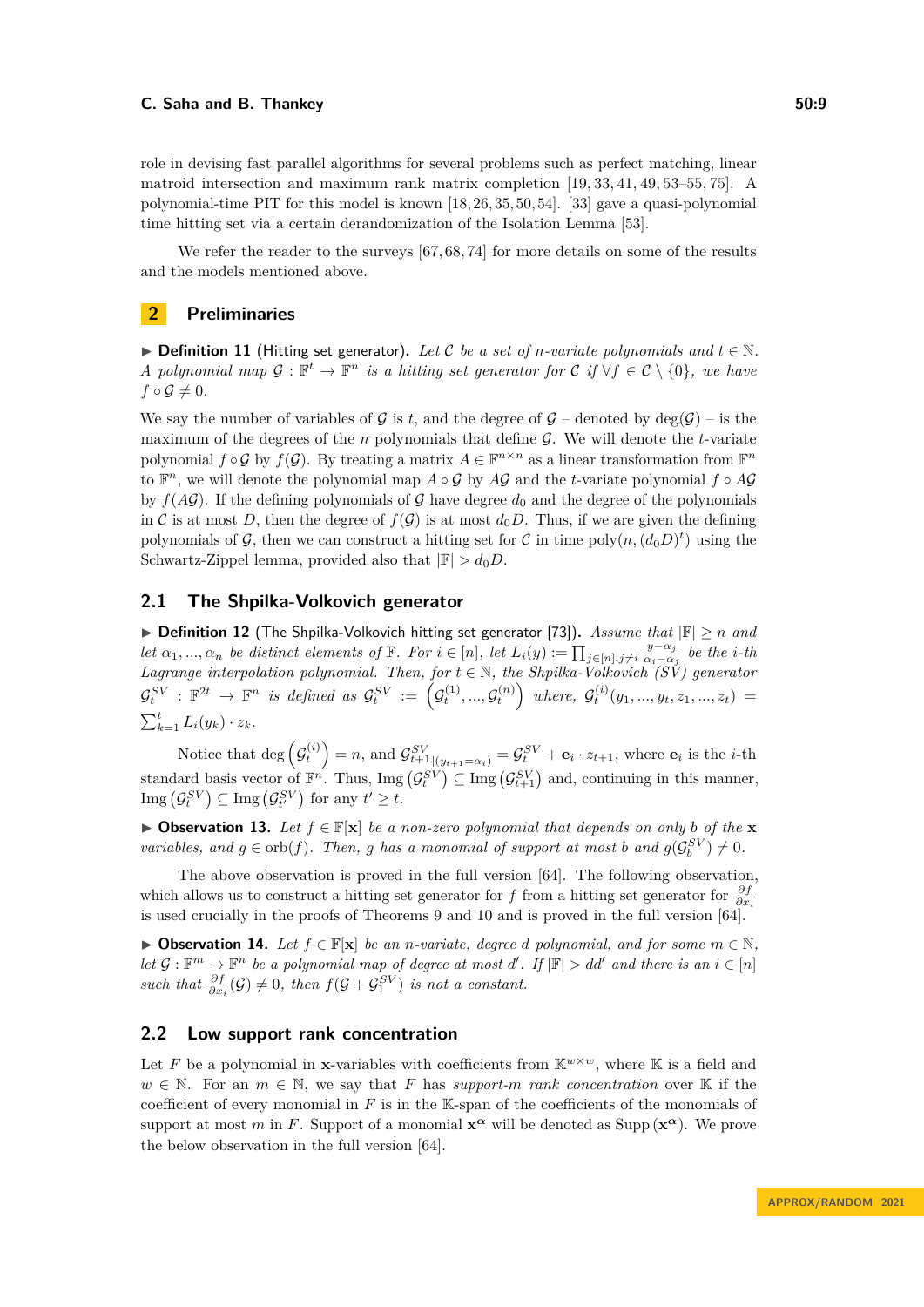#### **50:10 Hitting Sets for Orbits of Circuit Classes and Polynomial Families**

▶ **Observation 15.** *Let*  $f = \mathbf{1}^T \cdot M_1(x_1)M_2(x_2)\cdots M_n(x_n) \cdot \mathbf{1} \in \mathbb{F}[\mathbf{x}]$  *be computable by an ROABP of width w, and*  $F = M_1(x_1)M_2(x_2)\cdots M_n(x_n)$ *. For an*  $m \in \mathbb{N}$  and  $t_1(\mathbf{z}), \ldots, t_n(\mathbf{z}) \in \mathbb{F}[\mathbf{z}]$ , where **z** *is a set of variables different from* **x***, suppose that*  $F(\mathbf{x} + \mathbf{t}(\mathbf{z})) := M_1(x_1 + t_1(\mathbf{z}))M_2(x_2 + t_2(\mathbf{z})) \cdots M_n(x_n + t_n(\mathbf{z})) \in \mathbb{F}(\mathbf{z})^{w \times w}[\mathbf{x}]$  has support-m *rank concentration over*  $\mathbb{F}(\mathbf{z})$ . Then,  $f(x_1 + t_1(\mathbf{z}), \ldots, x_n + t_n(\mathbf{z}))$ , when viewed as a poly*nomial in*  $\mathbf{x}$ *-variables with coefficients from*  $\mathbb{F}[\mathbf{z}]$ , has an  $\mathbf{x}$ *-monomial of support at most*  $m$ , *provided*  $f \neq 0$ *.* 

### **2.3 Algebraic rank and faithful homomorphisms**

We say that polynomials  $f_1, \ldots, f_m \in \mathbb{F}[\mathbf{x}]$  are algebraically independent over  $\mathbb{F}$ , if they do not satisfy any non-trivial polynomial equation over  $\mathbb{F}$ , i.e., for any  $p \in \mathbb{F}[y_1, \ldots, y_m]$ ,  $p(f_1, \ldots, f_m) = 0$  only if  $p = 0$ . For  $\mathbf{f} = (f_1, \ldots, f_m)$ , the transcendence degree (i.e., the algebraic rank) of  $f$  over  $\mathbb F$  is the cardinality of any maximal algebraically independent subset of  $\{f_1, \ldots, f_m\}$  over F. The notion of algebraic rank is well defined as algebraic independence satisfies the matroid properties.

For  $f = (f_1, \ldots, f_m) \in \mathbb{F}[\mathbf{x}]^m$ , let  $J_{\mathbf{x}}(f)$  denote the Jacobian matrix of f. The following well-known lemma relates the transcendence degree of **f** over  $\mathbb{F}$  – denoted by tr-deg<sub> $\mathbb{F}$ </sub>(**f**) – to the rank of the Jacobian.

▶ **Lemma 16** (The Jacobian criterion). Let  $f = (f_1, \ldots, f_m) \in \mathbb{F}[\mathbf{x}]^m$  *be a tuple of polynomials of degree at most D and* tr-deg<sub>F</sub>(**f**) = *r. If* char(F) = 0 *or* char(F) > *D<sup>r</sup>*, *then* tr-deg<sub>F</sub>(**f**) = rank $_{\mathbb{F}(\mathbf{x})}$   $J_{\mathbf{x}}(\mathbf{f})$ .

<span id="page-9-0"></span>▶ **Definition 17** (Faithful homomorphisms)**.** *A homomorphism ϕ* : F[**x**] → F[**z**] *is said to be* faithful *to*  $\mathbf{f} = (f_1, \ldots, f_m) \in \mathbb{F}[\mathbf{x}]^m$  *if*  $\mathrm{tr}\text{-}\mathrm{deg}_{\mathbb{F}}(\mathbf{f}) = \mathrm{tr}\text{-}\mathrm{deg}_{\mathbb{F}}(\phi(\mathbf{f})).$ 

▶ **Lemma 18** (Theorem 2.4 in [\[5\]](#page-16-4)). *If a homomorphism*  $\phi$  :  $\mathbb{F}[\mathbf{x}] \rightarrow \mathbb{F}[\mathbf{z}]$  *is faithful to*  $\mathbf{f} = (f_1, \ldots, f_m) \in \mathbb{F}[\mathbf{x}]^m$ , then for any  $p \in \mathbb{F}[y_1, \ldots, y_m]$ ,  $p(\mathbf{f}) = 0$  if and only if  $p(\phi(\mathbf{f})) = 0$ .

The following lemma was proved in [\[5,](#page-16-4) [11\]](#page-16-6).

 $\blacktriangleright$  **Lemma 19** (Lemma 2.7 of [\[5\]](#page-16-4)). Let  $\mathbf{f} = (f_1, ..., f_m)$  be a tuple of polynomials of degree at  $most\ D$ ,  $\text{tr-deg}_{\mathbb{F}}(\mathbf{f}) \leq r$ , and  $\text{char}(\mathbb{F}) = 0$  *or*  $> D^r$ . Let  $\psi : \mathbb{F}[\mathbf{x}] \to \mathbb{F}[\mathbf{z}]$  *be a homomorphism*  $such that \ \text{rank}_{\mathbb{F}(\mathbf{x})} J_{\mathbf{x}}(\mathbf{f}) = \text{rank}_{\mathbb{F}(\mathbf{z})} \psi(J_{\mathbf{x}}(\mathbf{f})).$  Then, the map  $\phi : \mathbb{F}[\mathbf{x}] \to \mathbb{F}[\mathbf{z}, t, y_1, ..., y_r]$  that,  $for \ all \ i \in [n], \ maps \ x_i \rightarrow \left( \sum_{j=1}^r y_j t^{ij} \right) + \psi(x_i) \ \ is \ faithful \ to \ \ {\mathbf f}.$ 

We will need the following observation in our proofs. It is proved in the full version [\[64\]](#page-19-3).

▶ Observation 20. Let  $f = (f_1, \ldots, f_m) \in \mathbb{F}[\mathbf{x}]^m$  *be a tuple of polynomials with* tr-deg<sub>**F**</sub>( $f$ ) = *r*. For any  $A \in GL(n, \mathbb{F})$ , let  $g_i = f_i(A\mathbf{x})$   $\forall i \in [m]$  and  $\mathbf{g} = (g_1, \ldots, g_m)$ . Then,  $\text{tr-deg}_{\mathbb{F}}(\mathbf{g}) = r$ .

### <span id="page-9-1"></span>**3 Hitting sets for the orbits of commutative ROABPs**

**The strategy.** (Recap) Let  $f = \mathbf{1}^T \cdot M_1(x_1) M_2(x_2) \cdots M_n(x_n) \cdot \mathbf{1}$  be a width-*w* commutative ROABP; here  $M_i(x_i) \in \mathbb{F}^{w \times w}[x_i]$  for all  $i \in [n]$ . Also, let  $F = M_1(x_1)M_2(x_2)\cdots M_n(x_n)$ . For any  $A \in GL(n, \mathbb{F})$ , let  $g = f(Ax)$  and  $G = F(Ax)$ . For  $i \in [n]$ , suppose that *A* maps  $x_i \mapsto \ell_i(\mathbf{x})$ , where  $\ell_i$  is a linear form, and let  $y_i = \ell_i(\mathbf{x})$  and  $\mathbf{y} = \{y_1, \ldots, y_n\}$ . Then,  $g = \mathbf{1}^T \cdot M_1(y_1) M_2(y_2) \cdots M_n(y_n) \cdot \mathbf{1}$  and  $G = M_1(y_1) M_2(y_2) \cdots M_n(y_n)$ . We will show that if  $g \neq 0$ , then there exist explicit "low" degree polynomials  $t_1(\mathbf{z}), \ldots, t_n(\mathbf{z})$ , where **z** is a "small" set of variables such that  $g(x_1 + t_1(\mathbf{z}), \ldots, x_n + t_n(\mathbf{z}))$  has a "low" support monomial. This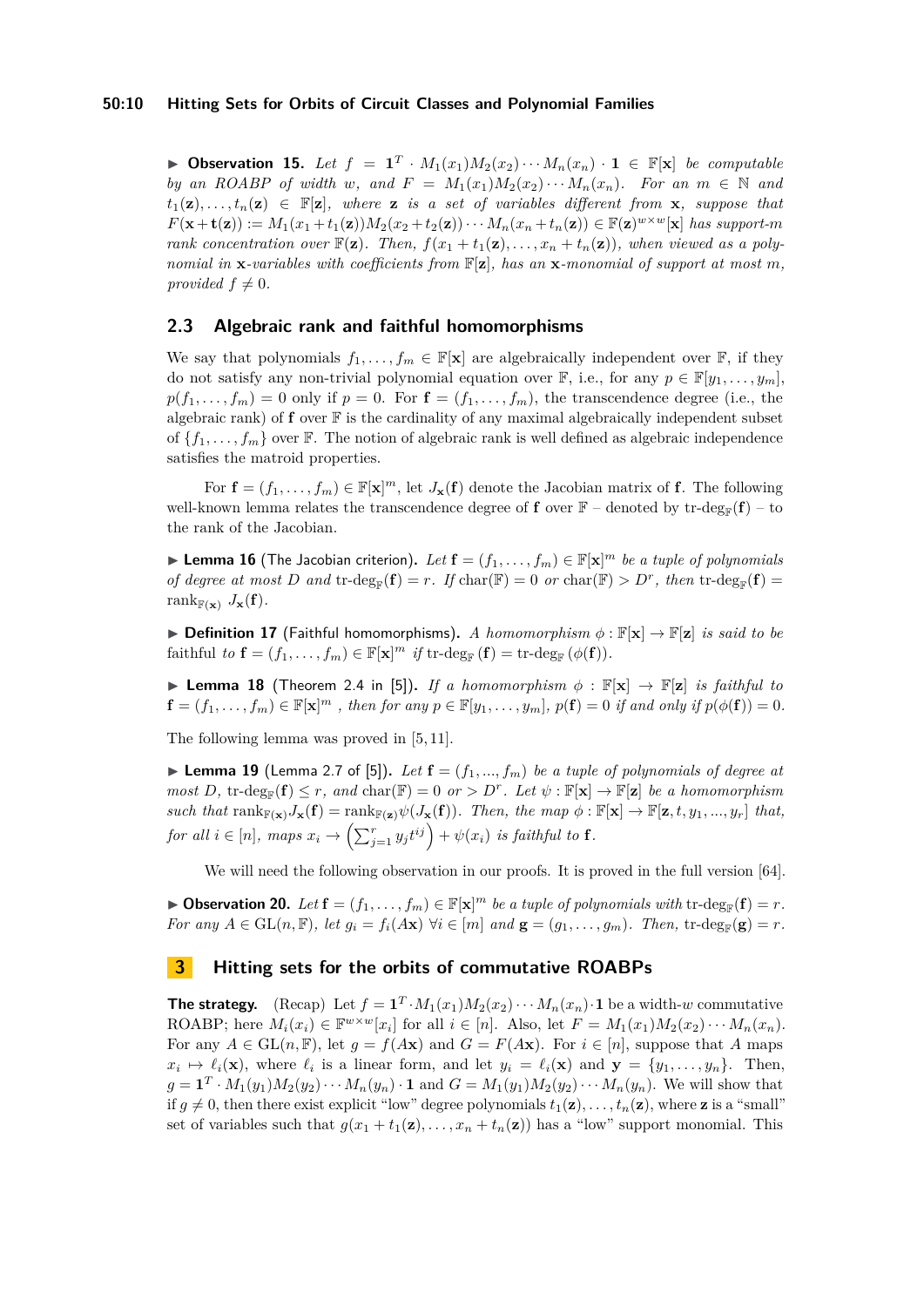will be done by proving that  $G(x_1+t_1(\mathbf{z}),\ldots,x_n+t_n(\mathbf{z}))$  has low support rank concentration in the "**y**-variables". Applying Observation [15,](#page-8-2) we will get that  $g(x_1 + t_1(\mathbf{z}), \ldots, x_n + t_n(\mathbf{z}))$ has a low support **y**-monomial. This will then imply that  $q(x_1 + t_1(\mathbf{z}), \dots, x_n + t_n(\mathbf{z}))$  has a low support **x**-monomial, provided *f* has low individual degree. Finally, we will plug in the SV generator to preserve the non-zeroness of *g*. More precisely, we will prove the following theorem at the end of Section [3.2.](#page-11-0)

<span id="page-10-1"></span>▶ **Theorem 21.** *Let f be an n-variate polynomial with individual degree at most d that is computable by a width-w commutative ROABP. If*  $|\mathbb{F}| \geq n$ *, then*  $\mathcal{G}_{(2\lceil \log w^2 \rceil (d+1)+1)}^{SV}$  *is a hitting set generator for* orb(*f*)*.*

**Notations and conventions.** In the analysis, we will treat  $t_1(\mathbf{z}), \ldots, t_n(\mathbf{z})$  as formal variables  $\mathbf{t} = (t_1, \ldots, t_n)$  while always keeping in mind the substitution map  $t_i \mapsto t_i(\mathbf{z})$ . For  $i \in [n]$ , let  $r_i = \ell_i(\mathbf{t})$ . For  $S \subseteq [n]$ , define  $\mathbf{r}_S = \{r_i : i \in S\}$ . The F-linear independence of  $\ell_1, \ldots, \ell_n$ allows us to treat **y** and **r** as sets of formal variables. Notice that in this notation,  $G(\mathbf{x} + \mathbf{t}) =$  $M_1(y_1 + r_1)M_2(y_2 + r_2)\cdots M_n(y_n + r_n)$ . Let A denote the matrix algebra  $\mathbb{F}^{w \times w}$ . For  $i \in [n]$ , let  $M_i(y_i) = \sum_{e_i=0}^d u_{i,e_i} y_i^{e_i}$ , where  $u_{i,e_i} \in A$  and  $M_i(y_i + r_i) = \sum_{b_i=0}^d v_{i,b_i} y_i^{b_i}$ , where  $v_{i,b_i} \in A[r_i] \subset A[t]$ . As *f* is a commutative ROABP,  $M_1(y_1), \ldots, M_n(y_n)$  commute with each other and hence  $u_{i,e_i}$  and  $u_{j,e_j}$  also commute for  $i \neq j$ . The following observation, which we prove in the full version [\[64\]](#page-19-3), implies that  $v_{i,e_i}$  and  $v_{j,e_j}$  also commute for  $i \neq j$ .

▶ Observation 22. For every  $i \in [n]$  and  $b_i, e_i \in \{0, ..., d\}$ ,  $v_{i,b_i} = \sum_{e_i=0}^{d} {e_i \choose b_i} \cdot r_i^{e_i-b_i} \cdot u_{i,e_i}$ and  $u_{i,e_i} = \sum_{b_i=0}^{d} {b_i \choose e_i} \cdot (-r_i)^{b_i-e_i} \cdot v_{i,b_i}$ , where  ${a \choose b} = 0$  if  $a < b$ .

For a set  $S = \{i_1, i_2, \ldots, i_{|S|}\} \subseteq [n]$ , where  $i_1 < i_2 < \ldots < i_{|S|}$ , the vector  $(b_{i_1}, b_{i_2}, \ldots, b_{i_{|S|}})$ will be denoted by  $(b_i : i \in S)$ . Let Supp (**b**) denote the support of the vector **b** which is defined as the number of non-zero elements in it. Define the parameter  $m := 2 \left[ \log w^2 \right] + 1$ .

### <span id="page-10-2"></span>**3.1 The goal: low support rank concentration**

We set ourselves the goal of proving that there exist explicit degree-*n* polynomials  $t_1(\mathbf{z})$ , ...,  $t_n(\mathbf{z})$ , where  $|\mathbf{z}| = 2m$ , such that  $G(x_1 + t_1(\mathbf{z}),..., x_n + t_n(\mathbf{z})) = M_1(y_1 + r_1)M_2(y_2 +$  $r_1 \to r_2$ .  $\cdots$   $M_n(y_n + r_n) \in \mathbb{A}[r_1, \ldots, r_n][y]$  has support- $(m-1)$  rank concentration over  $\mathbb{F}(\mathbf{z})$  in the **y**-variables. We will show in this and the next section that this happens if all polynomials  $\{h_S(\mathbf{r}_S) : S \subseteq \binom{[n]}{m}\} \subseteq \mathbb{F}[r_1, \ldots, r_n],$  remain non-zero under the substitution  $t_i \mapsto t_i(\mathbf{z})$ . The following lemma, proved in the full version [\[64\]](#page-19-3), will help us achieve this goal.

<span id="page-10-0"></span> $\blacktriangleright$  **Lemma 23.** Let  $G$ , **t**,  $z$ ,  $y$  and  $r_S$  be as defined above. Suppose that the following two *conditions are satisfied:*

1. For every  $S \subseteq \binom{[n]}{m}$  and  $(b_i : i \in S) \in \{0, \ldots, d\}^m$ , there is a non-zero polynomial  $h_S(\mathbf{r}_S)$ such that  $h_S(\mathbf{r}_S) \cdot \prod_{i \in S} v_{i,b_i} \in \mathbb{F}[\mathbf{t}]$ -span  $\left\{ \prod_{i \in S} v_{i,b'_i} : \text{Supp}(b'_i : i \in S) < m \right\}$ .

**2.** *There exists a substitution*  $t_i \mapsto t_i(\mathbf{z})$  *that keeps*  $h_S(\mathbf{r}_S)$  *non-zero for all*  $S \subseteq \binom{[n]}{m}$ *. Then, for every*  $\mathbf{b} = (b_i : i \in [n]) \in \{0, ..., d\}^n$ ,

$$
\prod_{i\in[n]} v_{i,b_i} \in \mathbb{F}(\mathbf{z})\text{-span}\left\{\prod_{i\in[n]} v_{i,b_i'} : \text{Supp}(b_i' : i\in[n]) < m\right\},\right\}
$$

*and*  $G(x_1 + t_1(\mathbf{z}), \ldots, x_n + t_n(\mathbf{z}))$  *has support-*( $m-1$ ) *rank concentration over*  $\mathbb{F}(\mathbf{z})$  *in* **y***-variables.*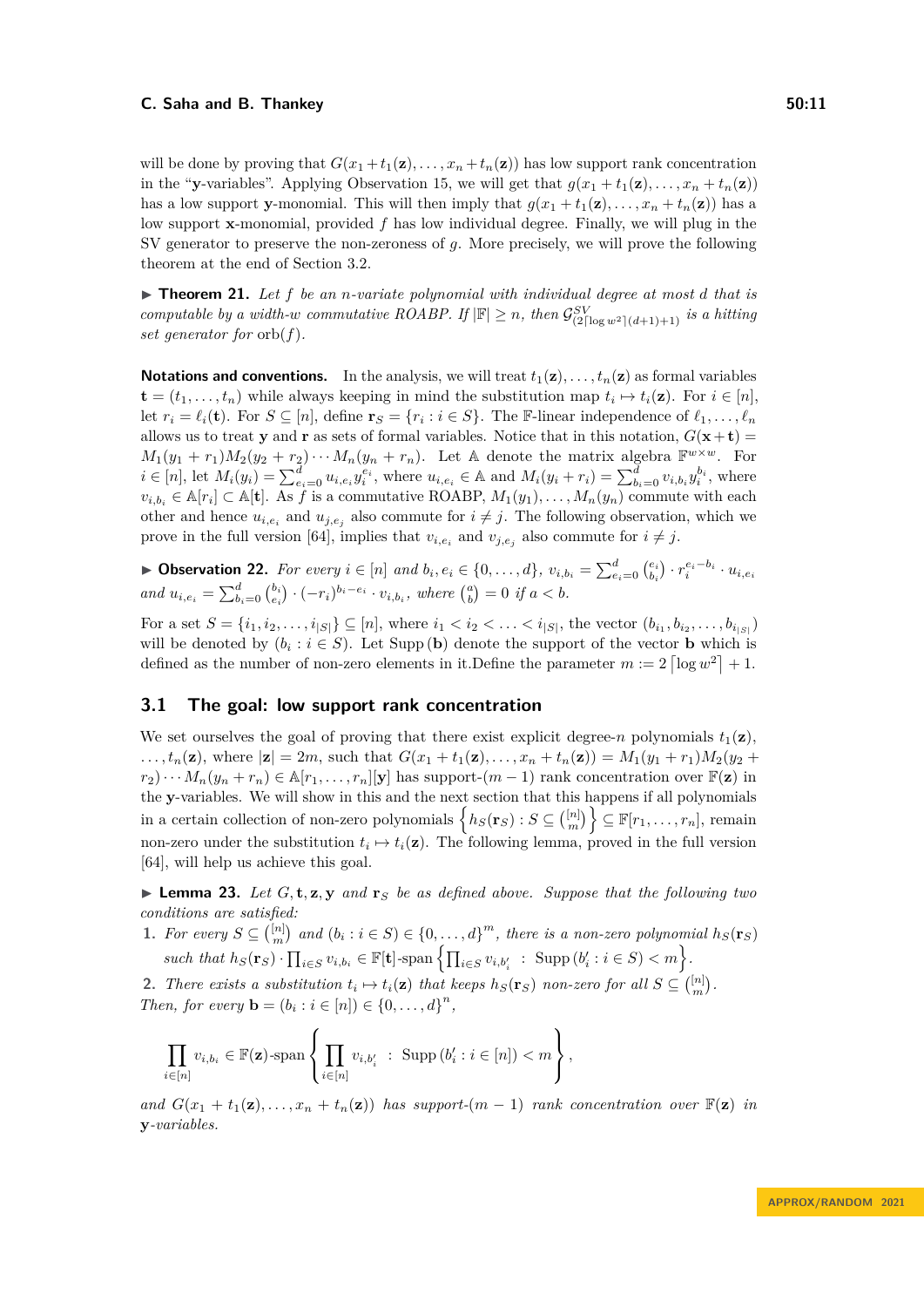#### **50:12 Hitting Sets for Orbits of Circuit Classes and Polynomial Families**

### <span id="page-11-0"></span>**3.2 Achieving rank concentration**

We will now see how to satisfy conditions 1 and 2 of Lemma [23](#page-10-0) such that  $\deg_{\mathbf{r}_S}(h_S(\mathbf{r}_S))$  $\leq md^{m+1}, t_i(\mathbf{z})$  is an explicit degree-*n* polynomial, and  $|\mathbf{z}| = 2m$ . Assume wlog that  $S = [m]$ . For  $\mathbf{b} = (b_1, ..., b_m)$  and  $\mathbf{e} = (e_1, ..., e_m)$  in  $\{0, ..., d\}^m$ , define  $\begin{pmatrix} \mathbf{b} \\ \mathbf{e} \end{pmatrix} := \prod_{i \in [m]} \begin{pmatrix} b_i \\ e_i \end{pmatrix}$ where,  $\binom{b_i}{e_i} = 0$  if  $b_i < e_i$ . Also, let  $v_{\mathbf{b}} := \prod_{i \in [m]} v_{i,b_i}$  and  $u_{\mathbf{e}} := \prod_{i \in [m]} u_{i,e_i}$ . Define  $\mathbf{r} := (-r_1, \ldots, -r_m), \, \mathbf{r}^{\mathbf{b}} := \prod_{i \in [m]} (-r_i)^{b_i}$  and  $\mathbf{r}^{-\mathbf{e}} := \prod_{i \in [m]} (-r_i)^{-e_i}$ . We now define some vectors and matrices by fixing an arbitrary order on the elements of  $\{0, \ldots, d\}^m$ .

Let  $V := (v_{\mathbf{b}} : \mathbf{b} \in \{0, ..., d\}^m)$  and  $U := (u_{\mathbf{e}} : \mathbf{e} \in \{0, ..., d\}^m)$ ; *V* is a row vector in  $\mathbb{A}[\mathbf{r}]^{(d+1)^m}$  whereas *U* is a row vector in  $\mathbb{A}^{(d+1)^m}$ . Let  $C := \text{diag}(\mathbf{r}^{\mathbf{b}} : \mathbf{b} \in \{0, \ldots, d\}^m)$ and  $D := \text{diag}(\mathbf{r}^{-\mathbf{e}} : \mathbf{e} \in \{0, \ldots, d\}^m)$ ; both *C* and *D* are  $(d+1)^m \times (d+1)^m$  diagonal matrices. Let *M* be a  $(d+1)^m \times (d+1)^m$  matrix whose rows and columns are indexed by **b** ∈ {0, . . . , *d*}<sup>*m*</sup> and **e** ∈ {0, . . . , *d*}<sup>*m*</sup> respectively. The entry of *M* indexed by (**b**, **e**) contains  $\binom{b}{e}$ . We now make the following claim which is proved in the full version [\[64\]](#page-19-3).

<span id="page-11-1"></span> $\triangleright$  Claim 24. Let *U, V, C, M* and *D* be as defined above. Then,  $U = VCMD$ .

In [\[6\]](#page-16-10), a very similar equation was called the *transfer equation* and we will refer to  $U = VCMD$  by the same name. Let  $F := \{ \mathbf{b} \in \{0, ..., d\}^m : \text{Supp}(\mathbf{b}) = m \};$  clearly,  $|F| = d^m$ . Also, let us call the set of all vectors  $(n_e : e \in \{0, ..., d\}^m) \in \mathbb{F}^{(d+1)^m}$  for which  $\sum_{e \in \{0,\ldots,d\}} p_n e_{e} = 0$  the *null space* of *U*. Then, we have the following lemma.

<span id="page-11-3"></span>▶ **Lemma 25.** *There are vectors*  $\{n_b : b \in F\}$  *in the null space of U such that the following holds:* Let *N* be the  $(d+1)^m \times d^m$  *matrix whose rows are indexed by*  $\mathbf{e} \in \{0, ..., d\}^m$  *and whose columns are indexed by*  $\mathbf{b} \in F$  *and whose column indexed by*  $\mathbf{b}$  *is*  $\mathbf{n}_b$ *. Then, the square*  $matrix \ [CMDN]$ <sub>*F*</sub> is invertible, where  $[CMDN]$ <sub>*F*</sub> is the sub-matrix of  $CMDN$  consisting *of only those rows of CMDN that are indexed by*  $\mathbf{b} \in F$ *.* 

We need the value of *m* in the proof of the lemma which is given in Appendix [A.](#page-20-8) For now, observe that  $\det((\text{CMDN}|_F) \in \mathbb{F}[\mathbf{r}]:$  Every entry of  $(\text{CMDN}|_F)$  is a F-linear combination of some entries of the matrix *CMD*. The entry of *CMD* indexed by  $(\mathbf{b}, \mathbf{e})$  is  $\begin{pmatrix} \mathbf{b} \\ \mathbf{e} \end{pmatrix} \cdot \mathbf{r}^{\mathbf{b}} \cdot \mathbf{r}^{-\mathbf{e}},$ which is non-zero only if  $b_i \ge e_i$  for all  $i \in [m]$ . In this case,  $\mathbf{r}^{\mathbf{b}} \cdot \mathbf{r}^{-\mathbf{e}}$  is a monomial in the **r**-variables. Thus,  $det([CMDN]_F)$  – which is a polynomial in the entries of  $[CMDN]_F$  – is a polynomial in the **r**-variables. This observation leads to the following corollary of the above lemma, which immediately gives a way to satisfy condition 1 of Lemma [23.](#page-10-0)

<span id="page-11-2"></span>▶ **Corollary 26.** *Let*  $h(\mathbf{r}) := \det([CMDN]_F)$ *. Then, for every*  $\mathbf{b} \in F$ *,* 

 $h(\mathbf{r}) \cdot v_{\mathbf{b}} \in \mathbb{F}[\mathbf{t}]$ -span  $\{v_{\mathbf{b}'} : \mathbf{b}' \in \{0, \ldots, d\}^m$  and  $\text{Supp}(\mathbf{b}') < m\}$ .

The above corollary is proved in the full version [\[64\]](#page-19-3). The following claim about  $h(\mathbf{r})$ gives us a way to satisfy condition 2 of Lemma [23.](#page-10-0) It's proof can be found in the full version [\[64\]](#page-19-3).

 $\triangleright$  Claim 27. The polynomial  $h(\mathbf{r})$ , when viewed as a polynomial in the **t**-variables after setting  $r_i = \ell_i(\mathbf{t})$ , has a **t**-monomial of support at most *m*.

By substituting  $\mathcal{G}_m^{SV}$  for **t**, the polynomial  $h(\mathbf{r})$  remains non-zero, satisfying condition 2. The number of variables in  $\mathcal{G}_m^{SV}$ , i.e.,  $|\mathbf{z}| = 2m$  and its degree is *n*. The proofs of Theorems [21](#page-10-1) and [6](#page-3-0) using Lemma [23](#page-10-0) can be found in Appendix [A.](#page-20-8)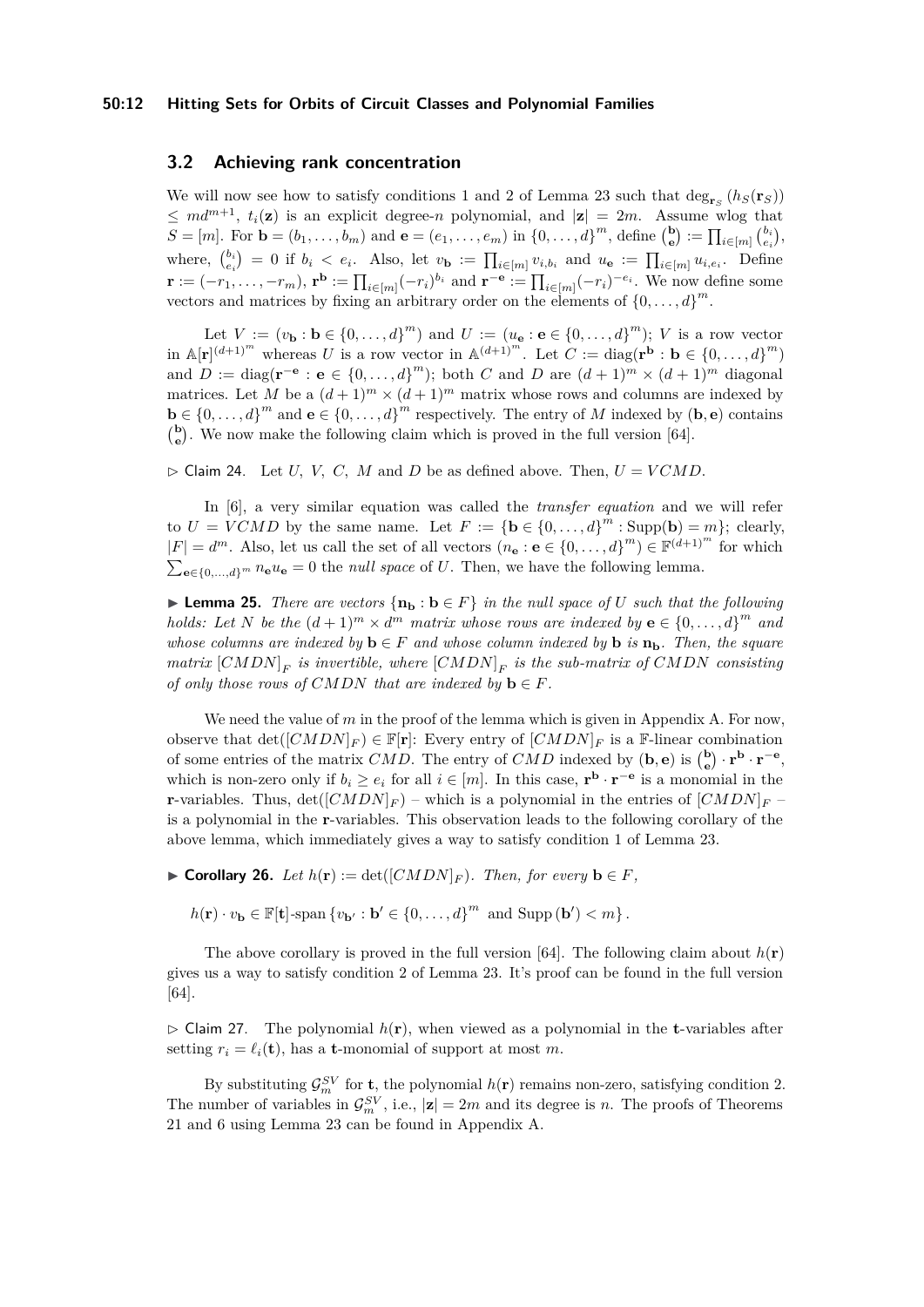# <span id="page-12-1"></span>**4 Hitting sets for the orbits of multilinear constant-width ROABPs**

**The strategy.** (Recap) Let  $f = \mathbf{1}^T \cdot M_1(x_1)M_2(x_2)\cdots M_n(x_n) \cdot \mathbf{1}$  be a multilinear, width-*w* ROABP; here  $M_i(x_i) \in \mathbb{F}^{w \times w}[x_i]$  for all  $i \in [n]$ . Also, let  $F = M_1(x_1)M_2(x_2)\cdots M_n(x_n)$ . For any  $A \in GL(n, \mathbb{F})$ , let  $g = f(A\mathbf{x})$  and  $G = F(A\mathbf{x})$ . For  $i \in [n]$ , suppose that A maps  $x_i \mapsto \ell_i(\mathbf{x})$ , where  $\ell_i$  is a linear form, and let  $y_i = \ell_i(\mathbf{x})$  and  $\mathbf{y} = \{y_1, \ldots, y_n\}$ . Then,  $g = \mathbf{1}^T \cdot M_1(y_1) M_2(y_2) \cdots M_n(y_n) \cdot \mathbf{1}$  and  $G = M_1(y_1) M_2(y_2) \cdots M_n(y_n)$ . Just like in the previous section, we will show that if  $g \neq 0$ , then there exist explicit "low" degree polynomials  $t_1(\mathbf{z}), \ldots, t_n(\mathbf{z})$ , where **z** is a "small" set of variables such that  $G(x_1 +$  $t_1(\mathbf{z}), \ldots, x_n + t_n(\mathbf{z})$  has "low" support rank concentration in the "**y**-variables". While in the rank concentration argument in the previous section the **x**-variables were translated only once, here the translations can be thought of as happening sequentially and in stages. There will be  $\lceil \log n \rceil$  stages with each stage also consisting of multiple translations. After the *p*-th stage, the product of any  $2^p$  consecutive matrices in  $G$  will have low support rank concentration in the **y**-variables. Thus, after  $\lceil \log n \rceil$  stages, we will have low support rank concentration in the **y**-variables for  $G(x_1 + t_1(\mathbf{z}), \ldots, x_n + t_n(\mathbf{z}))$ .

**Notations and conventions.** Much like in the previous section, we will first translate the **x**-variables by the **t**-variables and then substitute the **t**-variables by low degree polynomials in a small set of variables. We will translate the **x**-variables by  $\lceil \log n \rceil$  groups of **t**-variables,  $\mathbf{t}_1, \ldots, \mathbf{t}_{\lceil \log n \rceil}$ . For all  $p \in \lceil \log n \rceil$ , the group  $\mathbf{t}_p$  will have  $\mu := w^2 + \lceil \log w^2 \rceil$  sub-groups of **t**-variables,  $\mathbf{t}_{p,1}, \ldots, \mathbf{t}_{p,\mu}$ . For all  $p \in \lceil \log n \rceil$  and  $q \in [\mu], \mathbf{t}_{p,q} := \{t_{p,q,1}, \ldots, t_{p,q,n}\}.$ Thus, finally the translation will look like  $x_i \to x_i + \sum_{p \in [\log n], q \in [\mu]} t_{p,q,i}$  for all  $i \in [n]$ . Finally, we will substitute the **t**-variables as  $t_{p,q,i} \mapsto s_{p,q} \cdot z_{p,q}^{\beta_{p,q}(i)}$ , where  $\beta_{p,q}(i)$  will be fixed later in the analysis. Let  $r_{p,q,i} := \ell_i(\mathbf{t}_{p,q})$ ; notice that for all  $i \in [n]$ ,  $y_i$  is translated as  $y_i \to y_i + \sum_{p \in [\log n]_i} \rho_{\epsilon}(\mathbf{t}_{p,q}) = y_i + \sum_{p \in [\log n]_i} \rho_{\epsilon}(\mu) r_{p,q,i}.$ 

For the purpose of analysis, we will think of the translation as happening sequentially in the order  ${\bf t}_{1,1},\ldots,{\bf t}_{1,u},{\bf t}_{2,1},\ldots,{\bf t}_{2,u},\ldots,{\bf t}_{n,1},\ldots,{\bf t}_{n,u}$ , i.e., we will first translate by  ${\bf t}_{1,1}$ , then by  $\mathbf{t}_{1,2}$ , and so on. We denote the order thus imposed on the set  $\{(p,q): p \in [\lceil \log n \rceil], q \in [\mu]\}$ by  $\prec$ .

For a set  $S = \{i_1, i_2, \ldots, i_{|S|}\} \subseteq [n]$ , where  $i_1 < i_2 < \ldots < i_{|S|}$ , the vector  $(b_{i_1}, b_{i_2}, \ldots, b_{i_{|S|}})$  will be denoted by  $(b_i : i \in S)$ . Let Supp (**b**) denote the support of the vector **b** which is defined as the number of non-zero elements in it. The inductive argument given on the next two subsections is inspired by the "merge-and-reduce" idea from [\[21,](#page-17-5) [23\]](#page-17-3).

### **4.1 Low support rank concentration: an inductive argument**

In this and the next sections, we will prove the following lemma. Let  $A := \mathbb{F}^{w \times w}$ .

<span id="page-12-0"></span>▶ **Lemma 28.** *There exist*  $\{\beta_{p,q}(i) : p \in [[\log n]], q \in [\mu], i \in [n]\} \subset \mathbb{Z}_{\geq 0}$ *, such that when* we treat  $G\left(x_1 + \sum_{p \in [\log n], q \in [\mu]} s_{p,q} \cdot z_{p,q}^{\beta_{p,q}(1)} , \ldots, x_n + \sum_{p \in [\log n], q \in [\mu]} s_{p,q} \cdot z_{p,q}^{\beta_{p,q}(n)} \right)$ , as a *polynomial in the*  $\mathbf{y}$ *-variables over*  $\mathbb{A}[r_{p,q,i}: p \in [[\log n]]$ ,  $q \in [\mu], i \in [n]]$ *, has support-* $\mu$ *rank concentration in* **y***-variables over*  $\mathbb{F}(s_{p,q}, z_{p,q}: p \in [[\log n]], q \in [\mu]).$  *The*  $\beta_{p,q}(i)$ *s can be found in time*  $n^{O(w^4)}$  *and each*  $\beta_{p,q}(i) \leq n^{O(w^4)}$ .

We will prove this lemma by induction on  $(p, q)$ . Let us call  $\beta_{p,q}(i)$ s *efficiently computable and good* if they can be found in time  $n^{O(w^4)}$  and each  $\beta_{p,q}(i) \leq n^{O(w^4)}$ . Precisely, the induction hypothesis is as follows.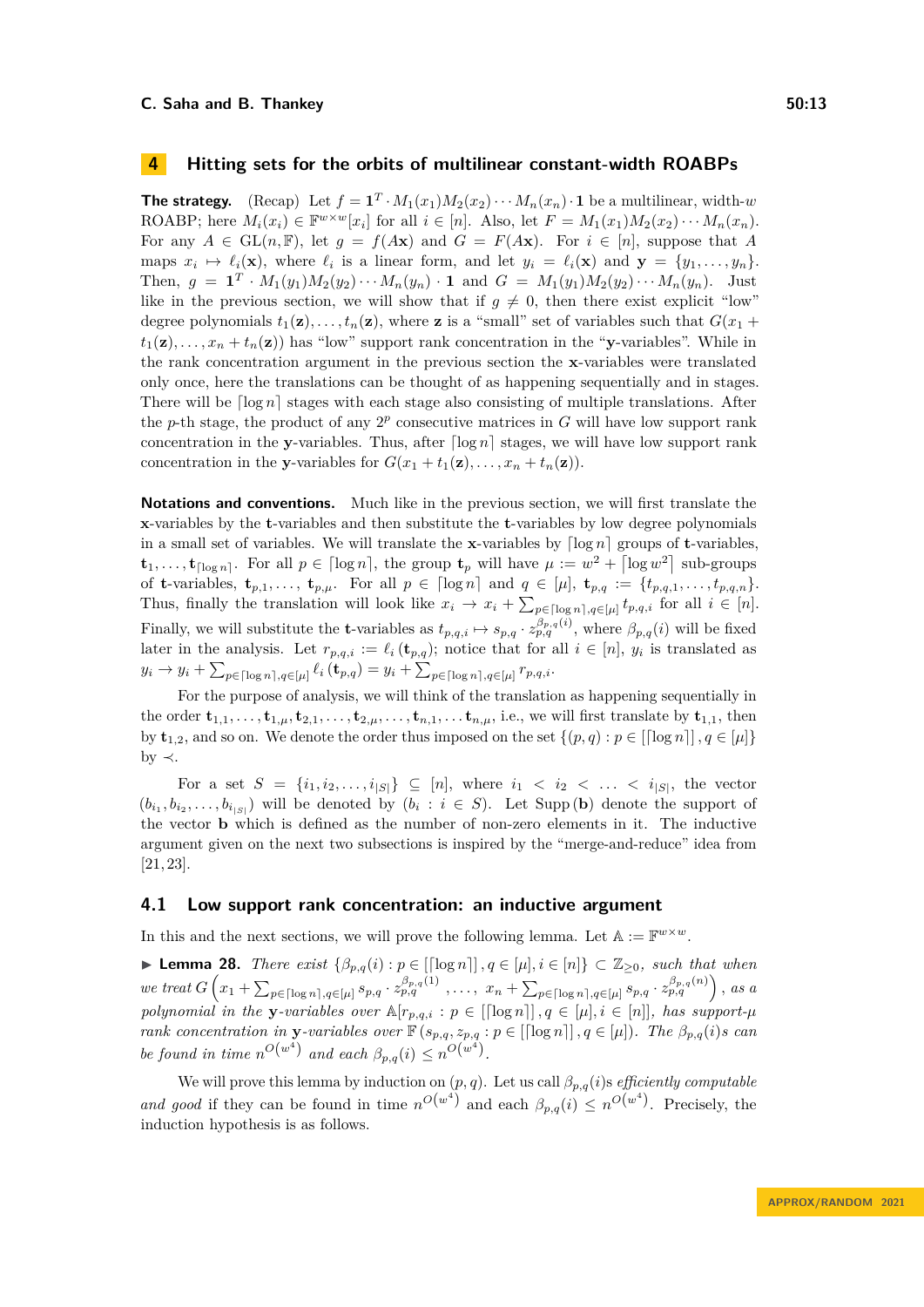#### **50:14 Hitting Sets for Orbits of Circuit Classes and Polynomial Families**

**Induction hypothesis.** Just before translating by  $\mathbf{t}_{p^*q^*}$ -variables, assume that there exist efficiently computable and good  $\{\beta_{p,q}(i) : (p,q) \prec (p^*,q^*)\}$  such that the product of any  $2^{p^*}$ consecutive matrices in

$$
G\left(x_1+\sum_{(p,q)\prec (p^*,q^*)} s_{p,q} \cdot z_{p,q}^{\beta_{p,q}(1)}\right),\ldots, x_n+\sum_{(p,q)\prec (p^*,q^*)} s_{p,q} \cdot z_{p,q}^{\beta_{p,q}(n)}\right)
$$

has support- $(2\mu - (q^* - 1))$  rank concentration over  $\mathbb{F}(s_{p,q}, z_{p,q} : (p,q) \prec (p^*, q^*)$  in yvariables.

**Base case.** In the base case,  $(p^*, q^*) = (1, 1)$ . Observe that we can assume that  $w \geq 2$ ; if  $w = 1$ , then *g* is a product of univariates and the existence of a polynomial time hitting set follows from Observation [13.](#page-8-3) For any  $w > 2$ ,  $2 < 2\mu$ . As a product of any two consecutive matrices in *G* has support  $2 \leq 2\mu$  rank concentration in the **y**-variables over **F**, the base case is satisfied.

**Induction step.** We need to show that there exist  $\{\beta_{p^*,q^*}(i): i \in [n]\}$  which are efficiently computable and good, such that after translating by  $\mathbf{t}_{p^*,q^*}$  and substituting  $t_{p^*,q^*,i} \rightarrow$  $s_{p^*,q^*} \cdot z_{p^*,q^*}^{\beta_{p^*,q^*}(i)}$ , the product of any  $2^{p^*}$  consecutive matrices in

$$
G\left(x_1+\sum_{(p,q)\preccurlyeq (p^*,q^*)} s_{p,q} \cdot z_{p,q}^{\beta_{p,q}(1)}\right),\dots, x_n+\sum_{(p,q)\preccurlyeq (p^*,q^*)} s_{p,q} \cdot z_{p,q}^{\beta_{p,q}(n)}\right)
$$

has support- $(2\mu - q^*)$  rank concentration in the **y**-variables over  $\mathbb{F}(s_{p,q}, z_{p,q} : (p,q) \preccurlyeq (p^*, q^*)$ . If  $q^* < \mu$ , then this would mean that the induction hypothesis holds immediately before translation by  $\mathbf{t}_{p^*,q^*+1}$ . Otherwise, if  $q^* = \mu$ , then the following easy-to-verify observation implies that the induction hypothesis holds immediately before translation by  $\mathbf{t}_{p^*+1,1}$ .

▶ **Observation 29.** *Suppose that*  $\{\beta_{p,q}(i) : (p,q) \preccurlyeq (p^*,\mu)\}\$  *are such that the product of any* 2 *p* ∗ *consecutive matrices in*

$$
G\left(x_1+\sum_{(p,q)\preccurlyeq (p^*,\mu)} s_{p,q} \cdot z_{p,q}^{\beta_{p,q}(1)}\ ,\ldots,\ x_n+\sum_{(p,q)\preccurlyeq (p^*,\mu)} s_{p,q} \cdot z_{p,q}^{\beta_{p,q}(n)}\right)
$$

*has support-µ rank concentration in* **y**-variables over  $\mathbb{F}(s_{p,q}, z_{p,q} : (p,q) \preccurlyeq (p^*, \mu))$ *. Then the*  $\text{product of any } 2^{p^*+1}$  *consecutive matrices in* 

$$
G\left(x_1+\sum_{(p,q)\preccurlyeq(p^*,\mu)} s_{p,q} \cdot z_{p,q}^{\beta_{p,q}(1)},\ldots, x_n+\sum_{(p,q)\preccurlyeq(p^*,\mu)} s_{p,q} \cdot z_{p,q}^{\beta_{p,q}(n)}\right)
$$

*has support-2µ rank concentration in the y-variables over*  $\mathbb{F}(s_{p,q}, z_{p,q} : (p,q) \preccurlyeq (p^*, \mu)).$ 

Simplifying notations for the ease of exposition. By focusing on the induction step, we will henceforth denote  $\mathbb{F}(s_{p,q}, z_{p,q} : (p,q) \prec (p^*, q^*))$  by  $\mathbb{F}$ , and for all  $i \in [n]$ ,

$$
M_i\left(y_j+\sum_{(p,q)\prec(p^*,q^*)} \ell_i\left(s_{p,q}\cdot z_{p,q}^{\beta_{p,q}(1)},\ldots,s_{p,q}\cdot z_{p,q}^{\beta_{p,q}(n)}\right)\right)
$$

by  $M_i(y_i)$ ,  $t_{p^*,q^*,i}$  by  $t_i$ ,  $r_{p^*,q^*,i}$  by  $r_i$ ,  $s_{p^*,q^*}$  by  $s$ ,  $z_{p^*,q^*}$  by  $z$  and  $\beta_{p^*,q^*}(i)$  by  $\beta(i)$ .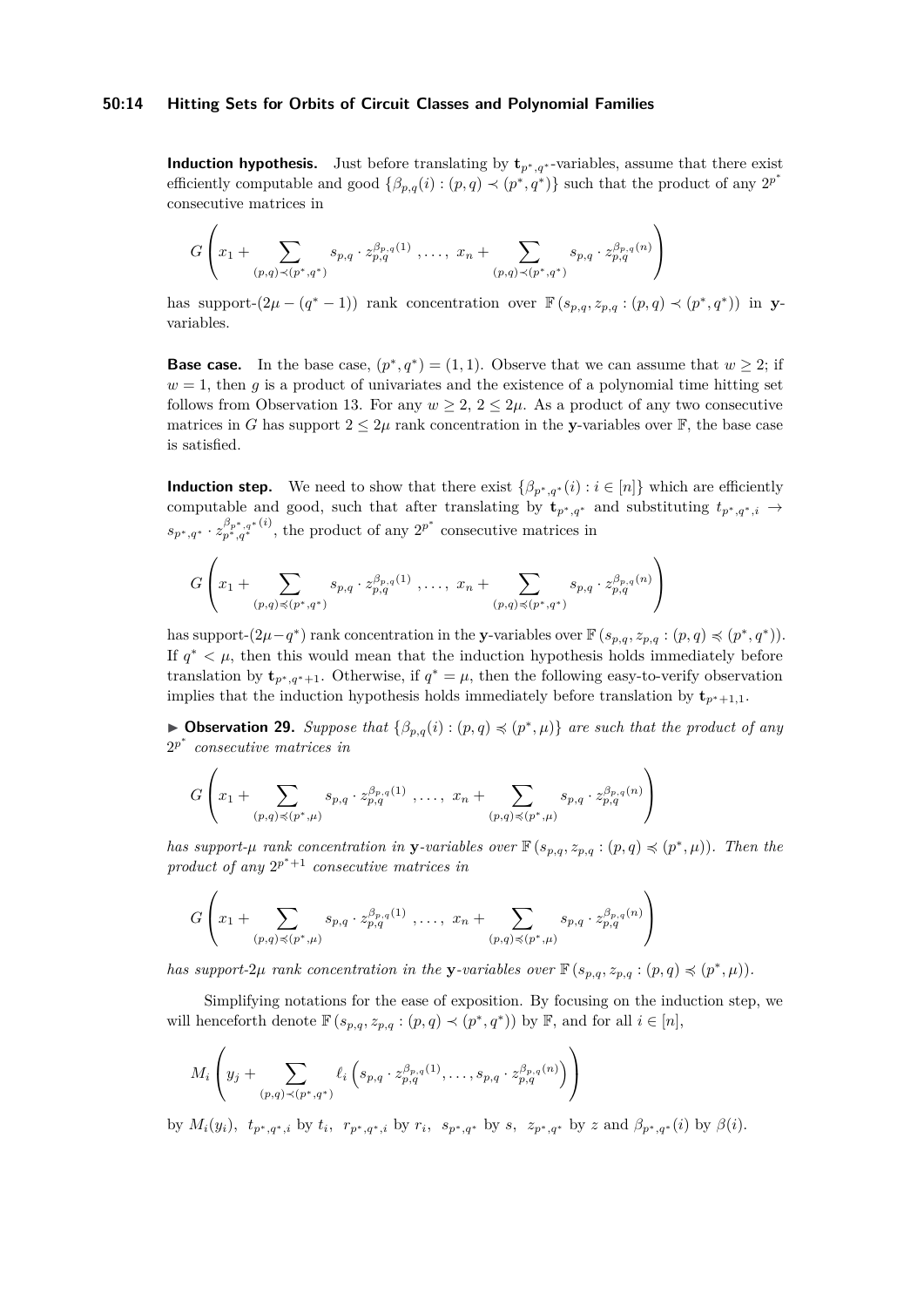Without loss of generality, we shall consider the product  $M_1(y_1 + r_1) \cdots M_m(y_n + r_m)$ of the first  $m = 2^{p^*}$  matrices. Our goal is to show that there exist efficiently computable and  $\{ \beta(i) : i \in [m] \}$  such that after substituting  $t_i \to s \cdot z^{\beta(i)}$ , the above product has support- $(2\mu - q^*)$  rank concentration in the **y**-variables over  $\mathbb{F}(s, z)$  *assuming that*  $M_1(y_1) \cdots M_m(y_m)$ *has support-* $(2\mu - (q^* - 1))$  *rank concentration in the* **y***-variables over* F.

### **4.2 Details of the induction step**

**Recalling some notations.** Before we show how to achieve rank concentration, let us recall some notations defined in Section [3.](#page-9-1) While in Section [3,](#page-9-1) the individual degree is *d*, here the individual degree is 1 and so, we modify the definitions accordingly. A is used to denote the matrix algebra  $\mathbb{F}^{w \times w}$ . For  $i \in [m]$ ,  $M_i(y_i) = \sum_{e_i=0}^1 u_{i,e_i} y_i^{e_i}$ , where  $u_{i,e_i} \in \mathbb{A}$ and  $M_i(y_i + r_i) = \sum_{b_i=0}^{1} v_{i,b_i} y_i^{b_i}$ , where  $v_{i,b_i} \in \mathbb{A}[r_i] \subset \mathbb{A}[\mathbf{t}]$ . For  $\mathbf{b} = (b_1, \ldots, b_m)$  and  $\mathbf{e} =$  $(e_1, \ldots, e_m)$  in  $\{0,1\}^m$ ,  $\binom{\mathbf{b}}{\mathbf{e}} := \prod_{i \in [m]} \binom{b_i}{e_i}$ . Also,  $v_{\mathbf{b}} := \prod_{i \in [m]} v_{i,b_i}$  and  $u_{\mathbf{e}} := \prod_{i \in [m]} u_{i,e_i}$ . Moreover,  $\mathbf{r} := (-r_1, \ldots, -r_m)$ ,  $\mathbf{r}^{\mathbf{b}} := \prod_{i \in [m]} (-r_i)^{b_i}$  and  $\mathbf{r}^{-\mathbf{e}} := \prod_{i \in [m]} (-r_i)^{-e_i}$ . Let  ${\bf t} := (t_1, \ldots, t_n).$ 

The following vectors and matrices are defined by fixing an arbitrary order on the elements of  $\{0,1\}^m$ .  $V := (v_{\mathbf{b}} : \mathbf{b} \in \{0,1\}^m)$  and  $U := (u_{\mathbf{e}} : \mathbf{e} \in \{0,1\}^m)$ ; *V* is a row vector in  $\mathbb{A}[\mathbf{r}]^{2^m}$  whereas *U* is a row vector in  $\mathbb{A}^{2^m}$ . Both  $C := \text{diag}(\mathbf{r}^{\mathbf{b}} : \mathbf{b} \in \{0,1\}^m)$  and  $D := \text{diag}(\mathbf{r}^{-\mathbf{e}} : \mathbf{e} \in \{0,1\}^m)$  are  $2^m \times 2^m$  diagonal matrices. Finally, *M* is a  $2^m \times 2^m$ numeric matrix whose rows and columns were indexed by  $\mathbf{b} \in \{0,1\}^m$  and  $\mathbf{e} \in \{0,1\}^m$ , respectively. The entry of *M* indexed by  $(b, e)$  contains  $\binom{b}{e}$ . The proof of the following transfer equation is same as the proof of Claim [24.](#page-11-1)

 $\triangleright$  Claim 30. Let *U*, *V*, *C*, *M* and *D* be as defined above. Then,  $U = VCMD$ .

Let  $F := \{ \mathbf{b} \in \{0,1\}^m : \text{Supp}(\mathbf{b}) > 2\mu - q^* \}.$  Also, recall that the the *null space* of *U* is the set of all vectors  $(n_e : e \in \{0,1\}^m) \in \mathbb{F}^{2^m}$  for which  $\sum_{e \in \{0,1\}^m} n_e u_e = 0$ . We have the following lemma.

<span id="page-14-1"></span>▶ **Lemma 31.** *There are vectors*  $\{n_b : b \in F\}$  *in the null space of U such that the following holds:* Let *N* be the  $2^m \times |F|$  *matrix whose rows are indexed by*  $e \in \{0,1\}^m$  *and whose columns are indexed by*  $\mathbf{b} \in F$  *and whose*  $\mathbf{b}$ *-th column is*  $\mathbf{n}_\mathbf{b}$ *. Then, the square matrix*  $[CMDN]$ <sub>F</sub> is invertible, where  $[CMDN]$ <sub>F</sub> is the sub-matrix of  $CMDN$  consisting of only *those rows of CMDN that are indexed by*  $F$ *. Also,* det  $([CMDN]_F) \in \mathbb{F}[\mathbf{r}] \subset \mathbb{F}[\mathbf{t}]$  *can be expressed as the ratio of a polynomial in* F[**t**] *that contains a monomial of degree at most*  $2w^2\mu$  *in the* **t***-variables and a product of linear forms in*  $\mathbb{F}[\mathbf{t}]$ *.* 

The proof of this lemma, which uses the value of  $\mu$ , is given in the full version [\[64\]](#page-19-3). We now complete the induction step using this lemma. As  $\det([CMDN]_F)$  is a polynomial in  $\mathbb{F}[\mathbf{r}]$  we get the following corollaries.

$$
\blacktriangleright \textbf{Corollary 32. } Let \ h(\mathbf{r}) := \det([CMDN]_F). \ \ Then, \ \text{for every } \mathbf{b} \in F,
$$

$$
h(\mathbf{r}) \cdot v_{\mathbf{b}} \in \mathbb{F}[\mathbf{t}] \text{-span}\left\{v_{\mathbf{b}'} : \mathbf{b}' \in \{0,1\}^m \text{ and } \text{Supp}(\mathbf{b}') \le 2\mu - q^* \right\}. \tag{1}
$$

**Proof.** Same as the proof of Corollary [26.](#page-11-2)

▶ **Corollary 33.** Suppose  $\{\beta(i) : i \in [n]\}$  are such that the substitution  $t_i \mapsto s \cdot z^{\beta(i)}$  keeps *all non-zero polynomials in*  $\mathbb{F}[\mathbf{t}]$  *containing a monomial of degree at most*  $2w^2\mu$  *in the* **t***variables non-zero. Then, the product*  $M_1(y_1 + r_1) \cdots M_m(y_m + r_m)$  *has support-* $(2\mu - q^*)$ *rank concentration in the y-variables over*  $\mathbb{F}(s, z)$  *after substituting*  $t_i \to s \cdot z^{\beta(i)}$ *.* 

<span id="page-14-0"></span>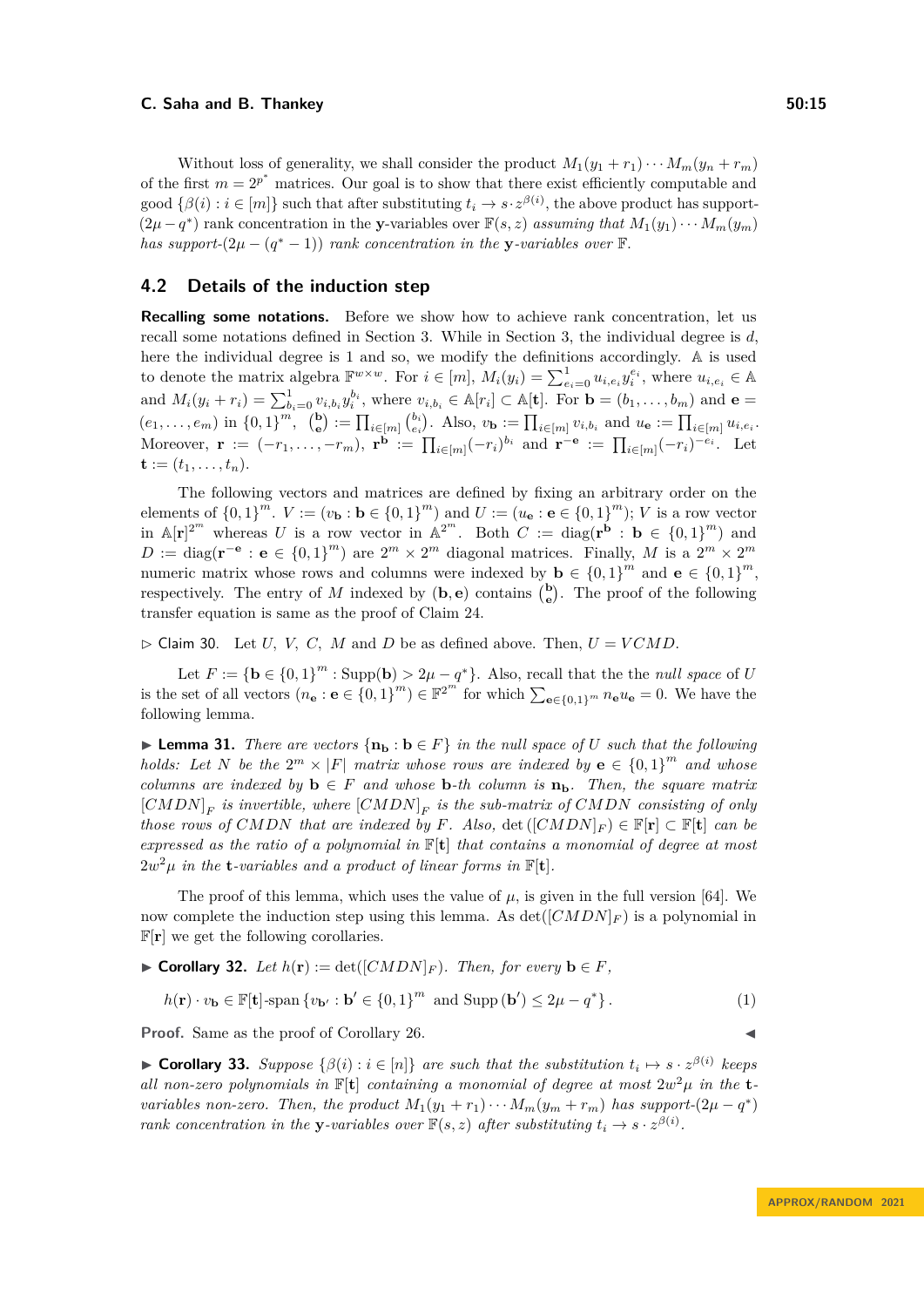#### **50:16 Hitting Sets for Orbits of Circuit Classes and Polynomial Families**

**Proof.** Multiply both sides of [\(1\)](#page-14-0) by  $(h(\mathbf{r}))^{-1}$  after substituting  $t_i \mapsto s \cdot z^{\beta(i)}$ . ◀

The following claim, proved in the full version [\[64\]](#page-19-3), allows us to compute  $\{\beta(i) : i \in [n]\}$ efficiently.

 $\triangleright$  Claim 34. There exist  $\{\beta(i) : i \in [n]\}$  such that the substitution  $t_i \mapsto s \cdot z^{\beta(i)}$  keeps all non-zero polynomials in  $\mathbb{F}[\mathbf{t}]$  containing a monomial of degree at most  $2w^2\mu$  in the **t**-variables non-zero. Moreover, we can find all the  $\beta(i)$  in time  $n^{O(w^4)}$  and each  $\beta(i) \leq n^{O(w^4)}$ .

This completes the induction step. Lemma [28](#page-12-0) and Theorem [8](#page-3-2) are proved in Appendix [B.](#page-22-0)

# **5 Conclusion**

In this paper, we have given efficient hitting sets for orbits of several well-studied circuit classes such as commutative ROABPs and constant-width ROABPs (under the low individual degree restriction), and constant-depth constant-occur formulas and occur-once formulas. In the process, we have obtained efficiently constructible hitting sets for the orbits of the elementary symmetric and power symmetric and sum-product polynomials as well as the iterated matrix multiplication polynomials of width-3, which is a complete family of polynomials for arithmetic formulas under *p*-projections. The hitting set problem for the orbits of these circuit classes and polynomial families is interesting as their affine projections capture much larger circuit classes and orbits are a natural and dense subset of the set of affine projections. However, the following questions still remain open:

- **Removing the low individual degree restriction.** The low individual degree restriction is natural as it subsumes the multilinear case. However, it would be ideal if we get rid of this limitation of our results. In particular, can we give an efficient hittingset construction for the orbits of general commutative ROABPs and constant-width ROABPs?
- **Lower bound and hitting set for the orbits of ROABPs.** We would also like to remove the requirements of commutativity and constant-width from our results on hitting sets for the orbits of ROABPs. It is worth noting that an explicit hitting set for the orbits of ROABPs implies a lower bound for the same model computing some explicit polynomial [\[1\]](#page-15-1). To our knowledge, no explicit lower bound is known for the orbits of ROABPs. Can we prove such a lower bound first?
- **Hitting sets for the orbits of Det and IMM.** The determinant (Det) and the iterated m. matrix multiplication (IMM) polynomial families are complete for the class of algebraic branching programs under *p*-projections. Can we design efficiently constructible hitting sets for the orbits of Det and IMM?

#### **References**

- <span id="page-15-1"></span>**1** Manindra Agrawal. Proving lower bounds via pseudo-random generators. In Ramaswamy Ramanujam and Sandeep Sen, editors, *FSTTCS 2005: Foundations of Software Technology and Theoretical Computer Science, 25th International Conference, Hyderabad, India, December 15-18, 2005, Proceedings*, volume 3821 of *Lecture Notes in Computer Science*, pages 92–105. Springer, 2005.
- <span id="page-15-0"></span>**2** Manindra Agrawal and Somenath Biswas. Primality and identity testing via Chinese remaindering. *J. ACM*, 50(4):429–443, 2003. Conference version appeared in the proceedings of FOCS 1999.
- <span id="page-15-2"></span>**3** Manindra Agrawal, Rohit Gurjar, Arpita Korwar, and Nitin Saxena. Hitting-sets for ROABP and sum of set-multilinear circuits. *SIAM J. Comput.*, 44(3):669–697, 2015.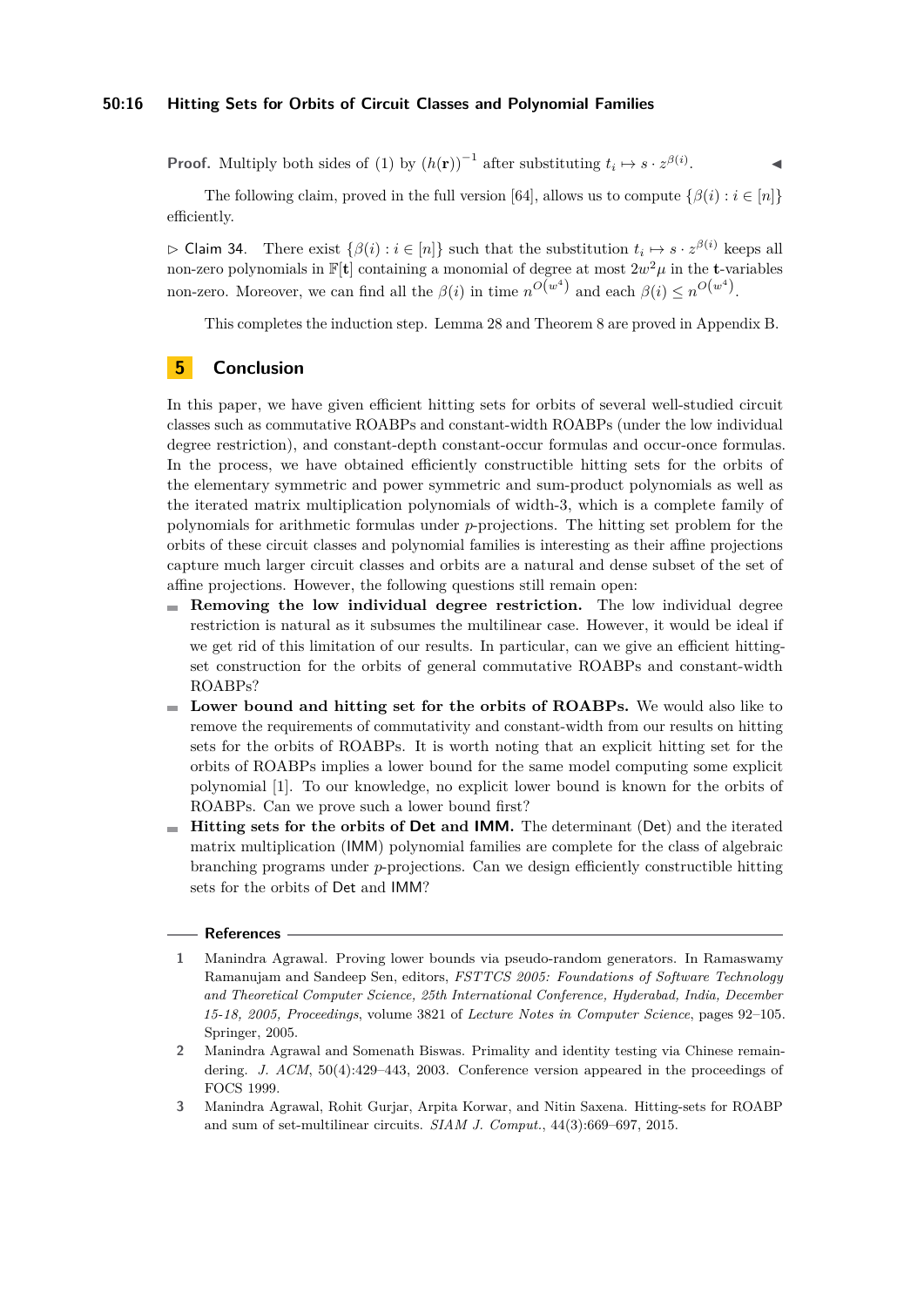- <span id="page-16-2"></span>**4** Manindra Agrawal, Neeraj Kayal, and Nitin Saxena. PRIMES is in P. *Annals of Mathematics*, 160(2):781–793, 2004.
- <span id="page-16-4"></span>**5** Manindra Agrawal, Chandan Saha, Ramprasad Saptharishi, and Nitin Saxena. Jacobian Hits Circuits: Hitting Sets, Lower Bounds for Depth-D Occur-k Formulas and Depth-3 Transcendence Degree-k Circuits. *SIAM J. Comput.*, 45(4):1533–1562, 2016. Conference version appeared in the proceedings of STOC 2012.
- <span id="page-16-10"></span>**6** Manindra Agrawal, Chandan Saha, and Nitin Saxena. Quasi-polynomial hitting-set for setdepth-∆ formulas. In *Symposium on Theory of Computing Conference, STOC'13, Palo Alto, CA, USA, June 1-4, 2013*, pages 321–330. ACM, 2013.
- <span id="page-16-5"></span>**7** Manindra Agrawal and V. Vinay. Arithmetic Circuits: A Chasm at Depth Four. In *49th Annual IEEE Symposium on Foundations of Computer Science, FOCS 2008, October 25-28, 2008, Philadelphia, PA, USA*, pages 67–75. IEEE Computer Society, 2008.
- <span id="page-16-8"></span>**8** Eric Allender and Fengming Wang. On the power of algebraic branching programs of width two. *Comput. Complex.*, 25(1):217–253, 2016. Conference version appeared in the proceedings of ICALP 2011.
- <span id="page-16-11"></span>**9** Matthew Anderson, Michael A. Forbes, Ramprasad Saptharishi, Amir Shpilka, and Ben Lee Volk. Identity Testing and Lower Bounds for Read-*k* Oblivious Algebraic Branching Programs. *ACM Trans. Comput. Theory*, 10(1):3:1–3:30, 2018. Conference version appeared in the proceedings of CCC 2016.
- <span id="page-16-3"></span>**10** Matthew Anderson, Dieter van Melkebeek, and Ilya Volkovich. Deterministic polynomial identity tests for multilinear bounded-read formulae. *Comput. Complex.*, 24(4):695–776, 2015. Conference version appeared in the proceedings of CCC 2011.
- <span id="page-16-6"></span>**11** Malte Beecken, Johannes Mittmann, and Nitin Saxena. Algebraic independence and blackbox identity testing. *Inf. Comput.*, 222:2–19, 2013. Conference version appeared in the proceedings of ICALP 2011.
- <span id="page-16-7"></span>**12** Michael Ben-Or and Richard Cleve. Computing Algebraic Formulas Using a Constant Number of Registers. *SIAM J. Comput.*, 21(1):54–58, 1992. Conference version appeared in the proceedings of STOC 1988.
- <span id="page-16-9"></span>**13** Karl Bringmann, Christian Ikenmeyer, and Jeroen Zuiddam. On algebraic branching programs of small width. *J. ACM*, 65(5):32:1–32:29, 2018. Conference version appeared in the proceedings of CCC 2017.
- <span id="page-16-13"></span>**14** Rafael Mendes de Oliveira, Amir Shpilka, and Ben lee Volk. Subexponential Size Hitting Sets for Bounded Depth Multilinear Formulas. *Comput. Complex.*, 25(2):455–505, 2016. Conference version appeared in the proceedings of CCC 2015.
- <span id="page-16-0"></span>**15** Richard A. DeMillo and Richard J. Lipton. A Probabilistic Remark on Algebraic Program Testing. *Inf. Process. Lett.*, 7(4):193–195, 1978.
- <span id="page-16-12"></span>**16** Zeev Dvir and Amir Shpilka. Locally decodable codes with two queries and polynomial identity testing for depth 3 circuits. *SIAM J. Comput.*, 36(5):1404–1434, 2007. Conference version appeared in the proceedings of STOC 2005.
- <span id="page-16-15"></span>**17** Jack Edmonds. Systems of distinct representatives and linear algebra. *Journal of research of the National Bureau of Standards*, 71:241–245, 1967.
- <span id="page-16-16"></span>**18** Jack Edmonds. Matroid intersection. In P.L. Hammer, E.L. Johnson, and B.H. Korte, editors, *Discrete Optimization I*, volume 4 of *Annals of Discrete Mathematics*, pages 39–49. Elsevier, 1979.
- <span id="page-16-1"></span>**19** Stephen A. Fenner, Rohit Gurjar, and Thomas Thierauf. Bipartite perfect matching is in quasi-nc. In Daniel Wichs and Yishay Mansour, editors, *Proceedings of the 48th Annual ACM SIGACT Symposium on Theory of Computing, STOC 2016, Cambridge, MA, USA, June 18-21, 2016*, pages 754–763. ACM, 2016.
- <span id="page-16-14"></span>**20** Michael A. Forbes. Deterministic divisibility testing via shifted partial derivatives. In Venkatesan Guruswami, editor, *IEEE 56th Annual Symposium on Foundations of Computer Science, FOCS 2015, Berkeley, CA, USA, 17-20 October, 2015*, pages 451–465. IEEE Computer Society, 2015.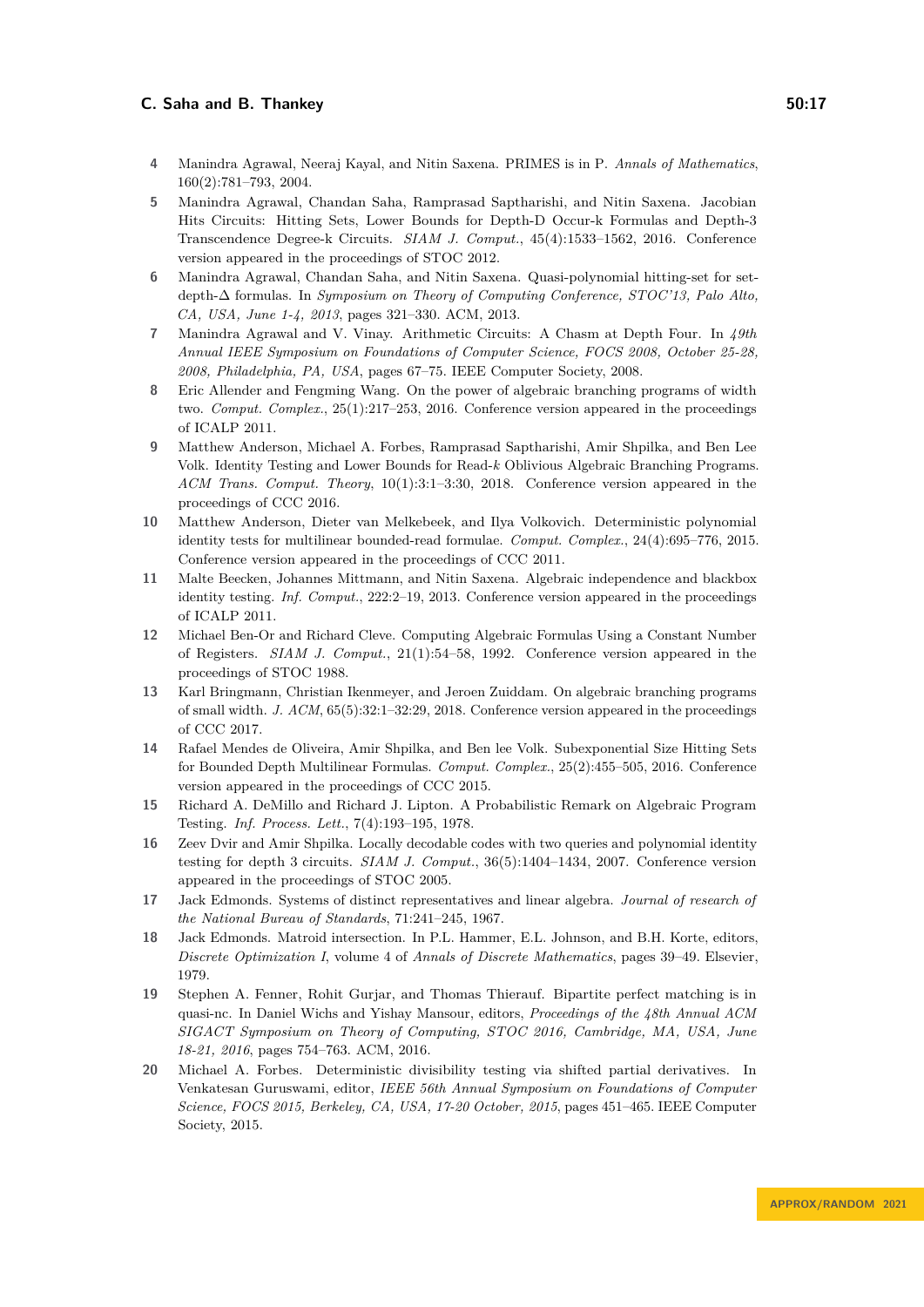#### **50:18 Hitting Sets for Orbits of Circuit Classes and Polynomial Families**

- <span id="page-17-5"></span>**21** Michael A. Forbes, Ramprasad Saptharishi, and Amir Shpilka. Hitting sets for multilinear read-once algebraic branching programs, in any order. In David B. Shmoys, editor, *Symposium on Theory of Computing, STOC 2014, New York, NY, USA, May 31 - June 03, 2014*, pages 867–875. ACM, 2014.
- <span id="page-17-12"></span>**22** Michael A. Forbes and Amir Shpilka. On identity testing of tensors, low-rank recovery and compressed sensing. In Howard J. Karloff and Toniann Pitassi, editors, *Proceedings of the 44th Symposium on Theory of Computing Conference, STOC 2012, New York, NY, USA, May 19 - 22, 2012*, pages 163–172. ACM, 2012.
- <span id="page-17-3"></span>**23** Michael A. Forbes and Amir Shpilka. Quasipolynomial-time identity testing of noncommutative and read-once oblivious algebraic branching programs. In *54th Annual IEEE Symposium on Foundations of Computer Science, FOCS 2013, 26-29 October, 2013, Berkeley, CA, USA*, pages 243–252. IEEE Computer Society, 2013.
- <span id="page-17-9"></span>**24** Michael A. Forbes and Amir Shpilka. A PSPACE construction of a hitting set for the closure of small algebraic circuits. In Ilias Diakonikolas, David Kempe, and Monika Henzinger, editors, *Proceedings of the 50th Annual ACM SIGACT Symposium on Theory of Computing, STOC 2018, Los Angeles, CA, USA, June 25-29, 2018*, pages 1180–1192. ACM, 2018.
- <span id="page-17-11"></span>**25** Ariel Gabizon and Ran Raz. Deterministic extractors for affine sources over large fields. *Comb.*, 28(4):415–440, 2008. Conference version appeared in the proceedings of FOCS 2005.
- <span id="page-17-14"></span>**26** James F. Geelen. Maximum rank matrix completion. *Linear Algebra and its Applications*,  $288:211 - 217, 1999.$
- <span id="page-17-7"></span>**27** Zeyu Guo and Rohit Gurjar. Improved explicit hitting-sets for roabps. In Jaroslaw Byrka and Raghu Meka, editors, *Approximation, Randomization, and Combinatorial Optimization. Algorithms and Techniques, APPROX/RANDOM 2020, August 17-19, 2020, Virtual Conference*, volume 176 of *LIPIcs*, pages 4:1–4:16. Schloss Dagstuhl - Leibniz-Zentrum für Informatik, 2020.
- <span id="page-17-10"></span>**28** Zeyu Guo, Nitin Saxena, and Amit Sinhababu. Algebraic dependencies and PSPACE algorithms in approximative complexity. In Rocco A. Servedio, editor, *33rd Computational Complexity Conference, CCC 2018, June 22-24, 2018, San Diego, CA, USA*, volume 102 of *LIPIcs*, pages 10:1–10:21. Schloss Dagstuhl - Leibniz-Zentrum für Informatik, 2018.
- <span id="page-17-13"></span>**29** Ankit Gupta. Algebraic geometric techniques for depth-4 PIT & sylvester-gallai conjectures for varieties. *Electron. Colloquium Comput. Complex.*, 21:130, 2014. URL: [http://eccc.hpi-web.](http://eccc.hpi-web.de/report/2014/130) [de/report/2014/130](http://eccc.hpi-web.de/report/2014/130).
- <span id="page-17-4"></span>**30** Ankit Gupta, Pritish Kamath, Neeraj Kayal, and Ramprasad Saptharishi. Arithmetic Circuits: A Chasm at Depth 3. *SIAM J. Comput.*, 45(3):1064–1079, 2016. Conference version appeared in the proceedings of FOCS 2013.
- <span id="page-17-8"></span>**31** Rohit Gurjar, Arpita Korwar, and Nitin Saxena. Identity testing for constant-width, and any-order, read-once oblivious arithmetic branching programs. *Theory Comput.*, 13(1):1–21, 2017. Conference version appeared in the proceedings of CCC 2016.
- <span id="page-17-6"></span>**32** Rohit Gurjar, Arpita Korwar, Nitin Saxena, and Thomas Thierauf. Deterministic Identity Testing for Sum of Read-Once Oblivious Arithmetic Branching Programs. *Comput. Complex.*, 26(4):835–880, 2017. Conference version appeared in the proceedings of CCC 2015.
- <span id="page-17-0"></span>**33** Rohit Gurjar and Thomas Thierauf. Linear matroid intersection is in quasi-nc. *Comput. Complex.*, 29(2):9, 2020. Conference version appeared in the proceedings of STOC 2017.
- <span id="page-17-1"></span>**34** Joos Heintz and Claus-Peter Schnorr. Testing polynomials which are easy to compute (extended abstract). In Raymond E. Miller, Seymour Ginsburg, Walter A. Burkhard, and Richard J. Lipton, editors, *Proceedings of the 12th Annual ACM Symposium on Theory of Computing, April 28-30, 1980, Los Angeles, California, USA*, pages 262–272. ACM, 1980.
- <span id="page-17-15"></span>**35** Gábor Ivanyos, Marek Karpinski, and Nitin Saxena. Deterministic polynomial time algorithms for matrix completion problems. *SIAM J. Comput.*, 39(8):3736–3751, 2010.
- <span id="page-17-2"></span>**36** Valentine Kabanets and Russell Impagliazzo. Derandomizing polynomial identity tests means proving circuit lower bounds. *Comput. Complex.*, 13(1-2):1–46, 2004. Conference version appeared in the proceedings of STOC 2003.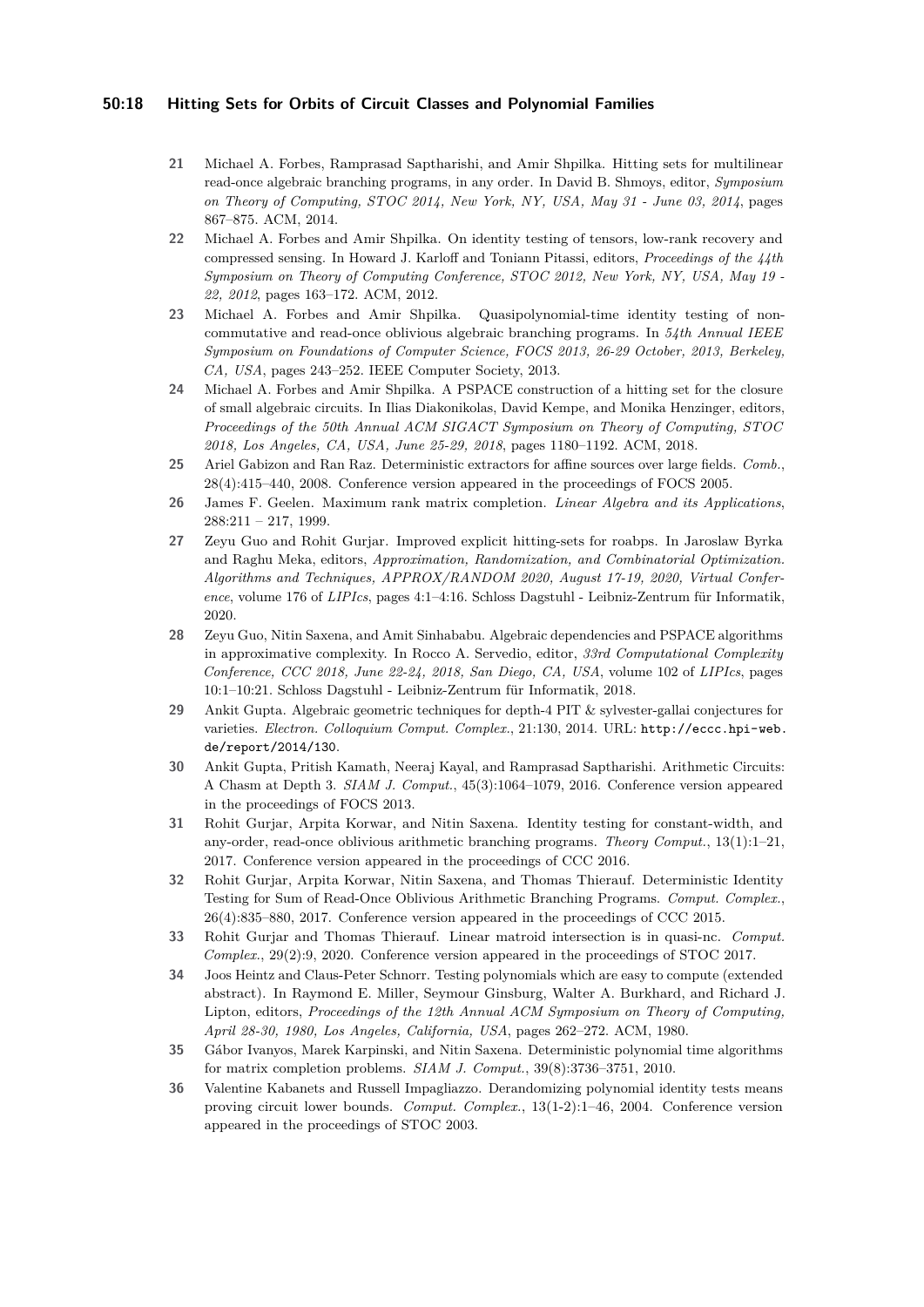- <span id="page-18-4"></span>**37** Erich Kaltofen. Factorization of polynomials given by straight-line programs. *Adv. Comput. Res.*, 5:375–412, 1989.
- <span id="page-18-5"></span>**38** Erich Kaltofen and Barry M. Trager. Computing with Polynomials Given By Black Boxes for Their Evaluations: Greatest Common Divisors, Factorization, Separation of Numerators and Denominators. *J. Symb. Comput.*, 9(3):301–320, 1990. Conference version appeared in the proceedings of FOCS 1988.
- <span id="page-18-8"></span>**39** Zohar Shay Karnin, Partha Mukhopadhyay, Amir Shpilka, and Ilya Volkovich. Deterministic Identity Testing of Depth-4 Multilinear Circuits with Bounded Top Fan-in. *SIAM J. Comput.*, 42(6):2114–2131, 2013. Conference version appeared in the proceedings of STOC 2010.
- <span id="page-18-14"></span>**40** Zohar Shay Karnin and Amir Shpilka. Black box polynomial identity testing of generalized depth-3 arithmetic circuits with bounded top fan-in. *Comb.*, 31(3):333–364, 2011. Conference version appeared in the proceedings of CCC 2008.
- <span id="page-18-0"></span>**41** Richard M. Karp, Eli Upfal, and Avi Wigderson. Constructing a perfect matching is in random NC. *Comb.*, 6(1):35–48, 1986. Conference version appeared in the proceedings of STOC 1985.
- <span id="page-18-16"></span>**42** Neeraj Kayal. Algorithms for arithmetic circuits. *Electron. Colloquium Comput. Complex.*, 17:73, 2010. URL: <http://eccc.hpi-web.de/report/2010/073>.
- <span id="page-18-15"></span>**43** Neeraj Kayal and Shubhangi Saraf. Blackbox polynomial identity testing for depth 3 circuits. In *50th Annual IEEE Symposium on Foundations of Computer Science, FOCS 2009, October 25-27, 2009, Atlanta, Georgia, USA*, pages 198–207. IEEE Computer Society, 2009.
- <span id="page-18-13"></span>**44** Neeraj Kayal and Nitin Saxena. Polynomial identity testing for depth 3 circuits. *Comput. Complex.*, 16(2):115–138, 2007. Conference version appeared in the proceedings of CCC 2006.
- <span id="page-18-11"></span>**45** Adam R. Klivans and Daniel A. Spielman. Randomness efficient identity testing of multivariate polynomials. In *Proceedings on 33rd Annual ACM Symposium on Theory of Computing, July 6-8, 2001, Heraklion, Crete, Greece*, pages 216–223, 2001.
- <span id="page-18-7"></span>**46** Pascal Koiran. Arithmetic circuits: The chasm at depth four gets wider. *Theor. Comput. Sci.*, 448:56–65, 2012.
- <span id="page-18-10"></span>**47** Pascal Koiran and Mateusz Skomra. Derandomization and absolute reconstruction for sums of powers of linear forms. *CoRR*, abs/1912.02021, 2019. URL: [http://arxiv.org/abs/1912.](http://arxiv.org/abs/1912.02021) [02021](http://arxiv.org/abs/1912.02021).
- <span id="page-18-6"></span>**48** Swastik Kopparty, Shubhangi Saraf, and Amir Shpilka. Equivalence of polynomial identity testing and polynomial factorization. *Comput. Complex.*, 24(2):295–331, 2015. Conference version appeared in the proceedings of CCC 2014.
- <span id="page-18-1"></span>**49** László Lovász. On determinants, matchings, and random algorithms. In Lothar Budach, editor, *Fundamentals of Computation Theory, FCT 1979, Proceedings of the Conference on Algebraic, Arthmetic, and Categorial Methods in Computation Theory, Berlin/Wendisch-Rietz, Germany, September 17-21, 1979*, pages 565–574. Akademie-Verlag, Berlin, 1979.
- <span id="page-18-17"></span>**50** László Lovász. Singular spaces of matrices and their application in combinatorics. *Boletim da Sociedade Brasileira de Matemática - Bulletin/Brazilian Mathematical Society*, 20(1):87–99, 1989.
- <span id="page-18-9"></span>**51** Dori Medini and Amir Shpilka. Hitting Sets and Reconstruction for Dense Orbits in VPe and ΣΠΣ Circuits. *CoRR*, abs/2102.05632, 2021. URL: <https://arxiv.org/abs/2102.05632>.
- <span id="page-18-12"></span>**52** Daniel Minahan and Ilya Volkovich. Complete derandomization of identity testing and reconstruction of read-once formulas. *ACM Trans. Comput. Theory*, 10(3):10:1–10:11, 2018. Conference version appeared in the proceedings of CCC 2017.
- <span id="page-18-2"></span>**53** Ketan Mulmuley, Umesh V. Vazirani, and Vijay V. Vazirani. Matching is as easy as matrix inversion. *Comb.*, 7(1):105–113, 1987. Conference version appeared in the proceedings of STOC 1987.
- <span id="page-18-3"></span>**54** K. Murota. Mixed matrices: Irreducibility and decomposition. In R. A. Brualdi, S. Friedland, and V. Klee, editors, *Combinatorial and Graph-Theoretical Problems in Linear Algebra. The IMA Volumes in Mathematics and its Applications, vol 50.*, pages 39–71. Springer, New York, NY, 1993.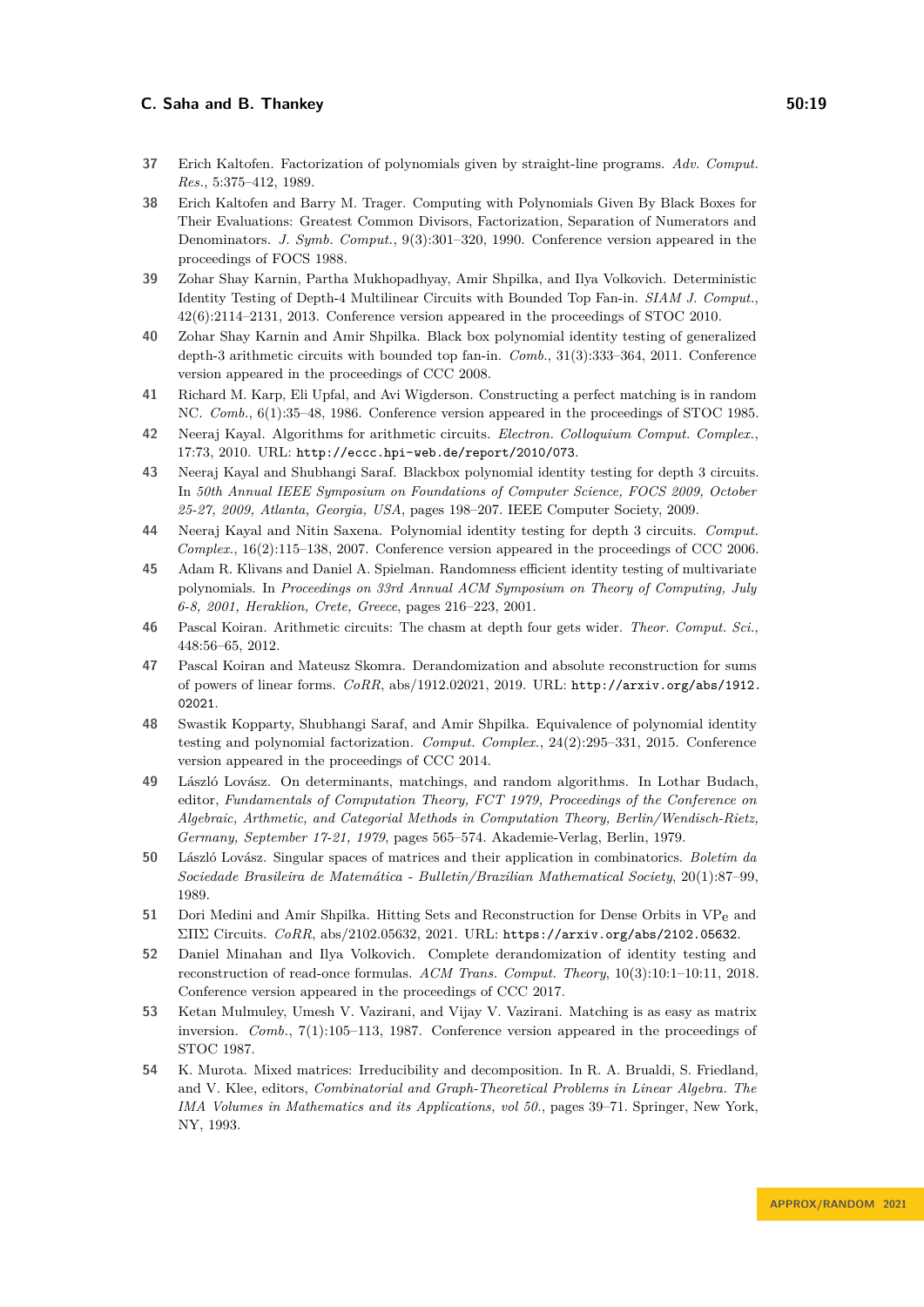#### **50:20 Hitting Sets for Orbits of Circuit Classes and Polynomial Families**

- <span id="page-19-0"></span>**55** H. Narayanan, Huzur Saran, and Vijay V. Vazirani. Randomized Parallel Algorithms for Matroid Union and Intersection, With Applications to Arboresences and Edge-Disjoint Spanning Trees. *SIAM J. Comput.*, 23(2):387–397, 1994. Conference version appeared in the proceedings of SODA 1992.
- <span id="page-19-4"></span>**56** Noam Nisan. Lower Bounds for Non-Commutative Computation (Extended Abstract). In Cris Koutsougeras and Jeffrey Scott Vitter, editors, *Proceedings of the 23rd Annual ACM Symposium on Theory of Computing, May 5-8, 1991, New Orleans, Louisiana, USA*, pages 410–418. ACM, 1991.
- <span id="page-19-1"></span>**57** Noam Nisan and Avi Wigderson. Hardness vs randomness. *J. Comput. Syst. Sci.*, 49(2):149–167, 1994. Conference version appeared in the proceedings of FOCS 1988.
- <span id="page-19-11"></span>**58** Noam Nisan and Avi Wigderson. Lower Bounds on Arithmetic Circuits Via Partial Derivatives. *Computational Complexity*, 6(3):217–234, 1997. Conference version appeared in the proceedings of FOCS 1995.
- <span id="page-19-12"></span>**59** Shir Peleg and Amir Shpilka. A generalized sylvester-gallai type theorem for quadratic polynomials. In Shubhangi Saraf, editor, *35th Computational Complexity Conference, CCC 2020, July 28-31, 2020, Saarbrücken, Germany (Virtual Conference)*, volume 169 of *LIPIcs*, pages 8:1–8:33. Schloss Dagstuhl - Leibniz-Zentrum für Informatik, 2020.
- <span id="page-19-13"></span>**60** Shir Peleg and Amir Shpilka. Polynomial time deterministic identity testing algorithm for  $\Sigma^{[3]}$ ΠΣΠ<sup>[2]</sup> circuits via Edelstein-Kelly type theorem for quadratic polynomials. *CoRR*, abs/2006.08263, 2020.
- <span id="page-19-2"></span>**61** Ran Raz and Amir Shpilka. Deterministic polynomial identity testing in non-commutative models. *Comput. Complex.*, 14(1):1–19, 2005. Conference version appeared in the proceedings of CCC 2004.
- <span id="page-19-8"></span>**62** Chandan Saha, Ramprasad Saptharishi, and Nitin Saxena. The power of depth 2 circuits over algebras. In Ravi Kannan and K. Narayan Kumar, editors, *IARCS Annual Conference on Foundations of Software Technology and Theoretical Computer Science, FSTTCS 2009, December 15-17, 2009, IIT Kanpur, India*, volume 4 of *LIPIcs*, pages 371–382. Schloss Dagstuhl - Leibniz-Zentrum für Informatik, 2009.
- <span id="page-19-6"></span>**63** Chandan Saha, Ramprasad Saptharishi, and Nitin Saxena. A case of depth-3 identity testing, sparse factorization and duality. *Comput. Complex.*, 22(1):39–69, 2013.
- <span id="page-19-3"></span>**64** Chandan Saha and Bhargav Thankey. Hitting Sets for Orbits of Circuit Classes and Polynomial Families. *Electron. Colloquium Comput. Complex.*, 28:15, 2021. URL: [https://eccc.weizmann.](https://eccc.weizmann.ac.il/report/2021/015) [ac.il/report/2021/015](https://eccc.weizmann.ac.il/report/2021/015).
- <span id="page-19-5"></span>**65** Shubhangi Saraf and Ilya Volkovich. Black-Box Identity Testing of Depth-4 Multilinear Circuits. *Comb.*, 38(5):1205–1238, 2018. Conference version appeared in the proceedings of STOC 2011.
- <span id="page-19-7"></span>**66** Nitin Saxena. Diagonal circuit identity testing and lower bounds. In Luca Aceto, Ivan Damgård, Leslie Ann Goldberg, Magnús M. Halldórsson, Anna Ingólfsdóttir, and Igor Walukiewicz, editors, *Automata, Languages and Programming, 35th International Colloquium, ICALP 2008, Reykjavik, Iceland, July 7-11, 2008, Proceedings, Part I: Tack A: Algorithms, Automata, Complexity, and Games*, volume 5125 of *Lecture Notes in Computer Science*, pages 60–71. Springer, 2008.
- <span id="page-19-14"></span>**67** Nitin Saxena. Progress on polynomial identity testing. *Bull. EATCS*, 99:49–79, 2009.
- <span id="page-19-15"></span>**68** Nitin Saxena. Progress on polynomial identity testing-ii. In M. Agrawal and V. Arvind, editors, *Perspectives in Computational Complexity*, volume 26 of *Progress in Computer Science and Applied Logic*, pages 131–146. Birkhäuser, Cham, 2014.
- <span id="page-19-10"></span>**69** Nitin Saxena and C. Seshadhri. Blackbox Identity Testing for Bounded Top-Fanin Depth-3 Circuits: The Field Doesn't Matter. *SIAM J. Comput.*, 41(5):1285–1298, 2012. Conference version appeared in the proceedings of STOC 2011.
- <span id="page-19-9"></span>**70** Nitin Saxena and C. Seshadhri. From sylvester-gallai configurations to rank bounds: Improved blackbox identity test for depth-3 circuits. *J. ACM*, 60(5):33:1–33:33, 2013. Conference version appeared in the proceedings of FOCS 2010.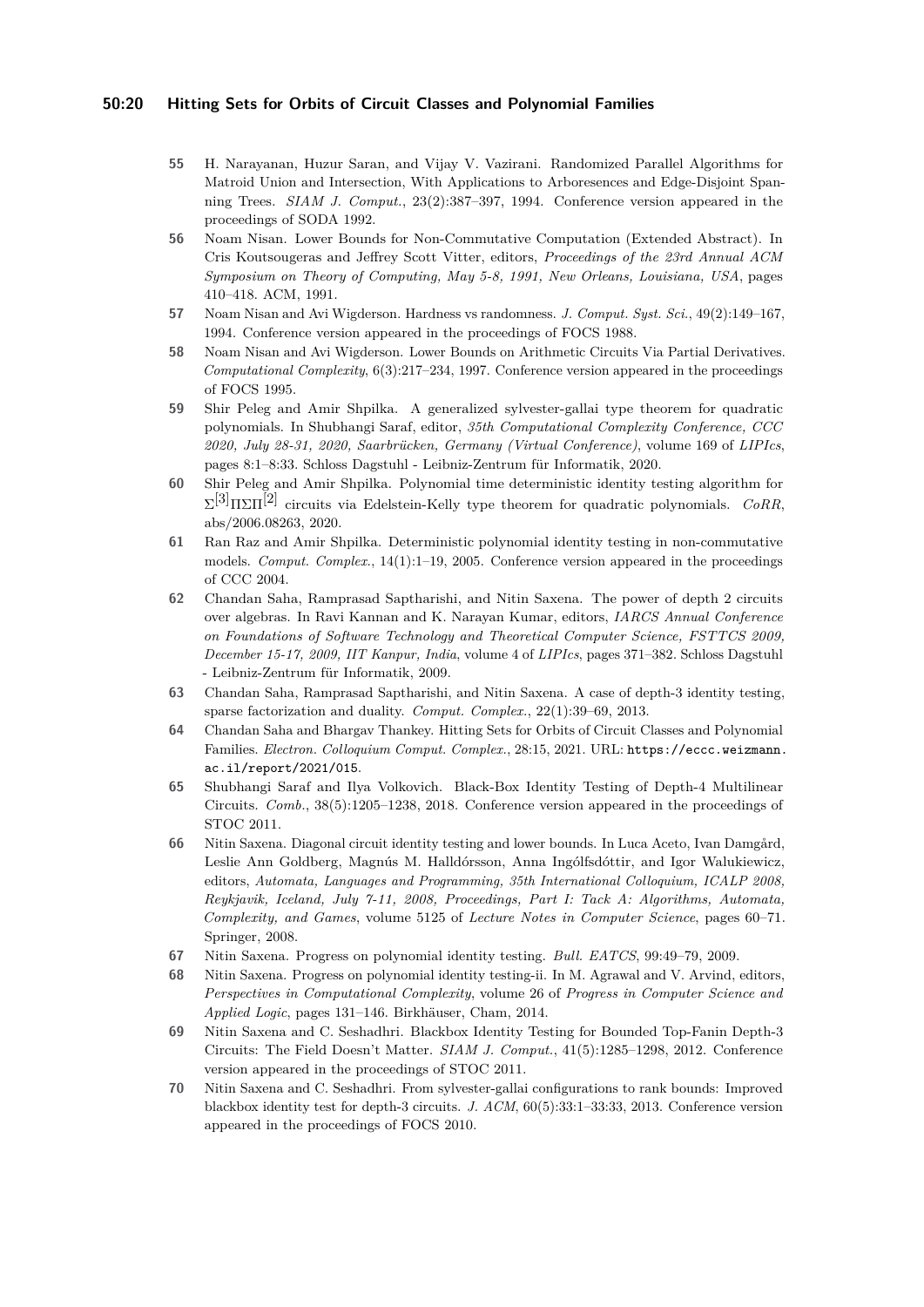- <span id="page-20-0"></span>**71** Jacob T. Schwartz. Fast Probabilistic Algorithms for Verification of Polynomial Identities. *J. ACM*, 27(4):701–717, 1980.
- <span id="page-20-6"></span>**72** Amir Shpilka. Sylvester-gallai type theorems for quadratic polynomials. In Moses Charikar and Edith Cohen, editors, *Proceedings of the 51st Annual ACM SIGACT Symposium on Theory of Computing, STOC 2019, Phoenix, AZ, USA, June 23-26, 2019*, pages 1203–1214. ACM, 2019.
- <span id="page-20-5"></span>**73** Amir Shpilka and Ilya Volkovich. Read-once polynomial identity testing. *Comput. Complex.*, 24(3):477–532, 2015. Conference versions appeared in the proceedings of STOC 2008 and APPROX-RANDOM 2009.
- <span id="page-20-7"></span>**74** Amir Shpilka and Amir Yehudayoff. Arithmetic Circuits: A survey of recent results and open questions. *Foundations and Trends in Theoretical Computer Science*, 5(3-4):207–388, 2010.
- <span id="page-20-2"></span>**75** Ola Svensson and Jakub Tarnawski. The matching problem in general graphs is in quasi-nc. In Chris Umans, editor, *58th IEEE Annual Symposium on Foundations of Computer Science, FOCS 2017, Berkeley, CA, USA, October 15-17, 2017*, pages 696–707. IEEE Computer Society, 2017.
- <span id="page-20-3"></span>**76** Sébastien Tavenas. Improved bounds for reduction to depth 4 and depth 3. *Inf. Comput.*, 240:2–11, 2015. Conference version appeared in the proceedings of MFCS 2013.
- <span id="page-20-4"></span>**77** Leslie G. Valiant, Sven Skyum, S. Berkowitz, and Charles Rackoff. Fast Parallel Computation of Polynomials Using Few Processors. *SIAM J. Comput.*, 12(4):641–644, 1983.
- <span id="page-20-1"></span>**78** Richard Zippel. Probabilistic algorithms for sparse polynomials. In *Symbolic and Algebraic Computation, EUROSAM '79, An International Symposiumon Symbolic and Algebraic Computation, Marseille, France, June 1979, Proceedings*, pages 216–226, 1979.

### <span id="page-20-8"></span>**A Missing proofs from Section [3](#page-9-1)**

### **A.1 Proof of Lemma [25](#page-11-3)**

The entries of *U*, the columns of *M*, the rows and columns of *D*, and the rows of *N* are indexed by **e** ∈  $\{0, \ldots, d\}^m$ . Impose an order  $\prec$ , say the lexicographical order, on the indices  $\mathbf{e} \in \{0, \ldots, d\}^m$  of *U* and the other three matrices. Pick the *minimal* basis of the space spanned by the entries of *U* according to this order, i.e., consider the entries of *U* in the order dictated by  $\prec$  while forming the basis. Let  $\mathcal{B} := {\mathbf{e} \in \{0, ..., d\}}^m$ :  $u_{\mathbf{e}}$  is in the minimal basis of *U* w.r.t.  $\prec$ }.

**Construction of the matrix**  $N$ **.** The columns of  $N$  are indexed by  $\mathbf{b} \in F$ . We will now specify a set of column vectors  $\{\mathbf{n}_b : \mathbf{b} \in F\}$  in the null space of *U* such that the column of *N* indexed by  $\mathbf{b} \in F$  is  $\mathbf{n}_\mathbf{b}$ . There are two cases for  $\mathbf{b} \in F$ :

- **Case 1: b** ∈ *F* \ *B*. In this case, *u***b** is dependent on  $\{u_e : e \in B \text{ and } e \prec b\}$ . Pick this dependence vector as **nb**.
- **Case 2: b** ∈ *F* ∩ *B*. Let there be *p* such **b**, where  $p ≤ |B| ≤ w^2$ . For a set  $E ⊆ [m]$  and  $\mathbf{b} \in \{0, \ldots, d\}^m$ , let  $(\mathbf{b})_E$  denote the vector obtained by projecting **b** to the coordinates in *E*. Roughly speaking, the following claim which is proved in the full version [\[64\]](#page-19-3) says that each of these *p* vectors has a "small signature" that differentiates it from the other  $p-1$  vectors.

 $\triangleright$  Claim 35. There exists a way of numbering all **b** ∈ *F* ∩ *B* as **b**<sub>1</sub>, ..., **b**<sub>*p*</sub> and there exist non-empty sets  $E_1, \ldots, E_p \subseteq [m]$ , each of size at most  $\log p \le \log w^2$  such that for all  $k \in [p-1],$ 

$$
(\mathbf{b}_k)_{E_k} \neq (\mathbf{b}_\ell)_{E_k} \quad \forall \ell \in \{k+1, \dots, p\}
$$
\n
$$
(2)
$$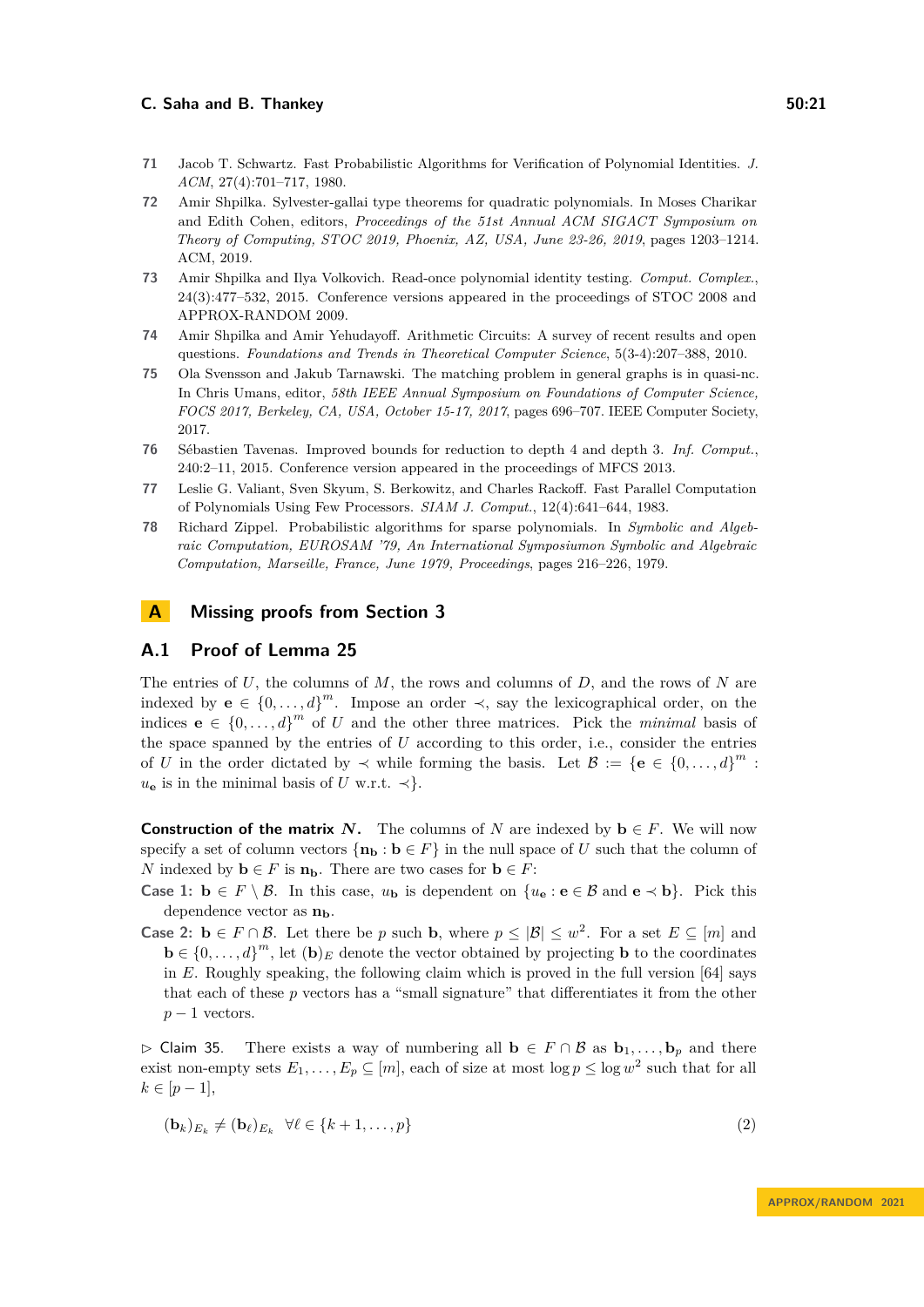#### **50:22 Hitting Sets for Orbits of Circuit Classes and Polynomial Families**

We will call  $E_k$  the *signature* of  $\mathbf{b}_k$  for  $k \in [p]$ . The following claim tells us that for each vector  $\mathbf{b}_k$ , there is a vector that is not in B and has support at most  $m-1$ , but agrees with  $\mathbf{b}_k$  on its signature and so in some sense can be used as a proxy for  $\mathbf{b}_k$ .

<span id="page-21-0"></span> $\rhd$  Claim 36. For every  $k \in [p]$ , there exists a vector  $\mathbf{b}'_k \in \{0, ..., d\}^m \setminus (F \cup \mathcal{B})$  such that  $(b'_k)_{E_k} = (b_k)_{E_k}$  and also  $b'_k$  and  $b_k$  agree on all locations where  $b'_k$  is non-zero.

A proof of the above claim is provided in the full version [\[64\]](#page-19-3). We will now use the above two claims to construct  $\mathbf{n}_{\mathbf{b}_k}$  for all  $k \in [p]$ . We will use  $\mathbf{b}'_k$  from Claim [36](#page-21-0) as a proxy for **b**<sub>*k*</sub>. Notice that  $u_{\mathbf{b}'_k}$  is dependent on  $\{u_{\mathbf{e}} : \mathbf{e} \in \mathcal{B} \text{ and } \mathbf{e} \prec \mathbf{b}'_k\}$ . Let this dependence vector be  $\mathbf{n}_{\mathbf{b}_k}$ . This completes the construction of *N*. We will now show that  $[CMDN]_F$  is an invertible matrix.

 $[CMDN]$ **F** is invertible. As C is a diagonal matrix with non-zero entries, it is sufficient to show that  $[MDN]_F = [M]_F DN$  is an invertible matrix, where  $[M]_F$  is the sub-matrix of *M* consisting of only those rows of *M* that are indexed by  $\mathbf{b} \in F$ . The following claim lets us simplify the structure of  $[M]_F$  so that it becomes easier to argue that  $[M]_F DN$  is invertible.

 $\triangleright$  Claim 37. There is a row operation matrix  $R \in GL(d^m, \mathbb{F})$  with  $det(R) = 1$  such that  $R[M]_F$  has the following structure: The rows of  $R[M]_F$  are indexed by  $\mathbf{b} = (b_1, \ldots, b_m) \in F$ and its columns by  $\mathbf{e} = (e_1, \ldots, e_m) \in \{0, \ldots, d\}^m$ . Its entry indexed by  $(\mathbf{b}, \mathbf{e})$  is non-zero if and only if for all  $i \in [m]$ ,  $b_i = e_i$  if  $e_i \neq 0$ . All the non-zero entries of  $R[M]_F$  are  $\pm 1$ .

The above claim is proved in the full version [\[64\]](#page-19-3). Because of this claim, showing that  $R[M]_FDN$  is invertible would suffice. Just like we did with M, we also impose the order ≺ on the columns of  $R[M]_F$  that are indexed by **e** ∈ {0, ..., d}<sup>*m*</sup>. Recall that the rows of  $R[M]_F$  and the columns of *N* are indexed by **b** ∈ *F*. We order these indices as follows: we keep the indices  $\mathbf{b} \in F \setminus \mathcal{B}$  before  $\mathbf{b}_1, \ldots, \mathbf{b}_p$ . We will treat  $\mathbf{r}^{-\mathbf{e}}$  as a monomial in  $(-r_1)^{-1}, \ldots, (-r_m)^{-1}$  "variables" and impose the order  $\prec$  on the monomials in these variables. Let  $A := \{ \mathbf{b} : \mathbf{b} \in F \setminus \mathcal{B} \} \cup \{ \mathbf{b}'_1, \ldots, \mathbf{b}'_p \}$ ; notice that  $|A| = |F|$ . Also, the elements of *A* are ordered as the elements of *F* but with  $\mathbf{b}'_k$  replacing  $\mathbf{b}_k$  for  $k \in [p]$ . Then, from the Cauchy-Binet formula and the construction of the matrix *N*,  $\det(R[M]_FDN)$  equals

$$
\det\left(\left[R[M]_F\right]_{\bullet,A}\right)[N]_A\cdot\prod_{\mathbf{e}\in A}\mathbf{r}^{-\mathbf{e}}+\text{ lower order monomials in the }(-r_1)^{-1},\ldots,(-r_m)^{-1}.
$$

Here  $[R[M]_F]_{\bullet, A}$  denotes the restriction of  $R[M]_F$  to the columns indexed by  $e \in A$ , and  $[N]_A$ denotes the restriction of *N* to the rows indexed by **e**  $\in$  *A*. Thus to show that  $R[M]_FDN$ (and therefore  $[CMDN]_F$ ) is invertible, the following two claims, both of which are proved in the full version [\[64\]](#page-19-3), suffice.

<span id="page-21-1"></span> $\triangleright$  Claim 38.  $[N]_A$  is an identity matrix.

▷ Claim 39. The matrix [*R*[*M*]*<sup>F</sup>* ]•*,A* is an upper triangular matrix with 1 or −1 entries on the diagonal.

# **A.2 Proof of Theorem [21](#page-10-1)**

Let  $f = \mathbf{1}^T \cdot M_1(x_1)M_2(x_2)\cdots M_n(x_n) \cdot \mathbf{1}$  be a width-*w* commutative ROABP having individual degree at most *d*; here  $M_i \in \mathbb{F}^{w \times w}[x_i]$  for all  $i \in [n]$ . Also, let  $F = M_1(x_1)M_2(x_2)$  $\cdots M_n(x_n)$ . For any  $A \in GL(n, \mathbb{F})$ , let  $g = f(Ax)$  and  $G = F(Ax)$ . Suppose that A maps  $x_i \mapsto \ell_i(\mathbf{x})$  and let  $y_i = \ell_i(\mathbf{x})$  for all  $i \in [n]$ . Then,  $g = \mathbf{1}^T \cdot M_1(y_1) M_2(y_2) \cdots M_n(y_n) \cdot \mathbf{1}$  and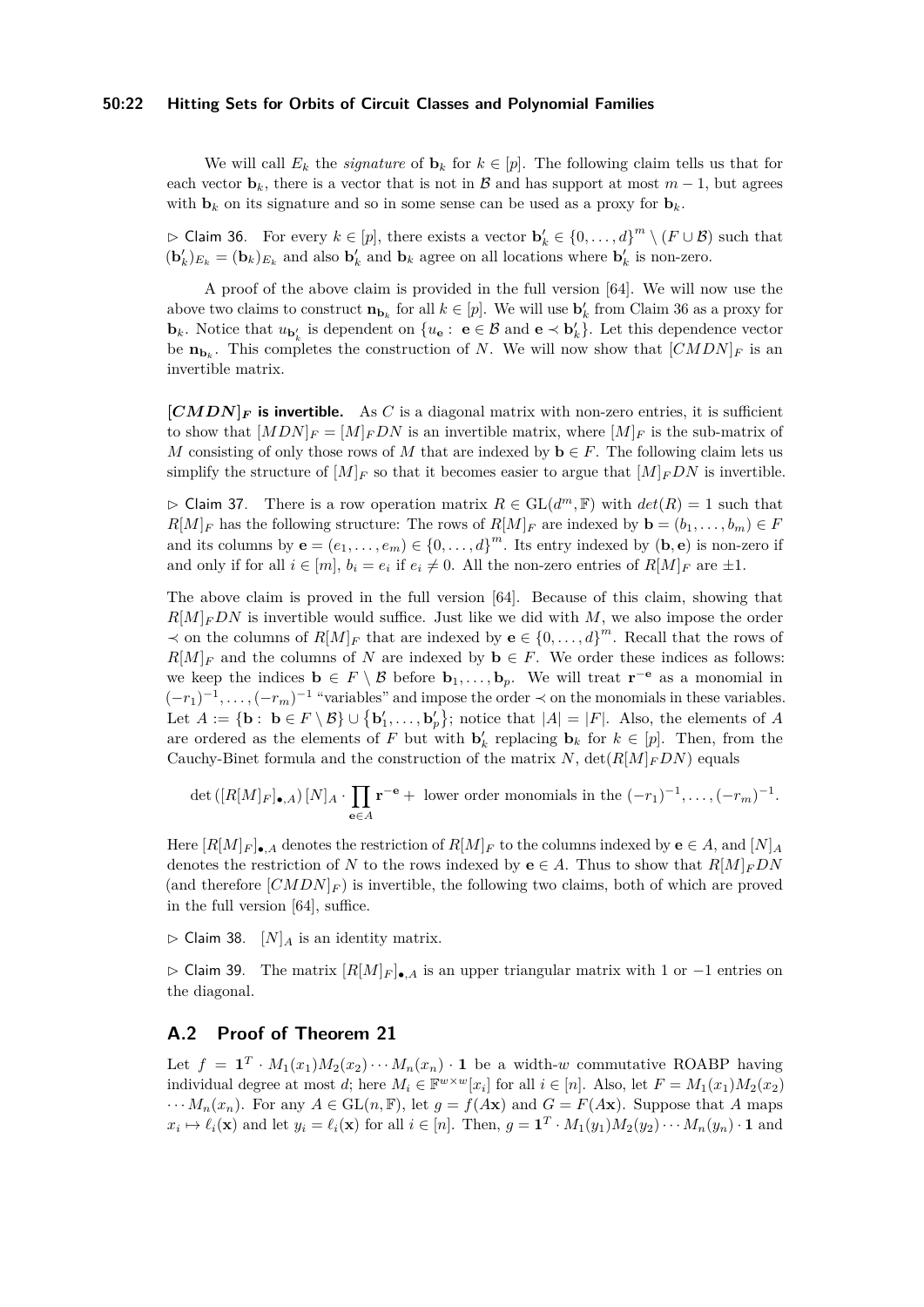$G = M_1(y_1)M_2(y_2)\cdots M_n(y_n)$ . In Sections [3.1](#page-10-2) and [3.2,](#page-11-0) we have shown that  $G(\mathbf{x} + \mathcal{G}_m^{SV})$ has support- $(m-1)$  rank concentration (for  $m = 2 \left[ \log w^2 \right] + 1$ ) over  $\mathbb{F}(\mathbf{z})$  in the **y**-variables; the **z**-variables are the variables introduced by the  $\mathcal{G}_m^{SV}$  generator. From Observation [15,](#page-8-2) if  $g(\mathbf{x}) \neq 0$ , then  $g(\mathbf{x} + \mathcal{G}_m^{SV})$ , when viewed as a polynomial over  $\mathbb{F}[\mathbf{z}]$  in the **y**-variables (this we can do as  $g\left(\mathbf{x} + \mathcal{G}_m^{SV}\right) = \mathbf{1}^T \cdot G\left(\mathbf{x} + \mathcal{G}_m^{SV}\right) \cdot \mathbf{1}$ , and  $G\left(\mathbf{x} + \mathcal{G}_m^{SV}\right)$  can be viewed as a polynomial over  $\mathbb{A}[\mathbf{z}]$  in the **y**-variables), has a **y**-monomial of support at most  $m-1$ . Let the **y**-degree of this monomial be  $D'$ . As the individual degree of every **x**-variable in  $f$  is at most *d*, the individual degree of every **y**-variable in *g* is also at most *d*. Thus,  $D' \leq (m-1)d$ . As the homogeneous component of  $g\left(\mathbf{x} + \mathcal{G}_m^{SV}\right)$  of y-degree  $D'$  is non-zero, the homogeneous component of  $g\left(\mathbf{x} + \mathcal{G}_m^{\mathcal{SV}}\right)$  (now viewed as polynomial over  $\mathbb{F}[\mathbf{z}]$  in the **x**-variables) of **x**degree  $D'$  must also be non-zero, since  $\ell_1, \ldots, \ell_n$  are linearly independent. This means that  $g(\mathbf{x} + \mathcal{G}_m^{SV})$ , when viewed as a polynomial over  $\mathbb{F}[\mathbf{z}]$  in the **x**-variables, has an **x**-monomial of support (in fact, degree) at most  $D' \leq (m-1)d$ . Thus,  $g\left(\mathcal{G}_{(m-1)d}^{SV} + \mathcal{G}_m^{SV}\right) \neq 0$ . Now, it follows directly from the definition of the SV generator that  $\mathcal{G}_{(m-1)d}^{SV} + \mathcal{G}_m^{SV} = \mathcal{G}_{m+(m-1)d}^{SV}$ and so  $g\left(\mathcal{G}_{m+(m-1)d}^{SV}\right) \neq 0$ . Replacing *m* by its value  $2\left\lceil \log w^2 \right\rceil + 1$  proves the theorem. Note that the SV generator needs  $|\mathbb{F}| \geq n$ .

# **A.3 Proof of Theorem [6](#page-3-0)**

Let *f* be an *n*-variate polynomial computed by a width-*w* commutative ROABP of individual degree at most *d*, and  $g \in \text{orb}(f)$ . Then, from Theorem [21,](#page-10-1)  $g\left(\mathcal{G}_{(2\lceil \log w^2 \rceil (d+1)+1)}^{SV}\right) \neq 0$ whenever  $g \neq 0$ . Now,  $\mathcal{G}_{(2\lceil \log w^2 \rceil (d+1)+1)}^{SV}$  has  $2(2 \lceil \log w^2 \rceil (d+1)+1)$  variables, and is of degree *n*. So  $g\left(\mathcal{G}_{(2\lceil \log w^2 \rceil (d+1)+1)}^{SV}\right)$  also has  $2(2 \lceil \log w^2 \rceil (d+1)+1)$  variables. Since the individual degree of f is at most d, the deg( $f$ ) = deg( $g$ )  $\leq nd$ . So the degree of  $g\left(\mathcal{G}_{(2\lceil \log w^2 \rceil (d+1)+1)}^{SV} \right)$  is at most  $n^2d$ . Thus, as  $|\mathbb{F}| > n^2d$ , a hitting set for *g* can be computed in time  $(n^2d+1)^{(2\lceil \log w^2 \rceil (d+1)+1)} = (nd)^{O(d \log w)}$ .

# <span id="page-22-0"></span>**B Missing proofs from Section [4](#page-12-1)**

# **B.1 Proof of Lemma [31](#page-14-1)**

The entries of *U*, the columns of *M*, the rows and columns of *D*, and the rows of *N* are indexed by **e**  $\in \{0,1\}^m$ . Impose the degree lexicographic order, denoted by  $\prec_{\text{dlex}}$ , on the indices  $\mathbf{e} \in \{0,1\}^m$  of *U* and the other three matrices (by identifying **e** with an *m*-variate monomial) . Pick the *minimal* basis of the space spanned by the entries of *U* according to this order, i.e., consider the entries of *U* in the order dictated by  $\prec_{\text{dlex}}$  while forming the basis. Let  $\mathcal{B} := \{e \in \{0,1\}^m : u_e \text{ is in the minimal basis of } U \text{ w.r.t. } \prec_{\text{dlex}}\}.$ 

▶ **Observation 40.** *By the induction hypothesis, for every*  $\mathbf{e} \in F \cap \mathcal{B}$ *,* Supp $(\mathbf{e}) = 2\mu - (q^* - 1)$ *.* 

**Construction of the matrix** *N*. The columns of *N* are indexed by  $\mathbf{b} \in F$ . We will now specify a set of column vectors  $\{\mathbf{n}_\mathbf{b} : \mathbf{b} \in F\}$  in the null space of *U* such that the column of *N* indexed by  $\mathbf{b} \in F$  is  $\mathbf{n}_\mathbf{b}$ . There are two cases for  $\mathbf{b} \in F$ :

**Case 1: b** ∈ *F* \ B. In this case,  $u_{\bf{b}}$  is dependent on  $\{u_{\bf{e}} : {\bf{e}} \in B \text{ and } {\bf{e}} \prec_{\text{dlex}} {\bf{b}}\}.$  Pick this dependence vector as **nb**.

**Case 2: b** ∈ *F* ∩*B*. Let there be *p* such **b**, **b**<sub>1</sub>, . . . , **b**<sub>*p*</sub>, where  $p ≤ |B| ≤ w^2$ . For a set  $E ⊆ [m]$ and  $\mathbf{b} \in \{0,1\}^m$ , let  $(\mathbf{b})_E$  denote the vector obtained by projecting **b** to the coordinates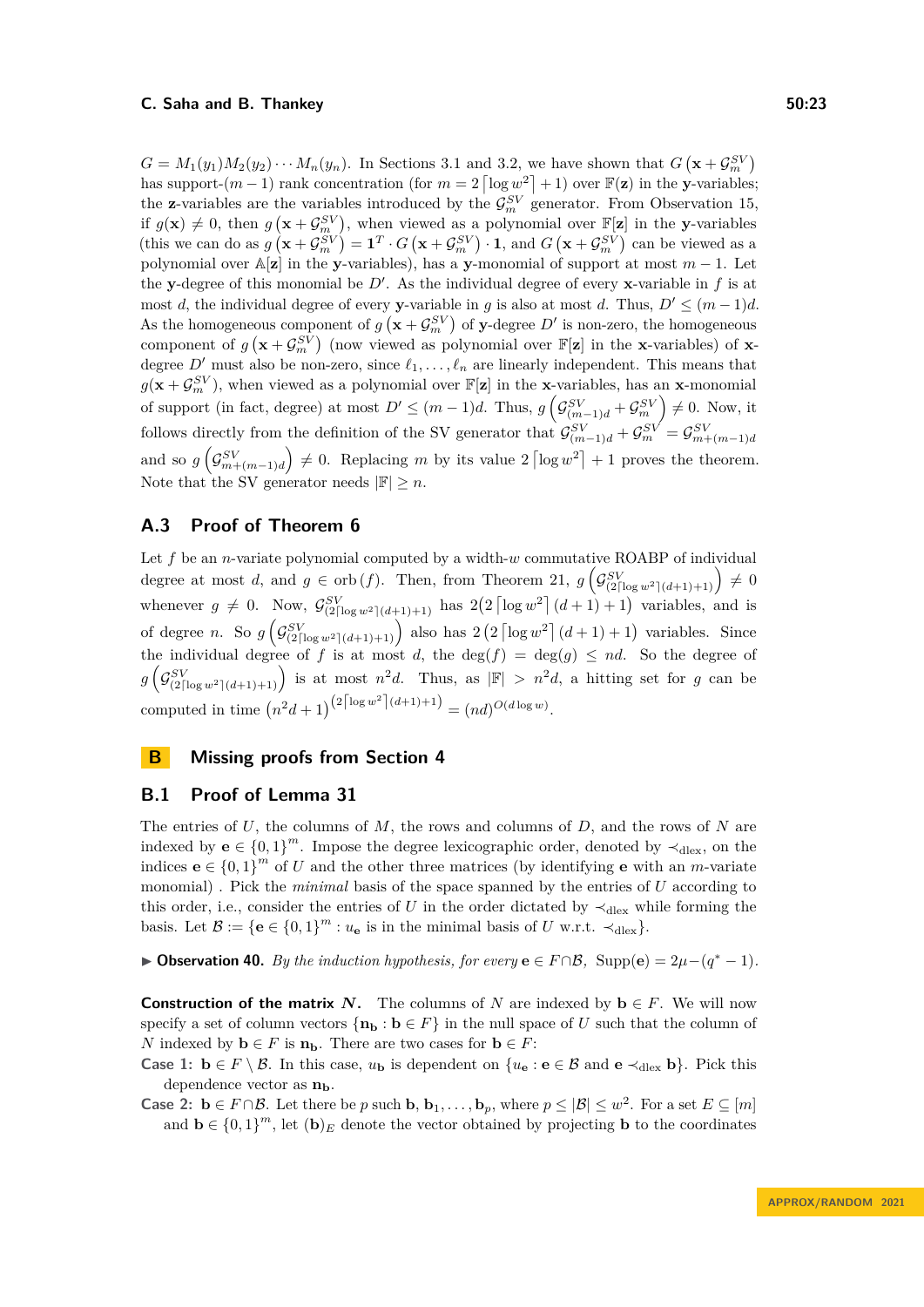#### **50:24 Hitting Sets for Orbits of Circuit Classes and Polynomial Families**

in *E*. Roughly speaking, the following claim, which is proved in the full version [\[64\]](#page-19-3), says that each of these *p* vectors has a "small signature" that differentiates it from the other  $p-1$  vectors.

 $\rhd$  Claim 41. There exist sets  $E_1, \ldots, E_p$  ⊆ [*m*], each of size  $w^2 - 1$  such that for all  $k \in [p]$ , 1. Supp  $((\mathbf{b}_k)_{E_k}) = w^2 - 1$ , **2.**  $(\mathbf{b}_k)_{E_k} \neq (\mathbf{b}_\ell)_{E_k} \ \forall \ell \neq k.$ 

As before, we will call  $E_k$  the signature of  $\mathbf{b}_k$ . The following claim tells us that for each vector **b**<sub>*k*</sub>, there is a vector that is not in B and has support less than  $2\mu - (q^* - 1)$ , but agrees with  $\mathbf{b}_k$  on its signature and so in some sense can be used as a proxy for  $\mathbf{b}_k$ .

<span id="page-23-0"></span> $\rhd$  Claim 42. For every  $k \in [p]$ , there exists a vector  $\mathbf{b}'_k \in \{0,1\}^m \setminus (F \cup \mathcal{B})$  such that  $(b'_k)_{E_k} = (b_k)_{E_k}$  and also  $b'_k$  and  $b_k$  agree on all locations where  $b'_k$  is non-zero.

Proof. Similar to the proof of Claim [36.](#page-21-0) ◯

We will now use the above two claims to construct  $\mathbf{n}_{\mathbf{b}_k}$  for all  $k \in [p]$ . We will use  $\mathbf{b}'_k$  from Claim [42](#page-23-0) as a proxy for  $\mathbf{b}_k$ . Notice that  $u_{\mathbf{b}'_k}$  is dependent on  $\{u_{\mathbf{e}}: \mathbf{e} \in \mathcal{B} \text{ and } \mathbf{e} \prec_{\text{dlex}} \mathbf{b}'_k\}.$ Let this dependence vector be  $\mathbf{n}_{\mathbf{b}_k}$ . This completes the construction of *N*. We will now show that  $[CMD]_F$  is invertible. In fact, we will show that  $\det([CMD]_F)$  is the ratio of a polynomial in  $\mathbb{F}[\mathbf{t}]$  which contains a monomial of degree at most  $2w^2\mu$  and a product of a bunch of non-zero linear forms in F[**t**].

 $[CMDN]_F$  is invertible. Let  $[M]_F$  be the restriction of M to the rows indexed by F, and  $[C]_F$  the restriction of *C* to the rows and columns indexed by *F*.

 $\triangleright$  **Observation 43.** The matrix  $[M]_F$  has the following structure: The rows of  $[M]_F$  are *indexed by*  $\mathbf{b} = (b_1, \ldots, b_m) \in F$  *and its columns by*  $\mathbf{e} = (e_1, \ldots, e_m) \in \{0, 1\}^m$ *. Its entry indexed by* (**b***,* **e**) *is non-zero if and only if for all*  $i \in [m]$ ,  $b_i = e_i$  *if*  $e_i \neq 0$ *. All non-zero entries are* 1*.*

We order the indices  $\mathbf{b} \in F$  as follows: Let  $F_0 := {\mathbf{b} \in F : \text{Supp}(\mathbf{b}) > 2\mu - (q^* - 1)}$ and  $F_1 := \{ \mathbf{b} \in F : \text{Supp}(\mathbf{b}) = 2\mu - (q^* - 1) \}.$  We first keep the  $\mathbf{b} \in F_0$  in (descending) degree lexicographic order<sup>[3](#page-23-1)</sup>, followed by  $\mathbf{b} \in F_1 \setminus \mathcal{B}$  in (reverse) lexicographic order<sup>[4](#page-23-2)</sup>, and then  $\mathbf{b}_1, \ldots, \mathbf{b}_p$ . Also, let  $A := (F \setminus \mathcal{B}) \cup \{\mathbf{b}'_1, \ldots, \mathbf{b}'_p\}$ . Notice that  $|A| = |F|$ . Also, the elements of *A* are ordered as the elements of *F* but with  $\mathbf{b}'_k$  replacing  $\mathbf{b}_k$  for  $k \in [p]$ . For any  $S \subseteq \{0,1\}^m$  of size  $|S| = |F|$ , let  $[M]_{F,S}$  denote the restriction of  $[M]_F$  to the columns indexed by **e**  $\in$  *S*, and  $[N]$ <sub>*S*</sub> denote the restriction of *N* to the rows indexed by **e**  $\in$  *S*. Now,

 $det([CMDN]_F) = det([C]_F) det([M]_F DN)$ 

$$
= \prod_{\mathbf{b}\in F} \mathbf{r}^{\mathbf{b}} \cdot \left(\sum_{\substack{S\subseteq A\uplus\mathcal{B}\\|S|=|F|}} \det([M]_{F,S}) \cdot \det([N]_{S}) \cdot \prod_{\mathbf{e}\in S} \mathbf{r}^{-\mathbf{e}}\right)
$$
  

$$
= \prod_{\mathbf{b}\in F} \mathbf{r}^{\mathbf{b}} \cdot \left(\sum_{\substack{S\subseteq A\uplus\mathcal{B}\\|S|=|F|}} \det([M]_{F,S}) \cdot \det([N]_{S}) \cdot \prod_{\mathbf{e}\in S\cap A} \mathbf{r}^{-\mathbf{e}} \cdot \prod_{\mathbf{e}\in S\cap B} \mathbf{r}^{-\mathbf{e}}\right)
$$

<span id="page-23-1"></span><sup>&</sup>lt;sup>3</sup> i.e., **b** comes before  $\hat{\mathbf{b}}$  if Supp $(\mathbf{b}) > \text{Supp}(\hat{\mathbf{b}})$ , or if Supp $(\mathbf{b}) = \text{Supp}(\hat{\mathbf{b}})$  and  $\hat{\mathbf{b}} \prec_{lex} \mathbf{b}$ .

<span id="page-23-2"></span><sup>&</sup>lt;sup>4</sup> i.e., **b** comes before  $\hat{\mathbf{b}}$  if  $\hat{\mathbf{b}} \prec_{lex} \mathbf{b}$ .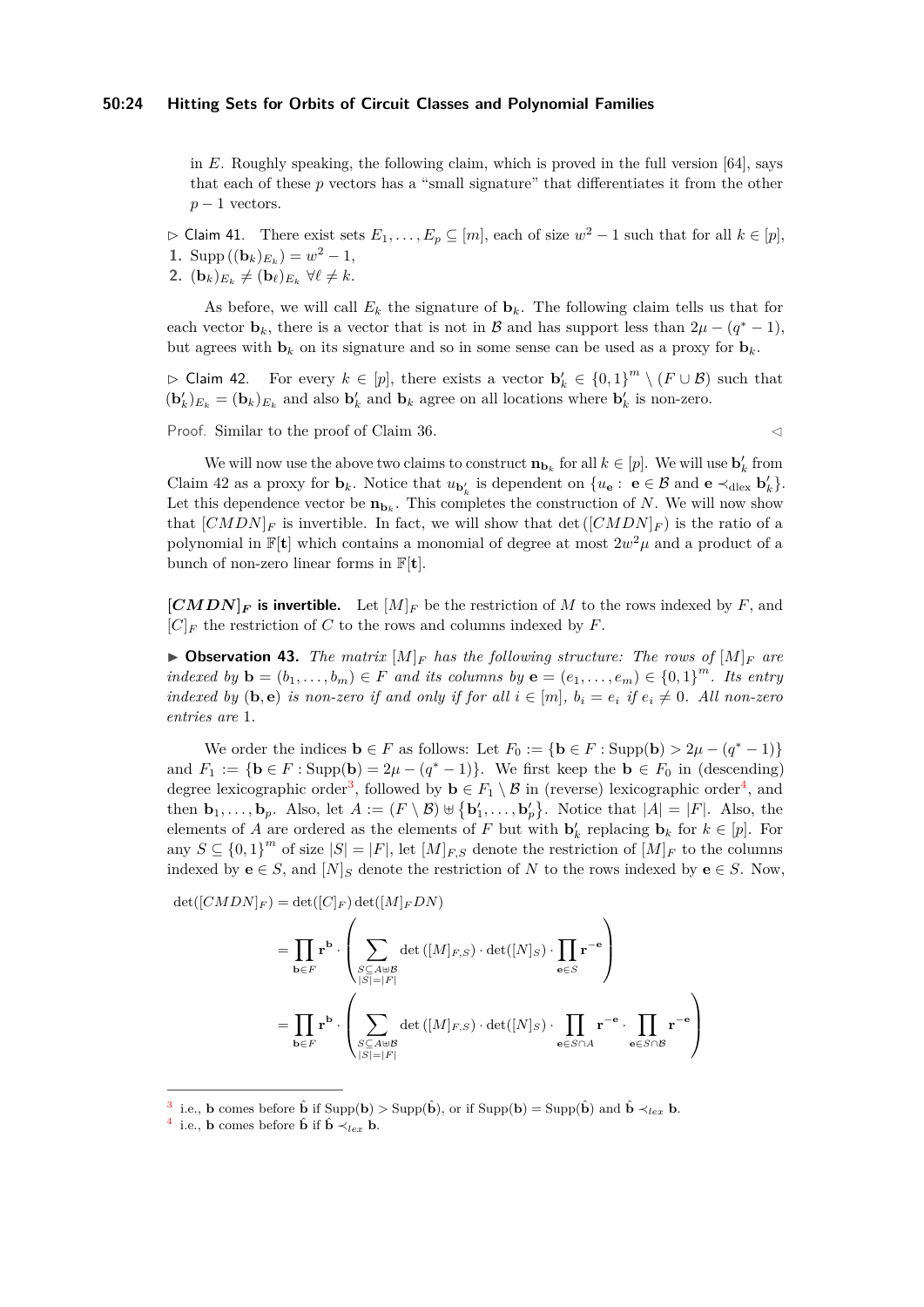$$
= \prod_{\mathbf{b}\in F} \mathbf{r}^{\mathbf{b}} \cdot \prod_{\mathbf{e}\in A\uplus \mathcal{B}} \mathbf{r}^{-\mathbf{e}} \cdot \left(\sum_{\substack{S\subseteq A\uplus \mathcal{B}\\|S|=|F|}} \det\left([M]_{F,S}\right)\cdot \det([N]_{S}) \cdot \prod_{\mathbf{e}\in A\setminus S} \mathbf{r}^{\mathbf{e}} \cdot \prod_{\mathbf{e}\in \mathcal{B}\setminus S} \mathbf{r}^{\mathbf{e}}\right),
$$

where the second equality follows from the Cauchy-Binet formula and the third equality from the fact that for any  $S \not\subseteq A \cup B$ ,  $\det([N]_S) = 0$ . Now, notice that  $\prod_{\mathbf{b} \in F} \mathbf{r}^{\mathbf{b}} \cdot \prod_{\mathbf{e} \in A \cup B} \mathbf{r}^{-\mathbf{e}}$ is the reciprocal of a product of non-zero linear forms in **t**-variables, as  $F \subseteq A \cup B$ . We shall now prove that

<span id="page-24-2"></span>
$$
\sum_{\substack{S \subseteq A \uplus \mathcal{B} \\ |S| = |F|}} \det\left([M]_{F,S}\right) \cdot \det([N]_S) \cdot \prod_{\mathbf{e} \in A \setminus S} \mathbf{r}^{\mathbf{e}} \cdot \prod_{\mathbf{e} \in \mathcal{B} \setminus S} \mathbf{r}^{\mathbf{e}} \tag{3}
$$

<span id="page-24-0"></span>has a **t**-monomial of degree at most  $w^2(2\mu - (q^* - 1))$ .

 $\triangleright$  Claim 44.  $[N]_A$  is an identity matrix.

Proof. Same as that of Claim [38.](#page-21-1) ◯

<span id="page-24-1"></span> $\triangleright$  Claim 45. The matrix  $[M]_{F,A}$  is an upper triangular matrix with ones on the diagonal.

The proof of the above claim is provided in the full version [\[64\]](#page-19-3).

<span id="page-24-3"></span> $\triangleright$  Claim 46. det ( $[M]_{F,A}$ ) ⋅ det( $[N]_A$ ) ⋅  $\prod_{e \in \mathcal{B}\setminus A} \mathbf{r}^e = \prod_{e \in \mathcal{B}} \mathbf{r}^e \neq 0$  and has **t**-degree at most  $2w^2\mu$ .

Proof. det  $([M]_{F,A}) \cdot det([N]_A) \cdot \prod_{e \in \mathcal{B} \setminus A} \mathbf{r}^e = \prod_{e \in \mathcal{B}} \mathbf{r}^e \neq 0$  follows from Claims [44](#page-24-0) and [45](#page-24-1) and the fact that  $A \cap B$  is empty. For every  $e \in B$ ,  $\deg_{t}(r^{e}) \leq 2\mu - (q^{*} - 1)$ . So,  $\deg_{\mathbf{t}} \left( \prod_{\mathbf{e} \in \mathcal{B}} \mathbf{r}^{\mathbf{e}} \right) \leq w^2 \cdot (2\mu - (q^* - 1)) \leq 2w^2\mu$ , as  $|\mathcal{B}| \leq w^2$  $\mathcal{A}$ 

 $\rhd$  Claim 47. For any  $S \subseteq A \oplus B$  such that  $|S| = |F|$  and  $\det([N]_S)$  is non-zero, there is a one-to-one correspondence between *A*  $\setminus$  *S* and *S* ∩ *B* such that if **e** ∈ *A*  $\setminus$  *S* corresponds to **e**<sup> $′$ </sup> ∈ *S* ∩ *B*, then **e**<sup> $′$ </sup> ≺<sub>dlex</sub> **e**.

The above claim, which is proved in the full version [\[64\]](#page-19-3), implies that for every  $S \in A \cup B$ of size  $|F|$ , either det  $([M]_{F,S}) \cdot \det([N]_S) \cdot \prod_{e \in A \setminus S} \mathbf{r}^e \cdot \prod_{e \in \mathcal{B} \setminus S} \mathbf{r}^e$  is 0, or  $\prod_{e \in \mathcal{B}} \mathbf{r}^e \prec_{\text{dlex}}$  $\prod_{e \in A \setminus S} \mathbf{r}^e \cdot \prod_{e \in \mathcal{B} \setminus S} \mathbf{r}^e$ . Hence,  $\prod_{e \in \mathcal{B}} \mathbf{r}^e$  is the smallest **r**-monomial in the polynomial given in [\(3\)](#page-24-2) w.r.t. ≺dlex order, and so, the homogeneous component of this polynomial that has the same **r**-degree as that of  $\prod_{e \in \mathcal{B}} \mathbf{r}^e$  survives. Now, from Claim [46](#page-24-3) and the fact that  $\ell_1, \ldots, \ell_n$ are linearly independent, the polynomial in [\(3\)](#page-24-2) has a **t**-monomial of degree  $\leq 2w^2\mu$ .

# **B.2 Proof of Lemma [28](#page-12-0)**

So far we have proved that there exist  $\{\beta_{p,q}(i) : p \in [[\log n]], q \in [\mu], i \in [n]]\}$ , such that  $G\left(x_1 + \sum_{p \in \lceil \log n \rceil, q \in [\mu]} s_{p,q} \cdot z_{p,q}^{\beta_{p,q}(1)}, \ldots, x_n + \sum_{p \in \lceil \log n \rceil, q \in [\mu]} s_{p,q} \cdot z_{p,q}^{\beta_{p,q}(n)}\right)$  has support- $\mu$ rank concentration in the **y**-variables over  $\mathbb{F}(s_{p,q}, z_{p,q}: p \in [\lceil \log n \rceil], q \in [\mu])$ . Moreover, for each  $(p, q)$ , we can find all  $\beta_{p,q}(i)$  in time  $n^{O(w^4)}$  and each  $\beta_{p,q}(i) \leq n^{O(w^4)}$ . However, since the algorithm that follows from [\[45\]](#page-18-11) is oblivious, the  $\beta_{p,q}(i)$  found for some fixed  $(p,q)$  can be used for all values of  $(p, q)$ . This proves the lemma.